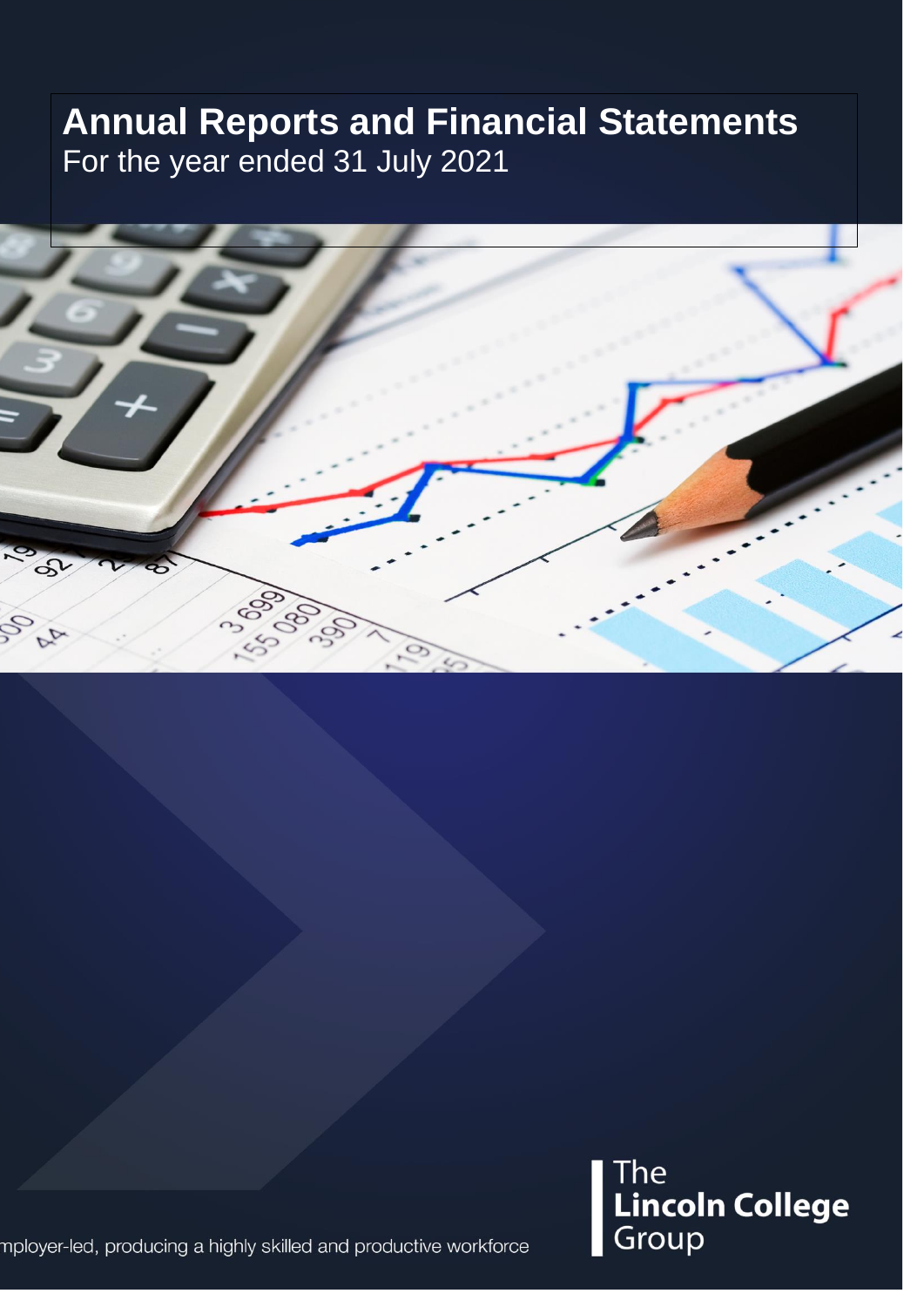## **KEY MANAGEMENT PERSONNEL, BOARD OF GOVERNORS AND PROFESSIONAL ADVISERS**

### **KEY MANAGEMENT PERSONNEL**

Key management personnel are defined as Senior Postholders and were represented by the following in 2020-2021:

| Gary Headland |  |
|---------------|--|
| Mark Locking  |  |
| James Foster  |  |
| Tom Dannatt   |  |

Chief Executive Officer and Accounting Officer Managing Director (Education Training and Delivery) Managing Director (International and Commercial) Group Director (Finance and Commercial)

#### **BOARD OF GOVERNORS**

A full list of Governors is given on page 21 of these financial statements.

#### **Clerk to the Corporation**

Sarah Adams

### **PROFESSIONAL ADVISERS**

#### **Financial statements auditors and reporting accountants:**

RSM UK Audit LLP Chartered Accountants St Phillips Point Temple Row **Birmingham** West Midlands B2 5AF

#### **Internal auditors**

Wylie and Bisset LLP 168 Bath Street **Glasgow** G2 47P

#### **Bankers**

National Westminster Bank Plc<br>Banque Saudi Fransi<br>Bravford Wharf North Bank Plc Brayford Wharf North Lincoln Riyadh 11554 LN1 1YW Kingdom of Saudi Arabia

**Solicitors** Eversheds LLP 1 Wood Street London EC2V 7WS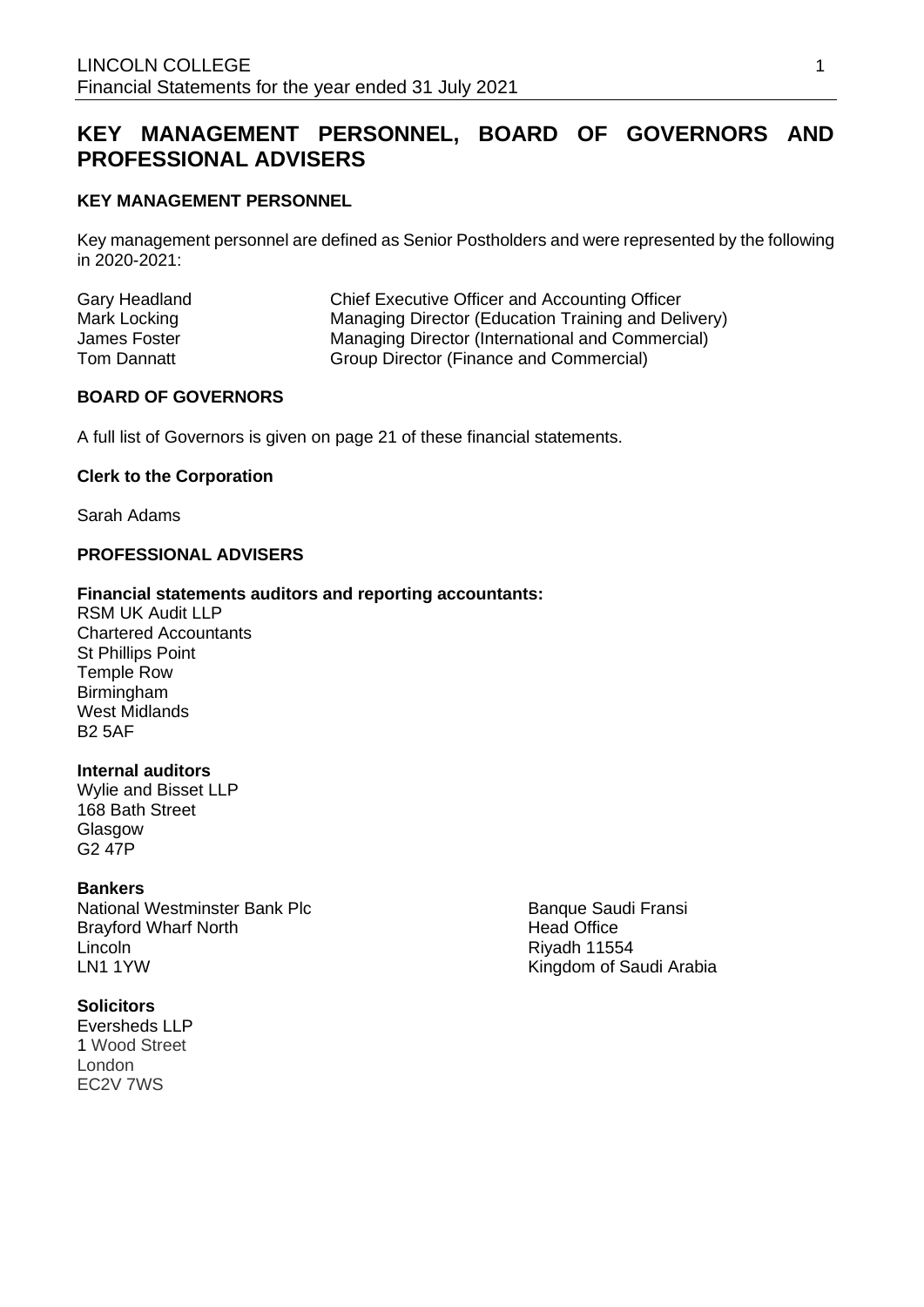## **CONTENTS**

## **Page Number**

| Report of the Governing Body                                                                           | 3  |
|--------------------------------------------------------------------------------------------------------|----|
| Statement of Corporate Governance and Internal Control                                                 | 20 |
| Statement of Regularity, Propriety and Compliance with Funding Body<br>Terms and Conditions of Funding | 28 |
| Statement of Responsibilities of the Members of the Corporation                                        | 29 |
| Independent Auditor's Report to the Corporation of Lincoln College                                     | 30 |
| Consolidated and College Statement of Comprehensive Income                                             | 33 |
| Consolidated and College Balance Sheets as at 31 July 2021                                             | 34 |
| Consolidated and College Statement of Changes in Reserves                                              | 35 |
| <b>Consolidated Statement of Cash Flows</b>                                                            | 36 |
| Notes to the Financial Statements                                                                      | 37 |

Reporting Accountant's Assurance Report on Regularity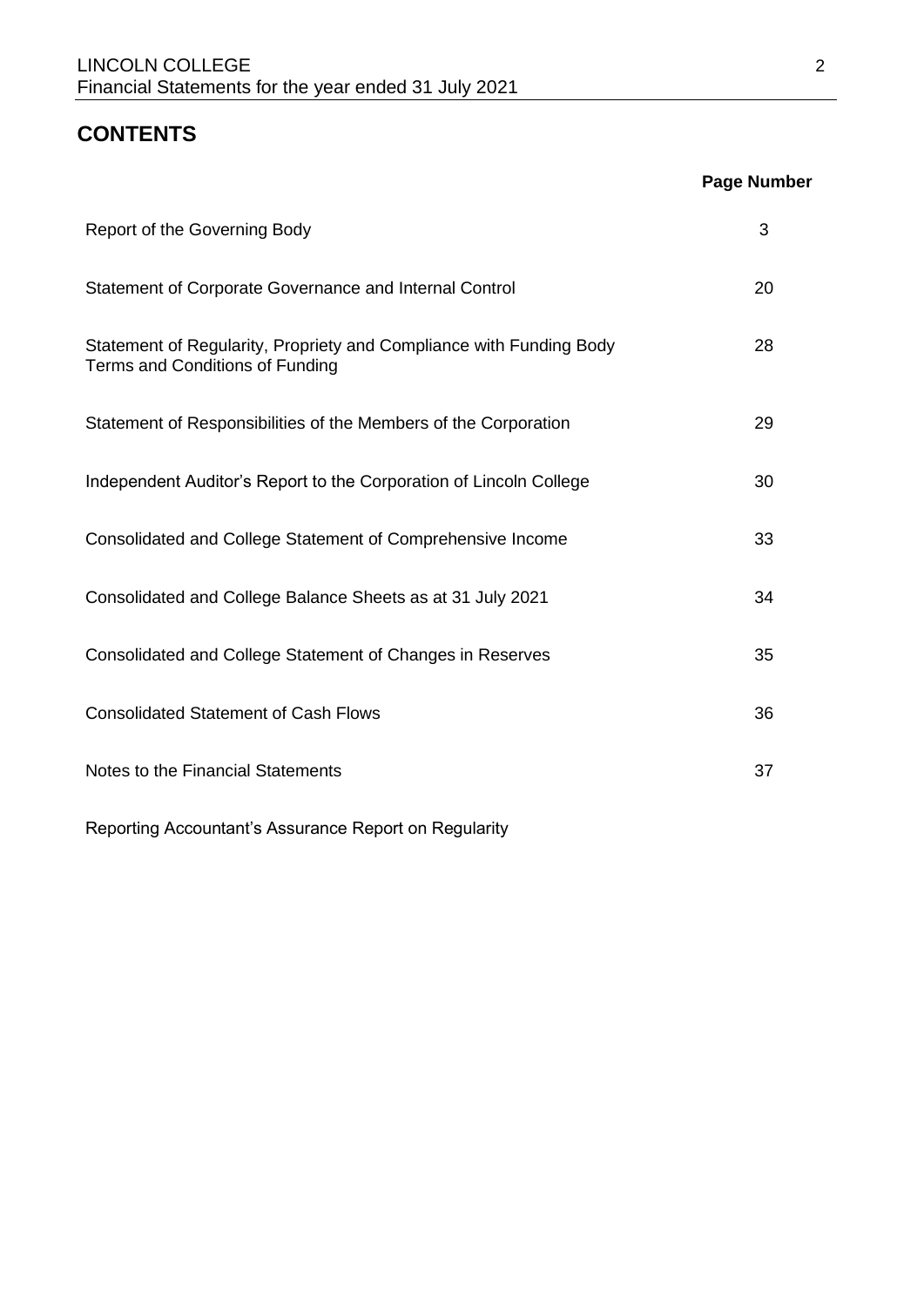## **REPORT OF THE GOVERNING BODY**

The members present their report and the audited financial statements for the year ended 31 July 2021.

#### **Legal Status**

The Corporation was established under the Further and Higher Education Act 1992 for the purpose of conducting Lincoln College. The College is an exempt charity for the purposes of Part 3 of the Charities Act 2011.

#### **Mission**

Employer-led; producing a highly skilled and productive local workforce.

Our vision; to be an extraordinary organisation whose talented students, staff, governors and alumni ensure that it adds recognised social and economic value to its local communities by providing high quality education and training and making people exceptionally well prepared for work, potentially via higher education.

#### **Covid-19**

The Covid-19 pandemic continues to have a global impact on the world economy and on people's lives. As a result, the education sector in the UK and internationally has suffered in terms of learner experience and the added pressure from a business perspective that this has placed on finances. The College responded swiftly and effectively to these challenges as they initially unfolded, placing the health, safety and wellbeing of our staff, learners and wider stakeholders as our primary priority. The College has continued to successfully mitigate against the ongoing impact of Covid, adapting the approach to Learning, Teaching and Assessment as well as making dynamic changes to the physical environment and health and safety policies and practices.

Arrangements were put in place to adapt delivery and assessment models to mitigate against the impact of the restrictions imposed as a result of the pandemic, with the aim of providing the best level of education and training possible given the circumstances.

In terms of monitoring and responding to the financial impact, the College took measures to alleviate the net effect on the bottom line by reducing costs where necessary and optimising income potential under very challenging circumstances. Furlough cases were kept to an absolute minimum (catering and commercial employees) and the College communicated regularly with the Education and Skills Funding Agency, Membership Bodies, and key stakeholders to gain a strong understanding of the sector wide impact.

The restrictions on face-to-face delivery impacted Lincoln College's Commercial and International work as well as UK Education and training activities.

The College sought several sources of external assurance with regard to its response (and effectiveness) to the pandemic this year. This included an independent insurance company review and an Internal Audit assessment, both resulting in high levels of assurance.

Further information on the impact of the pandemic, the College's response and the wider implications for capital projects, supplier relationships and commercial and overseas partnerships can be found in the relevant sections of this report.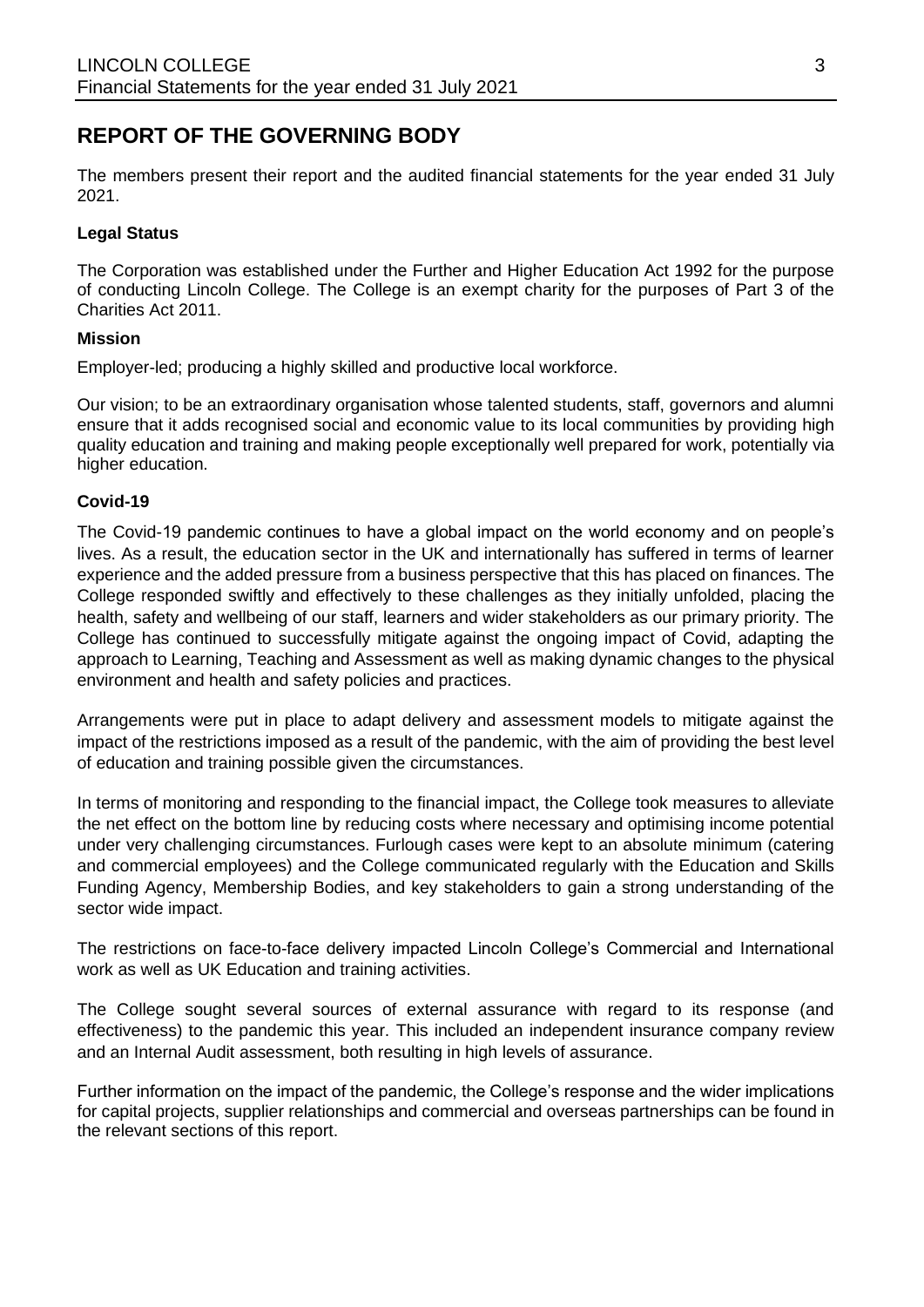### **Public Benefit**

Lincoln College is an exempt charity under Part 3 of the Charities Act 2011 and is regulated by the Secretary of State for Education. The members of the Governing Body, who are trustees of the Charity, are disclosed on page 21.

In setting and reviewing the College's strategic objectives, the Governing Body has had due regard for the Charity Commission's guidance on public benefit and particularly upon its supplementary guidance on the advancement of education. The guidance sets out the requirement that all organisations wishing to be recognised as charities must demonstrate, explicitly, that their aims are for the public benefit. The delivery of public benefit is covered throughout the Report of the Governing Body. However, the Lincoln College Strategy 2019-2022 specifically identifies the following corner stones of success:



In delivering its mission, the College provides the following identifiable public benefits through the advancement of education:

- High-quality outcomes for learners
- High-quality teaching
- Widening participation and tackling social exclusion
- Excellent progression opportunities
- Strong student support systems
- Links with Local Enterprise Partnerships (LEPs), the Lincolnshire Chamber of Commerce and other community-based organisations.

The delivery of public benefit is covered throughout the report of the Governing Body.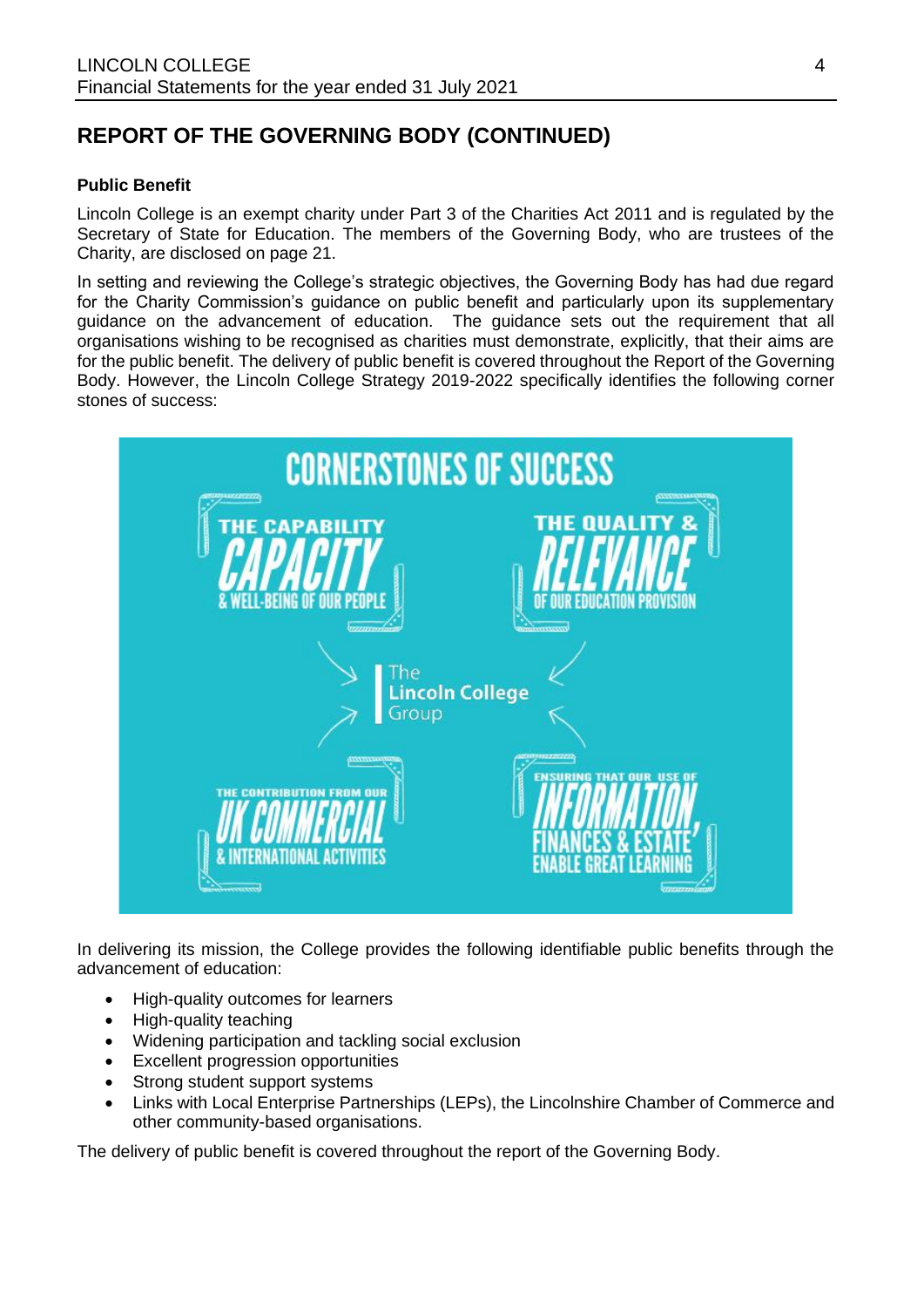## **IMPLEMENTATION OF THE LINCOLN COLLEGE STRATEGY 2019-2022**

On an annual basis SMART objectives are agreed with the appropriate Senior Responsible Owners (SROs) setting out precisely what is to be achieved in the coming year, to what standard/measure and by when. Performance against the Group objectives is tracked regularly at Executive Leadership Team Meetings, Board Meetings and with individual SROs as part of their Performance Development Reviews.

The Corporation regularly reviews progress against the Strategy, focusing on the future success of the College, its students and other key stakeholders. Progress against targets set for improvements in the quality of teaching and learning, student recruitment and participation and achieving and maintaining a sound financial health assessment are regularly scrutinised by the Corporation through formal committee structures.

The Corporation engage with and track the progress of Strategic Objectives through several channels of communication and this is not limited to formal meetings of the Corporation and Committees. This includes regular engagement across all activites of the College and use of communication channels such as WorkPlace and Microsoft Teams where active engagement is encouraged. The Board of Corporation have live access to the Strategic Risk Register that is updated by the Executive Leadership Team as and when risk profiles change and opportunities arise. The Strategic Objectives Scorecard and High Level Risk register is made available and considered at each of the main committee meetings in addition to the full Board of Corporation reviews that are undertaken.

#### **IMPLEMENTATION OF THE STRATEGY**

The Executive Leadership Team have established an extremely effective Performance Management Framework and systems to ensure delivery of the Lincoln College Strategy 2019-2022 objectives.

#### **The Quality and Relevance of Our Education Provision**

Ofsted graded Lincoln College as Good for overall effectiveness in April 2018. The college selfassessed as Good for 2019/20 and the early outcomes for 2020/21 are for the same grading of Good, which will be finalised in January 2022. The Ofsted report in 2018 made it clear the college needed to sustain the improvements made which it has achieved with self-assessed grades of "Good" in all main categories.

Continued strong progress was achieved with the vast majority of key performance areas improving in 2020/21 with further challenging targets set for 2021/22. In the vast majority of areas, the college can demonstrate a sustained improving profile of outcomes. Under the EIF, and with the removal of GFE national rates for areas of provision, the almost exclusive use of qualification achievement rates has declined with the broader requirements of progress, destinations and the relevance of the curriculum becoming ever more important. A high-level summary of education and training successes are covered below;

- The College has sustained its trajectory of improvement, achieving a whole college achievement rate of 90.4% for classroom-based programmes. This represents a significant 5 year improvement trend of 16.6 percentage points since 2015/16. This is across both 16-18 and 19+ provision.
- The vast majority of "Head" areas exceeded their respective targets and previous year's performance. Importantly, online adult provision improved by over 11% on 2019/20 which positions adults overall back as "good" for its self-assessment.
- Tracking of intended destinations and their feedback into the intent of programmes was successfully built into curriculum planning for 2021/22 with good positive destinations achieved in 2020/21.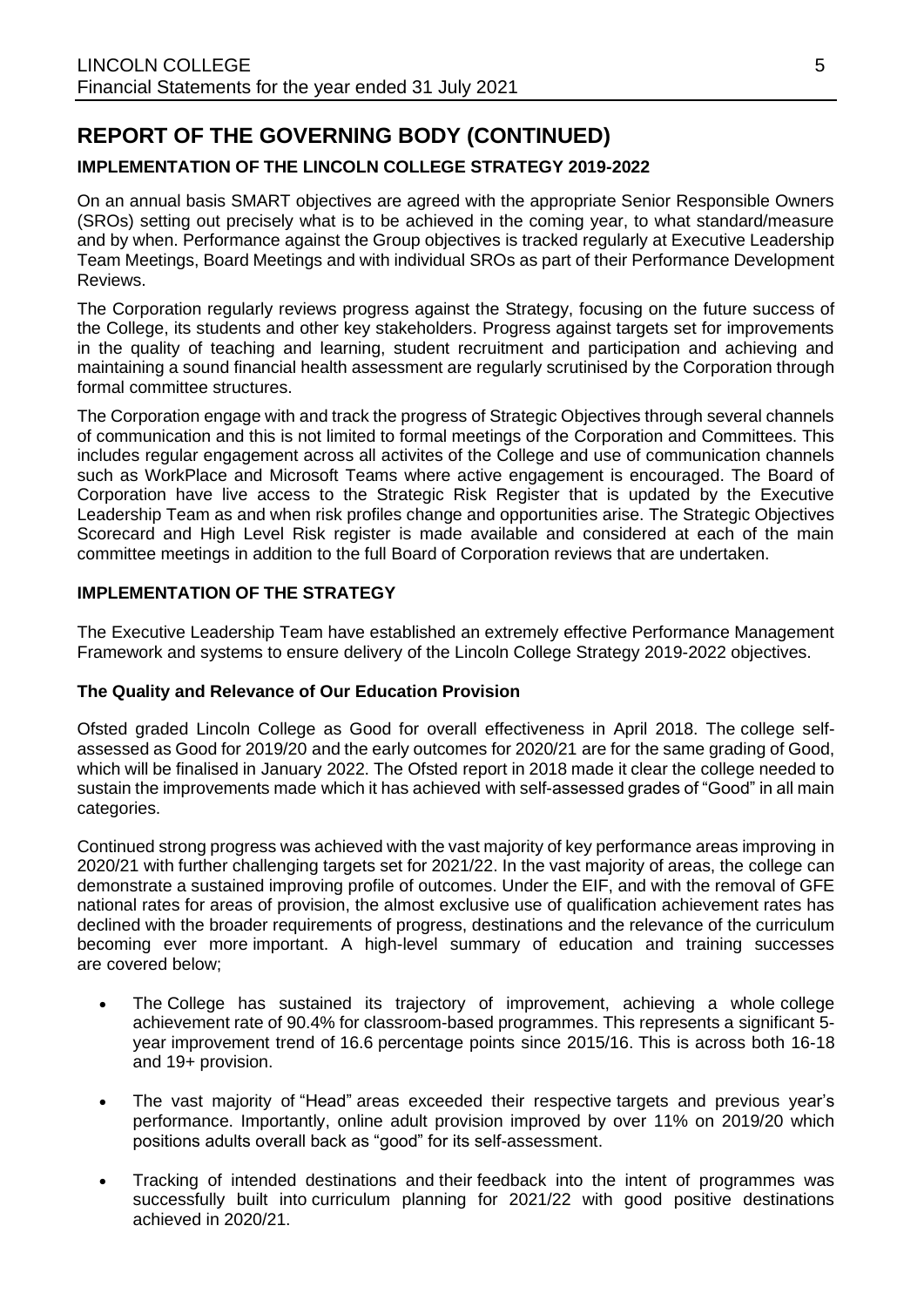### **IMPLEMENTATION OF THE STRATEGY (CONTINUED)**

#### **The Quality and Relevance of Our Education Provision (continued)**

- Despite the COVID crisis overall continuation of education was maintained and student outcomes continued to improve in the vast majority or areas. Although apprenticeship overall achievement rates declined slightly to 60% from last year, indications are that this is not as much as local competitors, with a national decline in performance rates due to furlough, breaks in learning and redundancies linked to the pandemic.
- Very importantly a detailed planning process, informed by EMSI analysis of the curriculum, has led to a greater relevance of programme provision to employers. This has seen the successful launch of a number of new specialist "colleges" such as the International Air and Space Training Institute (IASTI), Institute of Technology, Professional Skills Centre, year 2 of the Policing College and Pre-Join Policing Degree and Care College in Newark. There has also been continued expansion of numbers in online programmes for adults due to the lockdown and national crisis. IASTI and HEART (programmes focussing on hospitality, events, arts, retail and tourism) are both key elements of local Towns Funds bids in Newark and Lincoln. Aura, and The Drill, are new commercially run ventures within the retail and arts curriculum areas providing paid work and commercial work experience in the heart of Lincoln as part of the HEART programme.
- The College has improved its relevance to the community, students and employers shown by significant improvements in its satisfaction surveys for many groups of learners and a TEF ranking for Teaching and Learning that places it in the top 10% of HEIs nationally 3 years in a row. Significant investment in the UK Colleges through the International and Commercial Division of the College group allows the continued expansion of the specialist "Colleges" programme and has allowed further growth for a number of local priority needs. This approach to employer led programmes has resulted in the college winning "commended" status for its relevance to employers by the AoC Beacon Awards in October 2021.
- Significant growth in new starts for delivery of apprenticeships and adult programmes has seen the College's local and levy payer "footprint" grow which aligns it closely with the national strategy for localisation with a move away from subcontracting.

#### **Higher Education and Skills Growth**

Key highlights for the year were the protection of the college's strong continuation rate, despite the COVID crisis, and mitigation measures for practical subjects, and year 2 of the new Pre-Join Policing Degree in partnership with Derby University. The College continued to improve many of its TEF metrics. The National Student Survey put the College in the top 10% of all HE provisions nationally in relation to the quality of its learning, assessment and teaching for 3 years running.

#### **International and Commercial Development**

The College's International and Commercial Directorate exists to generate revenues to invest in the Group's wider education and training delivery. The Directorate performed very well during 2020/21, especially in the context of the Covid-19 pandemic and its wide-ranging impact across commercial ventures both in the UK and overseas. There was notable progress to diversify the breadth of commercial operations and to extend existing provision, including two exciting new projects in the UK. Lincoln College International (LLC) also performed well and has further cemented its position as a leading provider of education and training in the Kingdom of Saudi Arabia (KSA). Points of note across the Directorate were the transfer of the Drill Hall to the College, the acquisition of a leading consultancy business called Human Alchemy and securing contract extensions for two colleges in the KSA.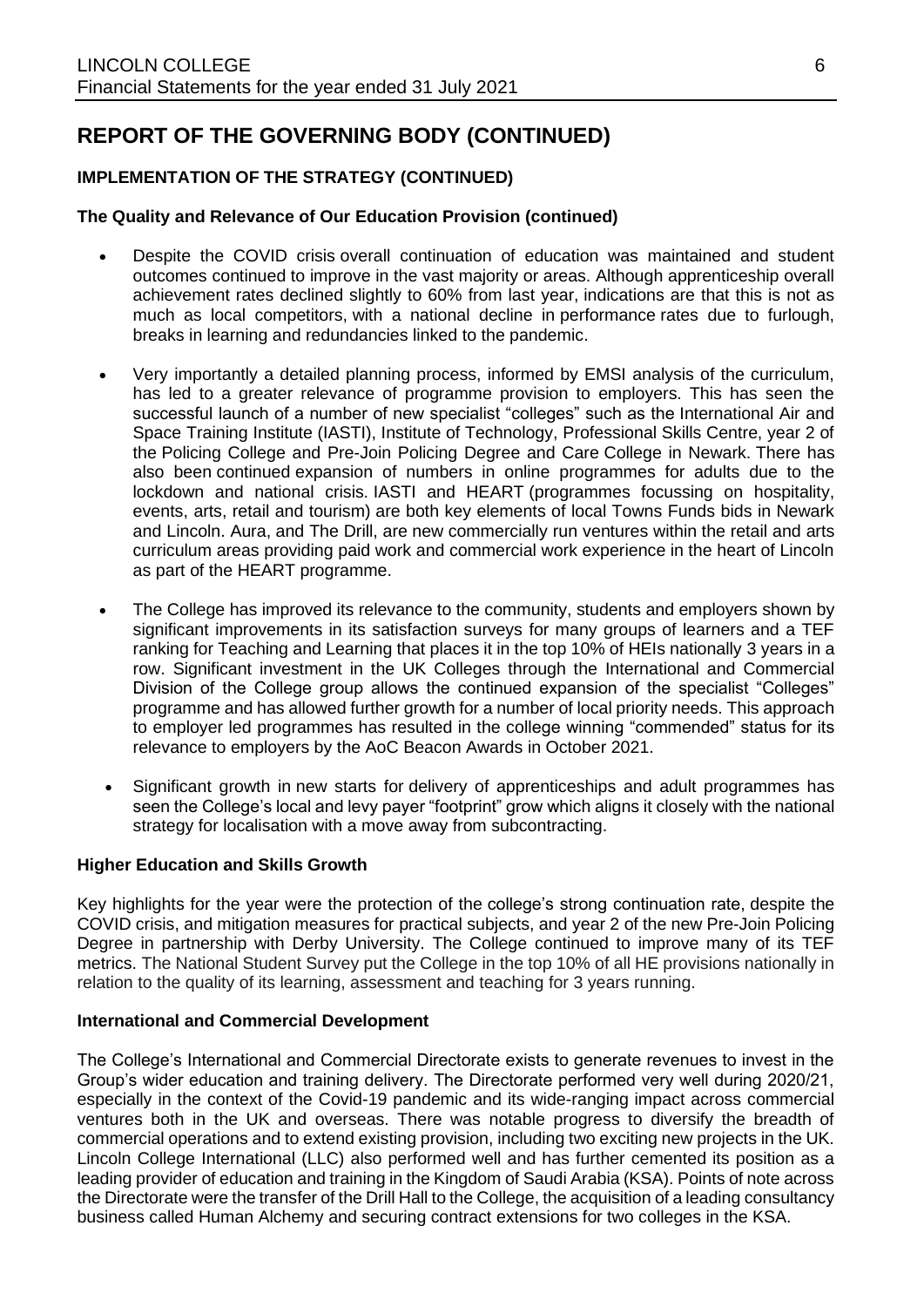### **IMPLEMENTATION OF THE STRATEGY (CONTINUED)**

#### **International and Commercial Development (continued)**

As stated above, a significant focus was to achieve the contract extensions in the KSA for both the Qatief Female International Technical College and the Riyadh Tourism & Hospitality International Technical College. The agreement reached enabled the colleges to restart teaching for a summer 2021 semester. We were delighted to see so many of our students return to their studies and to continue their academic journey.

The UK operations were bolstered by acquisitions which will make a financial contribution to the Group and also provide great opportunities to enhance links with education and training. Further afield our provision in China continues to perform well, with encouraging student recruitment despite the uncertainties caused by Covid-19. UK commercial income was affected by the pandemic, although it is bouncing back well, and this reflects the strength of our products and our focus throughout the pandemic on preserving strong relations with customers and staff.

The College had a successful year with bids to secure additional funding to help to transform the College and bring in much needed investment. This includes Towns Funding (via the Ministry of Housing, Communities and Local Government), College Collaboration Fund and the Strategic Development Fund (both via the Department for Education). Finally, apprenticeship sales remained resilient throughout the year and income levels are returning to pre-Covid levels.

#### **International**

Lincoln College International (LLC) performed well in 2020/21. The main strategic priority for the year was to secure new contracts for the two International Technical Colleges (ITCs), namely, Qatief Female College and the Riyadh Tourism and Hospitality College (T&H). The extensions were achieved, enabling students to return to lessons in 2021, initially via online lessons due to Covid restrictions. This means that we are now in our sixth year of operations at the Qatief Female College and the third year at the T&H College. During our tenure we have witnessed both colleges becoming a key part of the local community and cementing links with key employers. We remain confident that Lincoln College International will continue to provide high quality education and training to young Saudis and make a positive contribution to the achievement of the Saudi 2030 Vision.

Another important project was to achieve the rapid mobilisation of the Inspection Technology and Quality Assurance National Institute (ITQAN) in Al Juaima'h. This Strategic Partnership College is a collaboration with the energy provider, Saudi Aramco and the Colleges of Excellence. LCI won the contract to operate this College late in the 19/20 academic year, meaning that the timescales for mobilisation were tight. The mobilisation was a success, with the focus now on educational excellence and ensuring that we secure a contract extension beyond the Summer of 2022. Particular points of note during 20/21 were:

- The rapid move to a Covid compliant hybrid delivery model of face-to-face for practical work and remote sessions.
- The visit of His Excellency, the UK Ambassador to Saudi Arabia, Neil Crompton on 23rd February 2021. This provided a highly visible demonstration of the UK Government support for this institute.
- The successful Institutional Review which secured a provisional rating of 'Good' for the Institute. The feedback has been highly positive and reflects the outstanding efforts by all staff to mobilise and drive up the quality of delivery.
- Growth of student numbers during the year, including over 300 new recruits in Semester 2.
- The development of significant plans for the transformation of the institute into a best-in-class technical training organisation. This includes the creation of plans to redesign the curriculum offer and to introduce new quality assurance systems.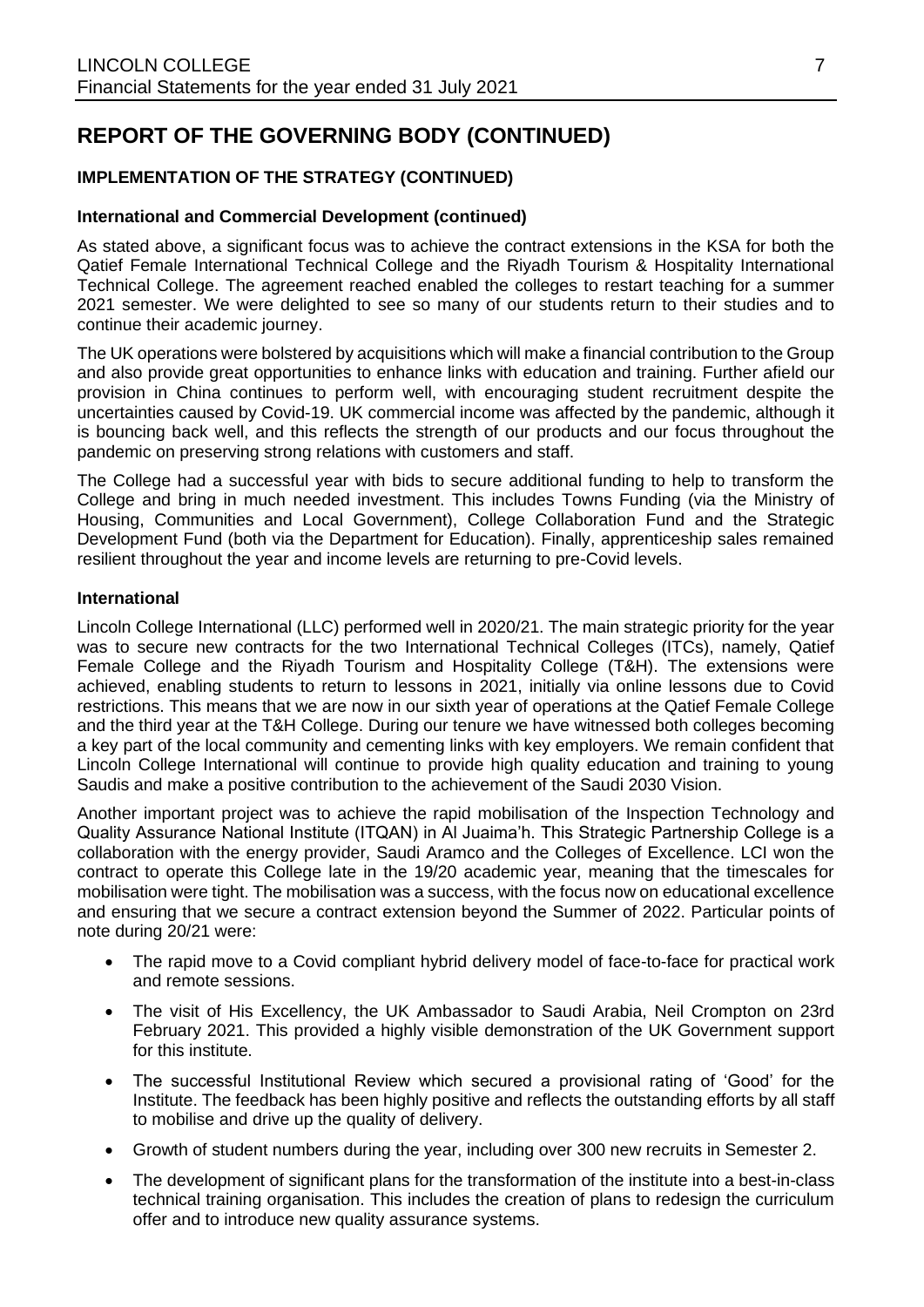### **IMPLEMENTATION OF THE STRATEGY (CONTINUED)**

#### **International (continued)**

Finally, in KSA, we completed the handover of the Riyadh Applied Engineering College following the end of our contract in the Summer of 2020. We were delighted to be custodians of this fantastic higher education college for four years and are immensely proud to have positively impacted on the lives of many students on their pathway to a rewarding career in the Kingdom.

Elsewhere the China education partnerships performed particularly well considering that we were not able to mobilise staff for in-country delivery. It led to significant innovation in remote teaching models to ensure that students could continue their learning on courses such as construction, business and accounting. Part of the reason for this success is the depth of our relationships with the Chinese partner colleges, thereby enabling a collaboration approach to resolve difficult challenges. The 2020 recruitment and enrolment of new students at the Guangdong Construction Polytechnic means that Lincoln College now works with four different Chinese partners, with the others being: The Sichuan College of Architectural Technology; Chengdu Polytechnic; and Chengdu College of Industry and Trade.

#### **UK Commercial**

In 2020 the College completed the transfer of ownership to become the sole trustee of the Lincoln Drill Hall. This iconic Lincoln theatre and entertainment venue ran into financial difficulties and closed during the Covid-19 pandemic. The College worked closely with the Lincoln Arts Trust and other stakeholders to find a way to create a viable future for the building. Following extensive dialogue, the College was delighted to agree to take over the leadership from the existing Trustees. This provides an exciting future for the venue with it due to reopen to the public in late 2021. The College is focusing heavily on the reopening of the building and is investing monies alongside £1 million from the Government's Towns Fund programme. The outcome will be an upgraded facility in the centre of Lincoln which will host the arts, the community and academic space for our students alongside work experience.

The College finalised the acquisition of Human Alchemy in March 2021. This adds significant capability to our leadership and management provision, thereby enhancing our offer to employers across the sub-region. Human Alchemy has built an excellent reputation for working with businesses to upskill their leadership teams to achieve extraordinary outcomes, for example, with the Greater Lincolnshire Local Enterprise Partnership. The acquisition provides an exciting addition to the College's portfolio of services and is housed in the new Lincoln Business Centre on Monks Road.

The Department for Work and Pensions Kickstart scheme has been a significant project during 2020/21. The scheme provides a fantastic opportunity for young people at risk of long-term unemployment to gain work and to receive additional training. Our Business Development team led the project, helping the College to become the region's largest provider of placements (both internally and to support other businesses). In 2020/21 we placed 146 people into roles (56 internal and 90 external) and will continue to support the scheme until the funding ends in March 2022.

During the year the College has successfully secured a number of pots of external funding to help to support its investment in infrastructure and educational innovation. This includes the Towns Fund, where the College was provisionally awarded monies to support: the Drill Hall Theatre and Arts Venue; the hugely innovative International Air and Space Training Institute (IASTI) in Newark; the Hospitality, Events, Arts, Retail and Tourism (HEART) institute in Lincoln; the Health and Well-being institute; and finally, a new Plumbing and Heating Training Centre in Newark. Work continues to finalise funding, with some reshaping of the projects to ensure project outcomes are deliverable.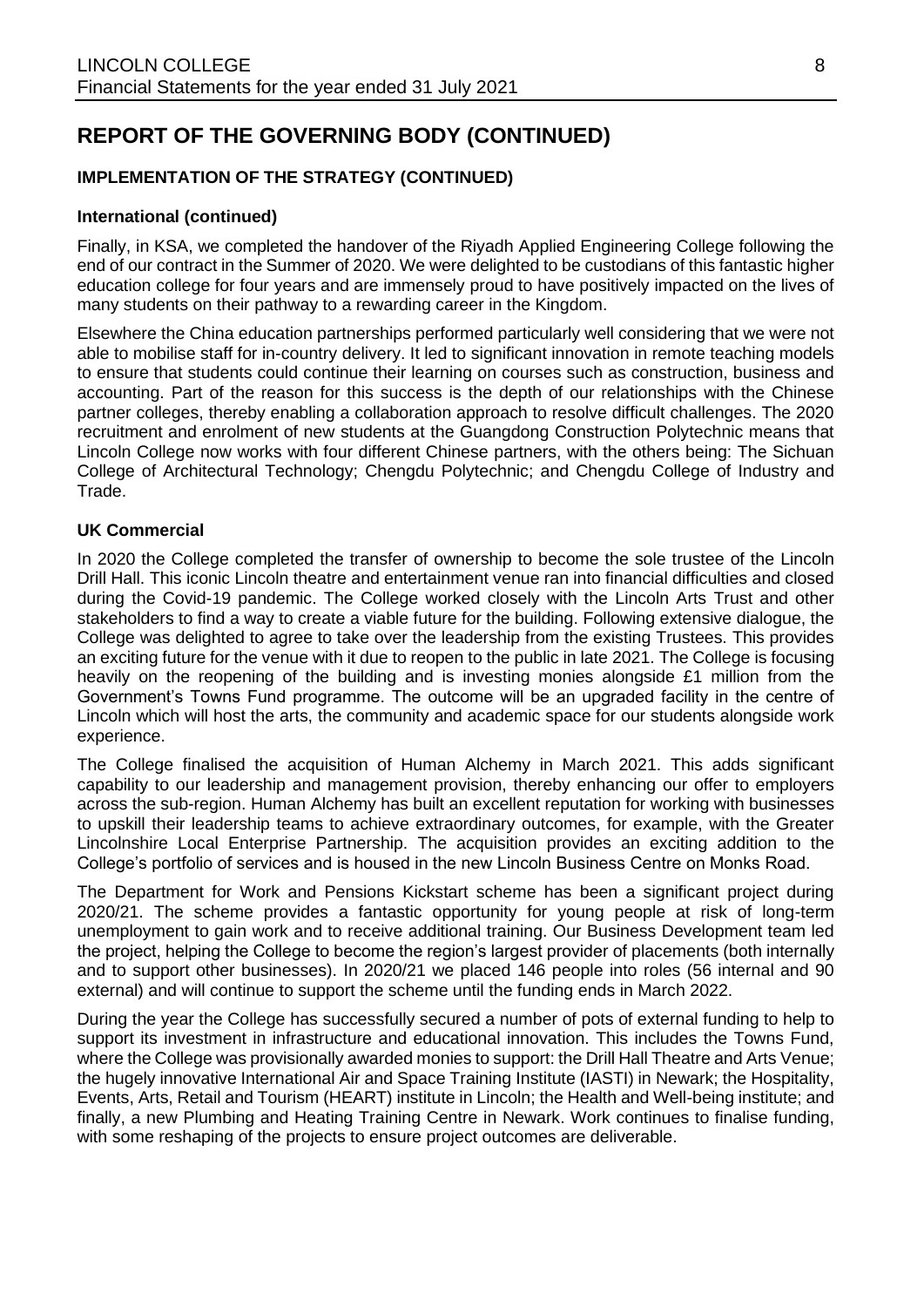## **IMPLEMENTATION OF THE STRATEGY (CONTINUED)**

#### **UK Commercial (continued)**

The College's relationship with Lincoln City Football Club continues to grow and diversify. In early 2021 we finalised a long-term contract to supply the first team catering service at the training ground for the next season and beyond. This reflects the hard work of our catering team who have built a reputation for providing the club with a first-class service. The College's in-house catering service and Deans Sport and Leisure were both heavily affected by Covid-19 as footfall fell across our campuses. Some staff were placed on furlough in line with the Government guidance. Broader commercial ventures continue to perform well, this includes the Ascent linguistic support service, with further growth of our linguistic services expected during 2021/22.

Lastly, the College finished its education contract at the Morton Hall Immigration Removal Centre in 2021. This ceased due to the Ministry of Justice's decision to transition the site back into a prison. During our tenure we provided a consistently high standard of service, with particular praise from the Centre Manager and external inspectors. The staff were transferred smoothly to PeoplePlus in line with regulations.

#### **Learner Numbers and Funding**

16-19 study programme learners totalled 2,618 (based on 2019-2020 enrolled learners under lagged funding) with associated income of £14m.

Adult Skills funding totalled £3.4m and the income earned from apprenticeships reached £3.7m.

#### **Performance indicators**

| Key performance indicator     | <b>Lincoln College</b><br><b>Consolidated results</b><br>2020-2021 |
|-------------------------------|--------------------------------------------------------------------|
| Operating surplus             | 7.81%                                                              |
| Staff costs as % of income    | 65.83%                                                             |
| Adjusted current ratio        | 2.05                                                               |
| Borrowing as % of income      | 48.98%                                                             |
| <b>Financial Health Score</b> | Good                                                               |

#### **FINANCIAL POSITION**

The Education and Skills Funding Agency (ESFA) approach to assessing the financial health of Colleges is set out in the Financial Planning Handbook (published in July 2021). The ESFA confirmed in October 2021 that the College had achieved the financial health grade of 'Outstanding' for 2019- 2020. The College is anticipating a health grade of 'Good' in 2020-2021 and is forecasting 'Good' also for 2021-2022.

### **Financial Results**

#### **Headlines**

The financial results for the year 2020/21 were strong (see below for the highlights). Despite the ongoing impact of Covid-19 the College ended the year with a set of results that provides further financial resilience and that has built on the previous years of strong financial performance. The College has moved into the (Self-Assessed) 'Good' Financial health Grade and begins 2021-22 from a position of strength. Many pipeline projects are being developed and progressed that aim to yield both capital and revenue investment into 2021-22 and beyond.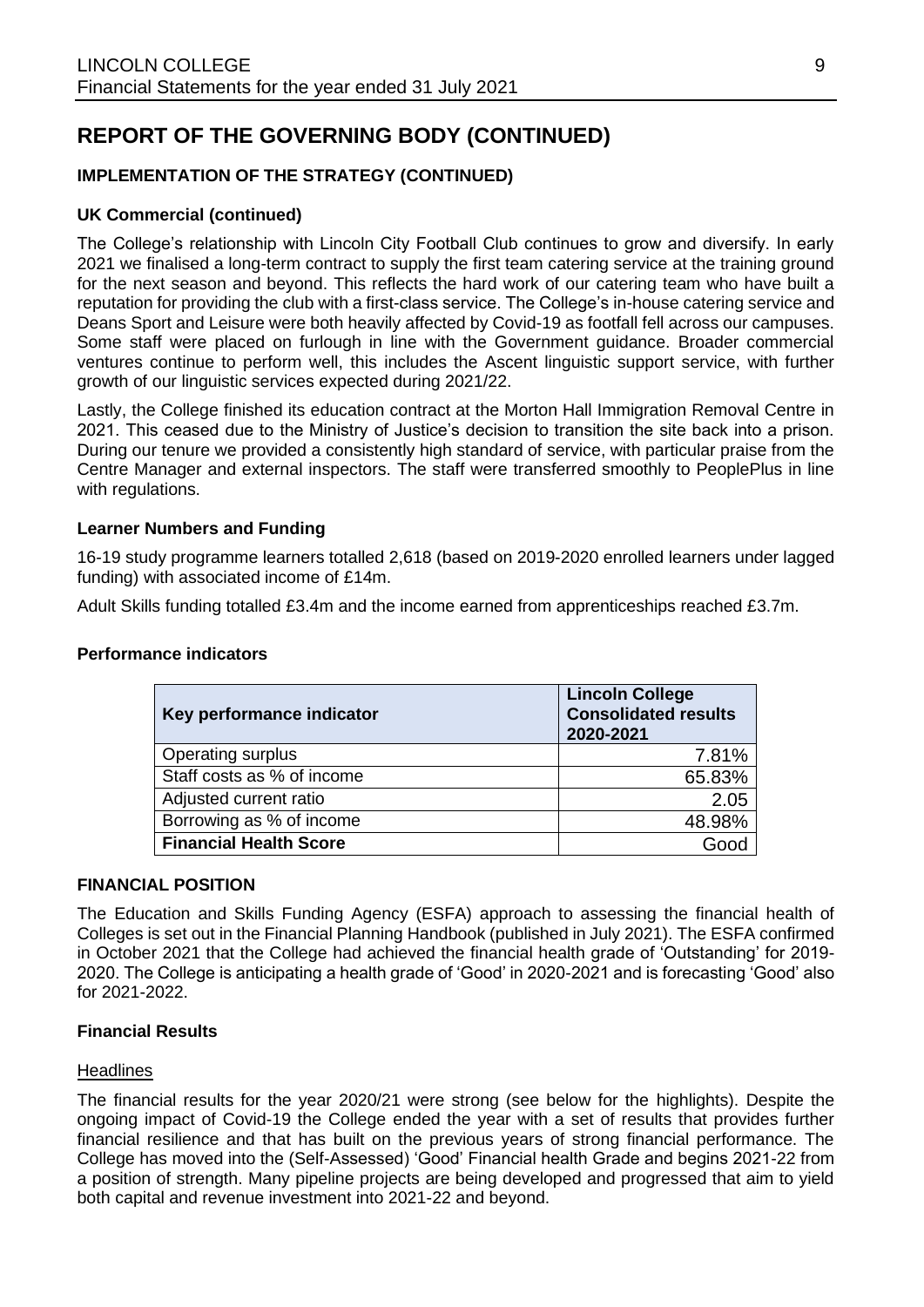### **FINANCIAL POSITION (CONTINUED)**

The Income and Expenditure results rank highly by sector benchmarks and liquidity levels are high with a year-end cash balance of £9.6m and adjusted cash days standing at 92. The College has a strong relationship with its bankers and UK Export Finance and continues to have in place contingency funding through a series of facilities to further bolster the cash holding. An overdraft facility of £4m was available throughout the year and the College successfully accessed the Government backed CLBILS scheme, providing further working capital of up to £5m as and when required. This provides flexibility to support the development of new opportunities and the ability to react to any potential adverse circumstances in the future.

The balance of good levels of working capital, ring-fenced long-finance capital and options to extend facilities brings further strength to the Group Balance Sheet.

Several capital projects were paused during 2019/20 due to the restrictions placed on the College as a result of the Covid-19 pandemic. This was due to the availability of labour through construction companies and supply chain blockages that reduced the availability of construction materials. Any sources of funding that originally applied to those projects remained available, and all projects have restarted with negotiated final delivery dates. This allows the movement of funds from cash to fixed asset investment and enables the draw-down of externally sourced funding.

The College began the most comprehensive capital programme in its history during 2020/21, with over £10m of 'live' or recently completed projects underway. The College was in a position to provide match-funding for a number of projects during 2020/21 and this facilitated access to significant external capital funding from the Towns' Fund, the GLLEP and the ESFA.

For 2020-2021 the Lincoln College Group ended the year with an operating surplus of £2.38m (2019/20 deficit of £0.35m).

Total income for the year amounted to £44.1m (2019/20 £59.8m) relating to continuing operations with £23.3m (2019/20 £20.7m) from funding bodies, £16.3m (2019/20 £37.0m) from tuition fees and education contracts and £4.1m (2019/20 £1.9m) from other income. The College group has accumulated reserves of £17.2m (2019/20 £11.1m) including pension deficits and a year-end cash balance of £9.6m (2019/20 £10.5m).

Tangible fixed assets additions during the year amounted to £7.7m, this was split between land and buildings £4.3m, assets under construction of £2.2m and equipment £1.2m. This represented a significant increase on prior years and was further bolstered by the acquisition of the Drill Hall with an asset transfer value of £2.4m

Cash inflow from operating activities was £6.3m (2019/20 outflow £3.5m), with a decrease in cash in the year of £0.6m (2019/20 £9.3m).

In these financial statements the College has recognised:

100% ownership of Lincoln Academy Limited, the subsidiary is an investment company, owning 99% of the share capital of Lincoln College International LLC.

100% ownership of FE Resources (Lincoln) Limited, the subsidiary company used to procure, and process manage the use of visiting Associated Lecturing staff and other staff ancillary to teaching.

100% ownership of Deans Sports, Health and Management Company Limited, established for the management of the many commercial aspects of Deans Sport, Health and Leisure Centre, ensuring that the College maintains a strong community and social footprint throughout the year.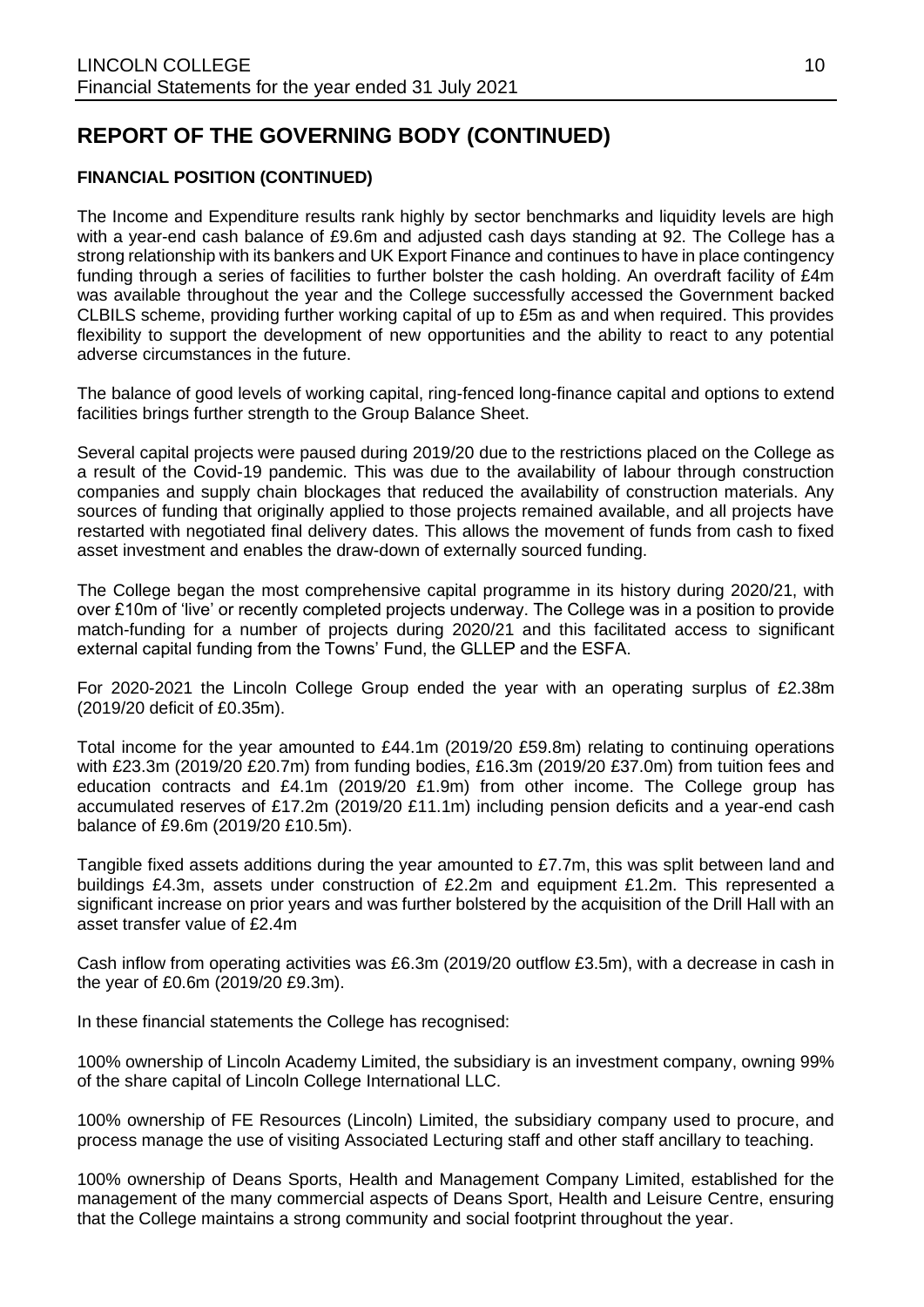### **FINANCIAL POSITION (CONTINUED)**

100% ownership of Lincoln College Corporate Support Solutions Limited, established to provide support services across the group, owning 1% of the share capital of Lincoln College International LLC.

50% ownership of the assets and trading results of the Joint Venture Partnership, Greater Lincolnshire Apprenticeships Limited with the Grimsby Institute Group (GIG). The financial results of Greater Lincolnshire Apprenticeships Limited were not material for incorporation into the 2020/21 consolidated Group Financial Statements.

100% ownership of Human Alchemy, an in-year acquisition of a former privately owner management training consultancy.

The activities and financial performance of all other subsidiary companies above have been appropriately consolidated in these financial statements.

#### **Monitoring the financial impact of Covid-19**

The College established a system of reporting the financial impact of Covid-19 as soon as it became possible to estimate the effects with any level of reliability. The Monthly Management Accounts continued to incorporate a separate section showing potential and confirmed in-year income downturns, additional expenditure (for example provision of PPE, consumables and additional cleaning) and the impact on capital projects.

Regular updates of this information were provided to the ESFA and were shared with other providers in the spirit of cooperation and to ensure lessons learned could be trapped and acted upon.

The estimated loss of income since March 2020 amounts to £3.3m with additional exceptional expenditure of £400k.

The one-off net income (below the line) in respect of the Ravendale project was not crystallised during 2020-21. There remains a strong will on behalf of the wider project stakeholders (Developers, Sports Governing Bodies, Community Groups etc.) to deliver the project. However, the planning process remains ongoing and is yet to be determined at the time of publication of the Financial Statements.

Once the planning determination has been formally received, the College will continue to pursue the project in line with its original plans. However, a number of alternative options are also being developed to bring this underutilised sports facility and associated land into use should they be required.

#### **Financial Objectives**

The College key financial objectives reflect current sector challenges, but allow continued monitoring of performance in year by Governors and Key stakeholders, these include:

- Securing Financial Health Grade of at least 'Good' across the life of the plan.
- Generating an EBITDA to cover financial commitments and continued significant capital investment.
- Maintain sufficient levels of working capital via. own reserves and agreed facilities.
- Remain within negotiated bank covenants where applicable.
- Continued implementation of the five-year capital programme and investment into the college estate.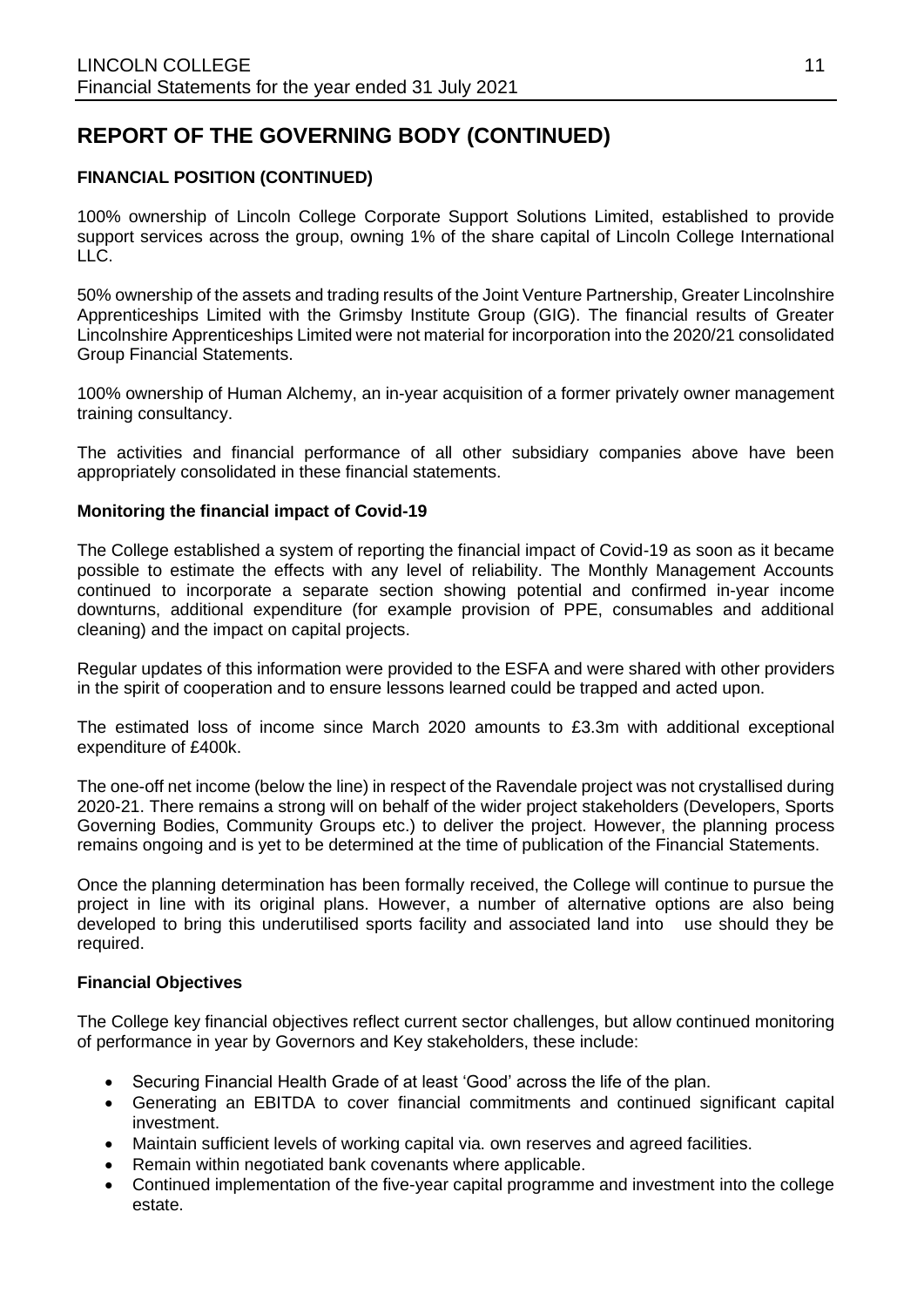## **FINANCIAL POSITION (CONTINUED)**

- Control of the key drivers;
	- **Performance**
	- **Liquidity**
	- **Gearing**
- deploy resources into opportunities for growth and multiply efforts in those areas of the business that yield a positive financial contribution.

A formal review of current financial performance in year (2020-21) will now take place to assess the outturns to July 2021 and to inform the CFFR due to be filed with the ESFA 31 December 2021.

#### **Treasury policies and objectives**

Treasury management is the management of the College's cash flows, its banking, money market and capital market transactions, the effective control of the risks associated with those activities, and the pursuit of optimum performance consistent with those risks.

Short-term borrowing for temporary revenue purposes is authorised by the Accounting Officer in line with financial regulations (fully updated and approved in December 2020). All other borrowing requires the authorisation of the Corporation.

Formal Treasury Management reports are produced twice per year for consideration by the Finance Committee. However, reference to the Groups Treasury Management activities is a regular feature of the Group monthly management accounts. Treasury Management reports throughout 2020/21 confirmed full compliance with TM policy with no deviation from standard practices and no breaches of covenant.

#### **Cash flows and liquidity**

The Group had a cash outflow of £0.6m during 2020-2021. Significant working capital facilities have been secured for potential future use and is a further indicator of a strong working relationship with the College bankers. Recently achieving several years of EBITDA in excess of national benchmarks, significant levels of loan repayments, including the full and final settlement of borrowing in the Kingdom of Saudi Arabia in 2019/20, and planned for continued strong financial results secures the financial future of the College whilst protecting the restricted reserve for specific targeted investment.

Support linked to Covid-19 from the ESFA included £423k funded via core funding throughout the year.

### **Reserves policy**

The Group has an implied reserves policy by virtue of the targets and key assumptions detailed in the financial plan (2020-2021), and clearly recognises the importance of reserves in maintaining the overall financial stability for the Group, ensuring that there are adequate reserves to support the College's core activities.

The College Group reserves include £80k held as restricted reserves. As at the balance sheet date the Income and Expenditure reserve stands at £14.1m (2020: £7.9m).

#### **Financial health**

The current and planned financial health of the Group is as follows:

| [FR= Financial Record /<br>FP = Financial Plan] | 2015/16<br><b>FR</b> | 2016/17<br><b>FR</b> | 2017/18<br>FR | 2018/19<br><b>FR</b> | 2019/20<br>FR | 2020/21<br>FP | 2021/22<br><b>FP</b> | 2022/23<br>FP |
|-------------------------------------------------|----------------------|----------------------|---------------|----------------------|---------------|---------------|----------------------|---------------|
| <b>Financial Health Grade (Moderated)</b>       | <b>Satisfactory</b>  | Good                 | Good          | Good                 | Outstanding   | Good          | Good                 | Good          |
| <b>Financial Health Grade (Automated)</b>       | Inadequate           | Good                 | Good          | Good                 | Outstanding   | Good          | Good                 | Good          |
| <b>Total Points</b>                             | 30                   | 180                  | 180           | 220                  | 240           | 210           | <b>TBC</b>           | <b>TBC</b>    |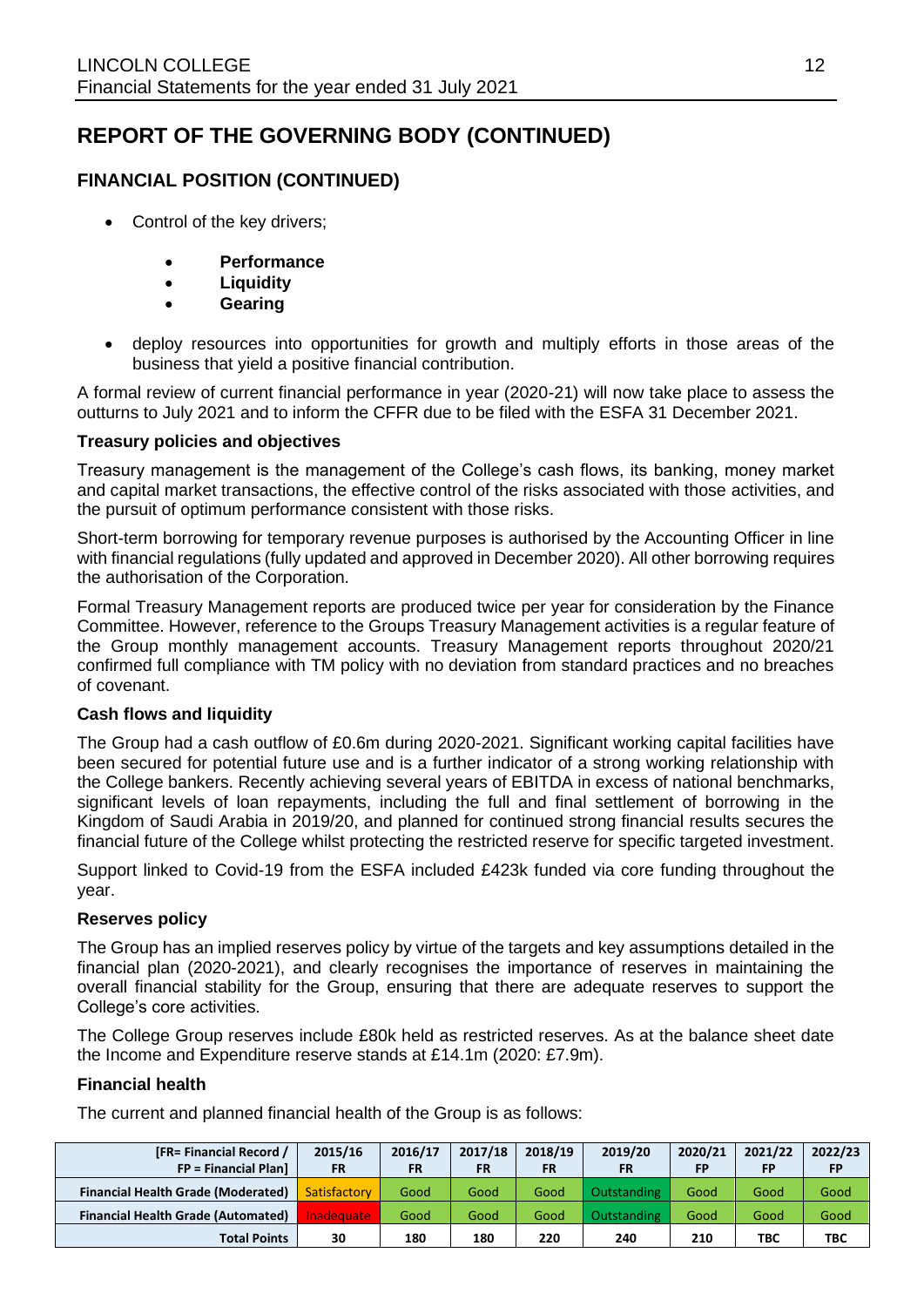### **FUTURE DEVELOPMENTS**

In line with the Lincoln College Strategy 2019-2022 the core objectives include the following;

- Delivery of the 2021/22 budget, securing a financial health grade of at least "Good" current self-assessment of 'Good'
- Delivery of a 5-year capital programme related to infrastructure, IT and classroom-based equipment, particularly in response to the current pandemic situation and increased online and blended delivery models
- Completion of the partial sale and extensive redevelopment of the Ravendale sports facility, as reported earlier this remains a target with alternative strategies being developed as a contingency
- Delivery of the comprehensive UK property strategy completed in 2020
- Undertake a third annual College review in order to test and improve our Self-Assessment Review (SAR) and provide opportunities to develop staff and governors
- Implement the Institute of Technology (IoT) and Gibney capital projects to deliver the first programmes during 2021 with completion of the infrastructure phase in 2021/22
- Continue to deliver the 'Determined to Lead' leadership programme for all leaders
- The Board continue with 'Determined to Govern' and have undertaken the Role of the Chair training during the year
- The Board is focusing on Governor Development and Succession Planning
- Introduce a new framework for the recruitment, selection, induction and development of new leaders
- To secure longer term contracts at our existing KSA Colleges, to explore opportunities for new contracts and to continue to seek other business development opportunities both in the UK and overseas.

#### **Newark Towns Fund Projects**

The College is leading two projects incorporated into the Newark Town Investment Plan and supporting two others. This plan has now received Towns Funding from central government and is being implemented.

Firstly, having successfully delivered the Construction College in Lincoln and Gainsborough, the College has expanded the concept to Newark with a construction Centre of Excellence featuring plumbing, gas training and expanded bricklaying facilities. These facilities have successfully met the needs of the local employment market, whilst increasing aspiration for the youth of Newark and providing skills for the local workplace. The first cohort of students and apprentices started training in September 2021 with the facility at full operating capability by September 2022.

Secondly, the College is leading the development of the first International Air and Space Training Institute (IASTI). Focused initially on aviation engineering, airfield operations and pilot training, it will eventually cover all areas of the industry, including aligned areas such as logistics, cyber and space. This innovative new institution will combine further, higher and industry training to raise aspiration locally and deliver employment ready staff to the air and space sectors.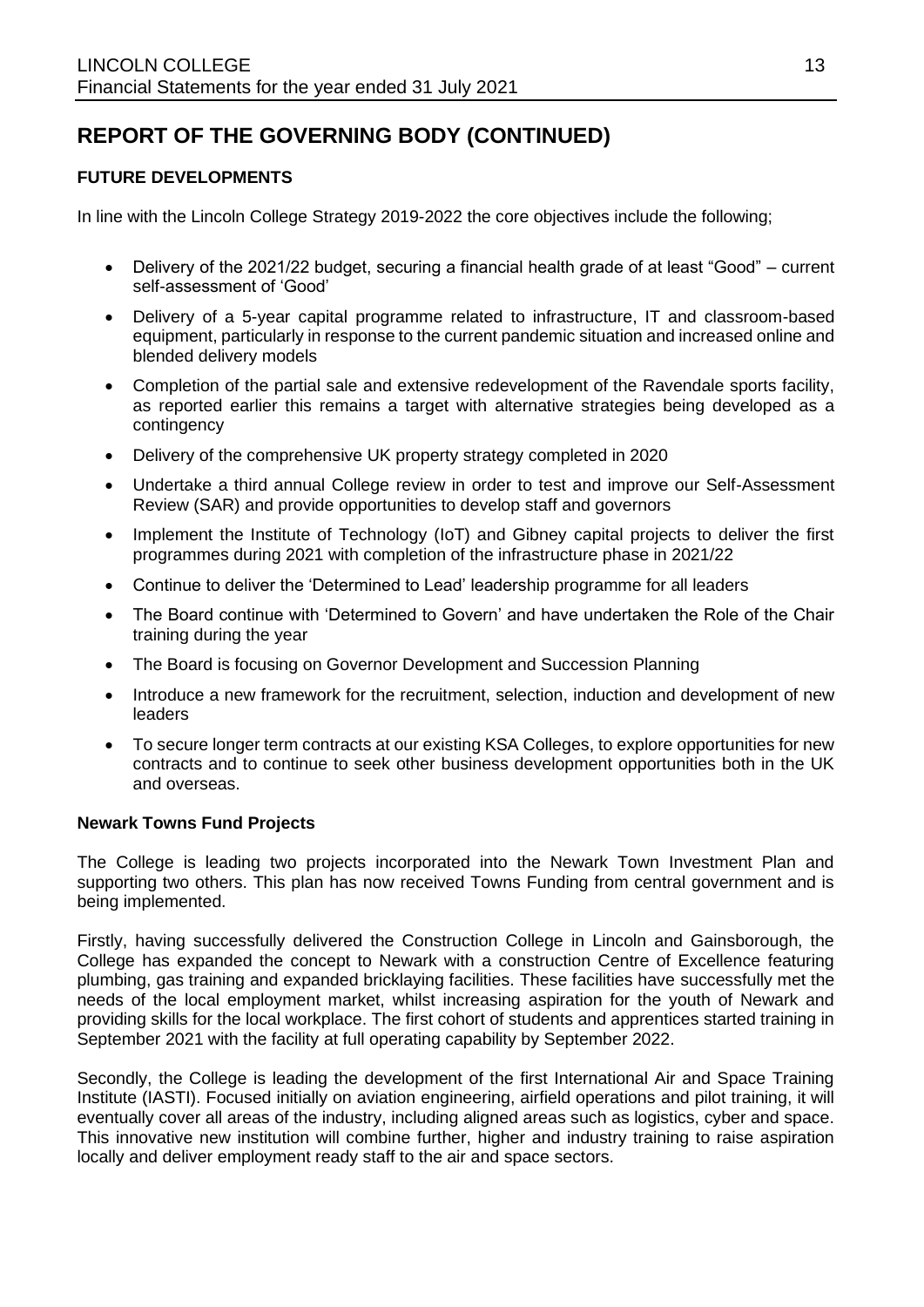### **FUTURE DEVELOPMENTS (CONTINUED)**

Thus, it is transformative in its ability to regenerate a town by locating a facility normally found at an airport or airfield into the middle of Newark; right where people need it to be incorporating the latest training techniques and equipment in a bespoke new facility funded by the Towns Fund.

The first cohort of students have already started their level 3 programmes in interim facilities from September 2021. The main building is scheduled to come online in 2023 incorporating higher education and a wider array of further education programmes.

The College has also signed a MoU with the Newark YMCA to provide training at their new facility, which is scheduled to open in May 2022 now that they have been allocated Towns Funding. The College is working closely with the YMCA to maximise the social value of this new facility for all aspects of the community.

The College is supporting the Newark and Sherwood Council sponsored Smart Innovation, Supply Chain & Logistics Enterprise Zone. This project is supported by both Nottingham Trent and Lincoln Universities and is aimed at developing the wider site around the IASTI into a logistics and supply chain innovation hub for both academia and industry.

Finally, the Board of Corporation undertook strategic assessment and scenario planning throughout the summer and early autumn which culminated in the setting of four strategic priorities including the exploration of a potential merger with Activate Learning, a large college group situated in Berkshire, Surrey and Oxfordshire. To that end, Lincoln College Group and Activate Learning have jointly commissioned due diligence to be undertaken with external support from Eversheds and BDO to identify the likely benefits and risks of a potential Type B merger. Importantly, students would be at the heart of every decision made in relation to the potential merger as would a strong focus on the local context and character of colleges and the need to ensure that colleges are highly relevant to the communities and employers they serve. The due diligence analysis would be reported to a newlyformed Joint Merger Working Group early in 2022 for a subsequent decision by both Boards of Corporation on whether or not to progress to the next stage in the process.

#### **Environmental**

The College has the aspiration to launch a Sustainable, Green College in 2021. This would have three aspects; firstly, to adopt some of the UN Sustainable Development Goals into the College's strategy to inculcate sustainable climate emergency action into all aspects of college life; secondly, the College would provide a focus for specific training offering opportunities for business, youth and adults to qualify in specific sustainable areas; and finally, new staff would be able to advise and assist wider curriculum areas in developing sustainability aspects to their curriculum.

A launch of a comprehensive sustainability policy occurred during 2021 to underpin the above aspiration.

#### **STAFF AND STUDENT INVOLVEMENT**

Students and staff are represented on College Committees and on the Board of the Corporation by staff and student governors. There are two staff governors, academic and non-academic. The students are represented by an HE student, an FE student, and an Apprentice Student. Termly Student Council meetings are held with input from class and course student representatives. Staff are formally represented termly at the Joint Consultation and Negotiation Committee with the recognised Trade Unions.

Lincoln College Group continues to move forward in terms of communication and engagement. The Group operates Workplace by Facebook, giving all staff a mobile data solution to internal communications, enabling them to communicate in groups across projects and to broadcast on an organisation-wide basis via text, video and live-streaming.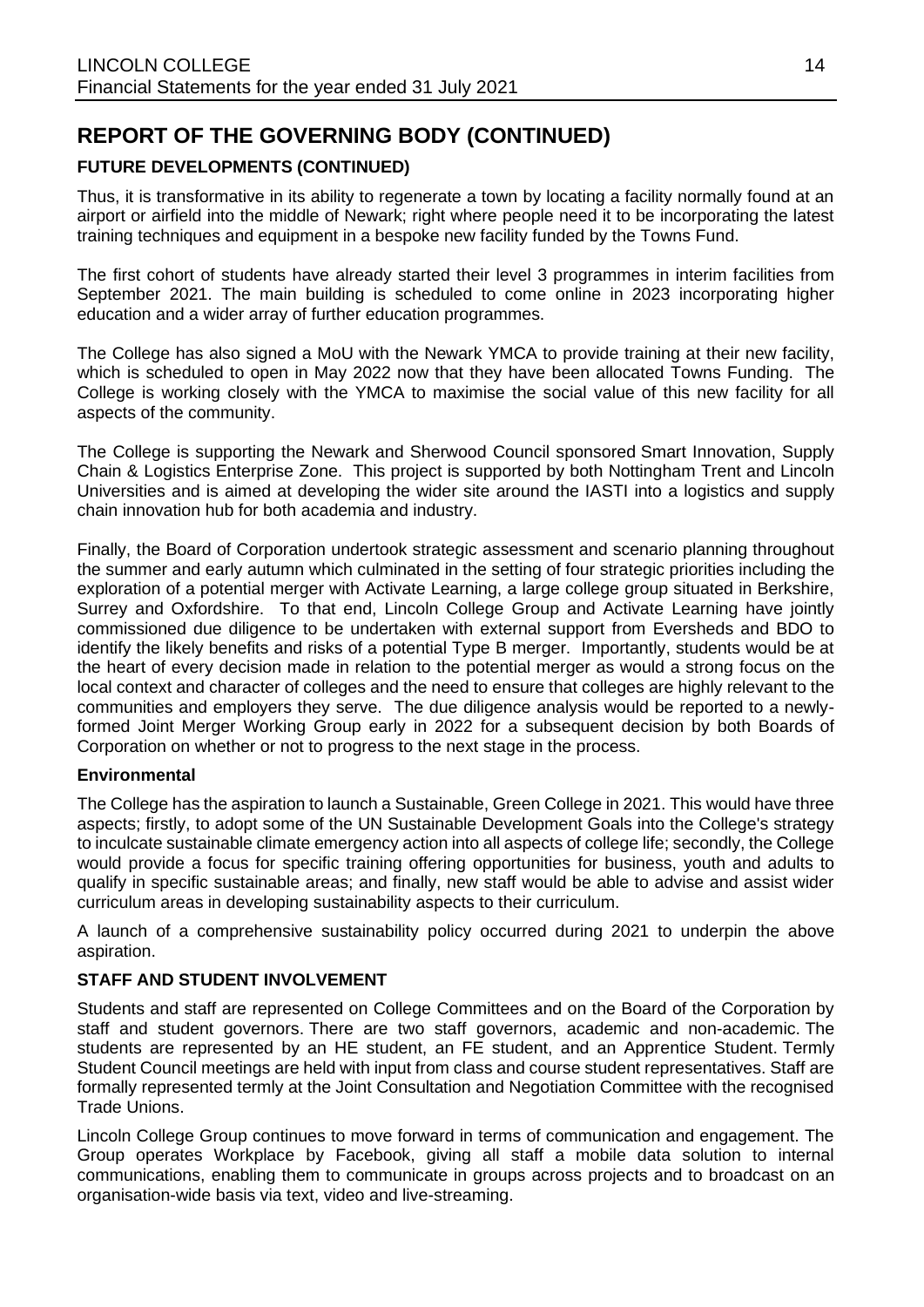### **RESOURCES**

The College Group has various resources that it can deploy in pursuit of its strategic objectives. Tangible resources include the buildings that the College currently operates from, serving the needs of a wide range of learners and employers across Lincolnshire and Nottinghamshire. Other resources are detailed below.

#### Financial

The College Group has £17.2m (2019/20 £11.1m) of net assets (including £15.6m (2019/20 £18.5m) pension liability) at the Balance Sheet date.

#### People

The College Group employs 968 people of whom 336 in note 7 are teaching staff.

#### Key financial assets

The College has a fixed asset base amounting to £54m and cash reserves of £9.6m as at the yearend 2020/21.

The Estate comprises ownership of 3 campuses in the UK, including land and buildings. The College also operates from several leased properties in the UK. A comprehensive Property Strategy was approved by the Board of Corporation in November 2019 that provides details of the utilisation, condition, and suitability of current usage. The data derived from the exercise involved obtaining external advice and assurance, including surveys and professional cost plans. Consultancy support was commissioned to articulate a wide variety of potential proposals to improve the College Estate in the interests of learners, staff and other key stakeholders. The Property Strategy has brought coherency to the Colleges approach to developing its Estate, and the appointment in year of a Director of Estates Development has further improved the Colleges ability to access external funding for projects and to connect with wider stakeholders (such as the One Public Estate in Lincoln). This has enabled a shift towards a more planned approach to capital works, delivering financial savings and reducing the interruption to operations caused by reactive maintenance.

#### **EVENTS AFTER THE REPORTING PERIOD**

There were no post balance sheet events.

### **PRINCIPAL RISKS AND UNCERTAINTIES**

#### **Reputation**

The College has a good reputation locally, regionally, and internationally. Maintaining a quality brand is essential for the College's success in attracting students and building external relationships.

The College has undertaken further work during the year to develop and embed the system of internal control, including financial, operational and risk management which is designed to protect the College's assets and reputation.

Throughout the year the Colleges systems of financial management and control continued to remain strong despite the interruption to normal working patterns and the shift towards a much greater level of on-line working. Procurement practices continued in line with Financial Regulations and a series of Internal Audit assignments resulted in high levels of assurance for both financial and non-financial areas of the College's business.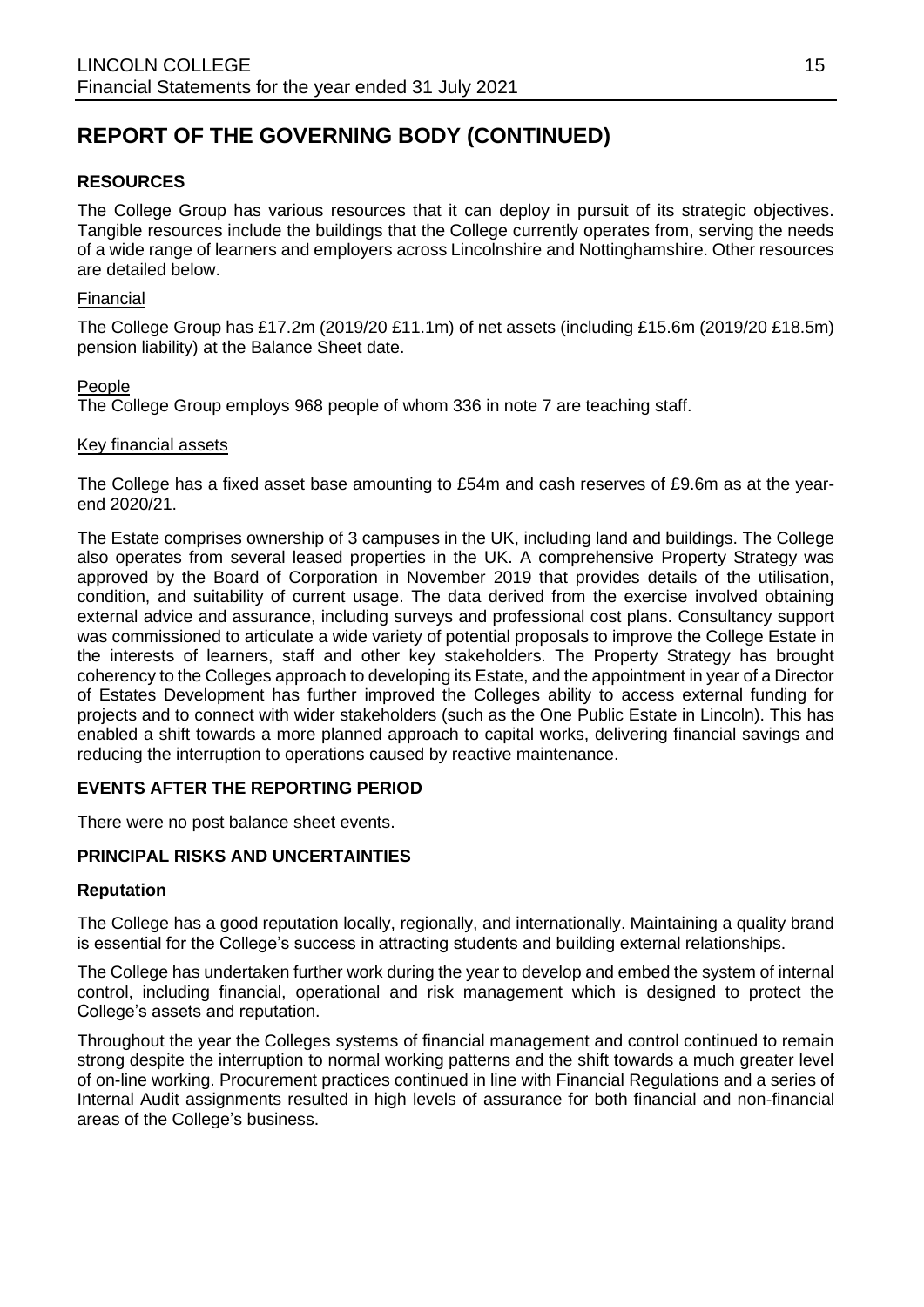## **PRINCIPAL RISKS AND UNCERTAINTIES (CONTINUED)**

#### **Reputation (continued)**

The Risk Management Group undertakes a comprehensive review of the risks to which the College is exposed. They identify systems and procedures, including specific preventable actions which should mitigate any potential impact on the College. The internal controls are then implemented, and the subsequent year's appraisal will review their effectiveness and progress against risk mitigation actions. The Risk Management Group will also consider any risks which may arise as a result of a new area of work being undertaken by the College. The Annual Report of the Risk Management Group highlights the work of the Group throughout the year and during 2020/21 there has been a clear focus on ensuring risks, mitigating factors and associated impacts are clearly and transparently reported.

The Risk management Group was highly effective during 2020/21, developing a new framework for Risk Management, including a Board Assurance Framework and the first stages of an approach to recording a formal Risk Appetite at a high level.

A risk register is maintained at the Group level which is continually monitored by the Audit Committee. The risk register identifies the key risks, the likelihood of those risks occurring, their potential impact on the College and the actions being taken to reduce and mitigate the risks. Risks are prioritised using a consistent scoring system. An annual report on Risk is also considered by the Board of Corporation of Lincoln College.

Outlined below are the principal risk factors that may affect the College. Not all the factors are within the College's control. Other factors besides those listed below may also adversely affect the College:

- Financial Health
- Business Continuity
- Achievement of Student Recruitment Targets
- Regulatory Compliance
- Quality of Outcomes for Learners

The regulatory, taxation and supplier payment frameworks in the Kingdom of Saudi Arabia differ from those of the UK and this is recognised in the College's approach to the risk management of business matters in the Kingdom, including taking advice from local professionals to support College management's understanding of these areas. This is particularly relevant given the significant contribution that international provision brings to the Group results. All known tax provisions are fully accounted in line with advice from our independent advisors and cashflow forecasts take account of the timing of receipts which are not as structured as the College's other operating activities.

#### **STAKEHOLDER RELATIONSHIPS**

In line with other Colleges and Universities, the College has many stakeholders. These include:

- Staff and Students
- Local, Regional and National Employers
- Funding Bodies
- FE Commissioner
- **Local Authorities**
- The Local Community
- The Local Enterprise Partnership
- Members of Parliament
- Government Offices & Departments
- Other FE institutions, Universities and Schools
- Trade Unions
- Professional bodies

The College recognises the importance of these stakeholders and engages in regular communication with them through a wide range of forums and media.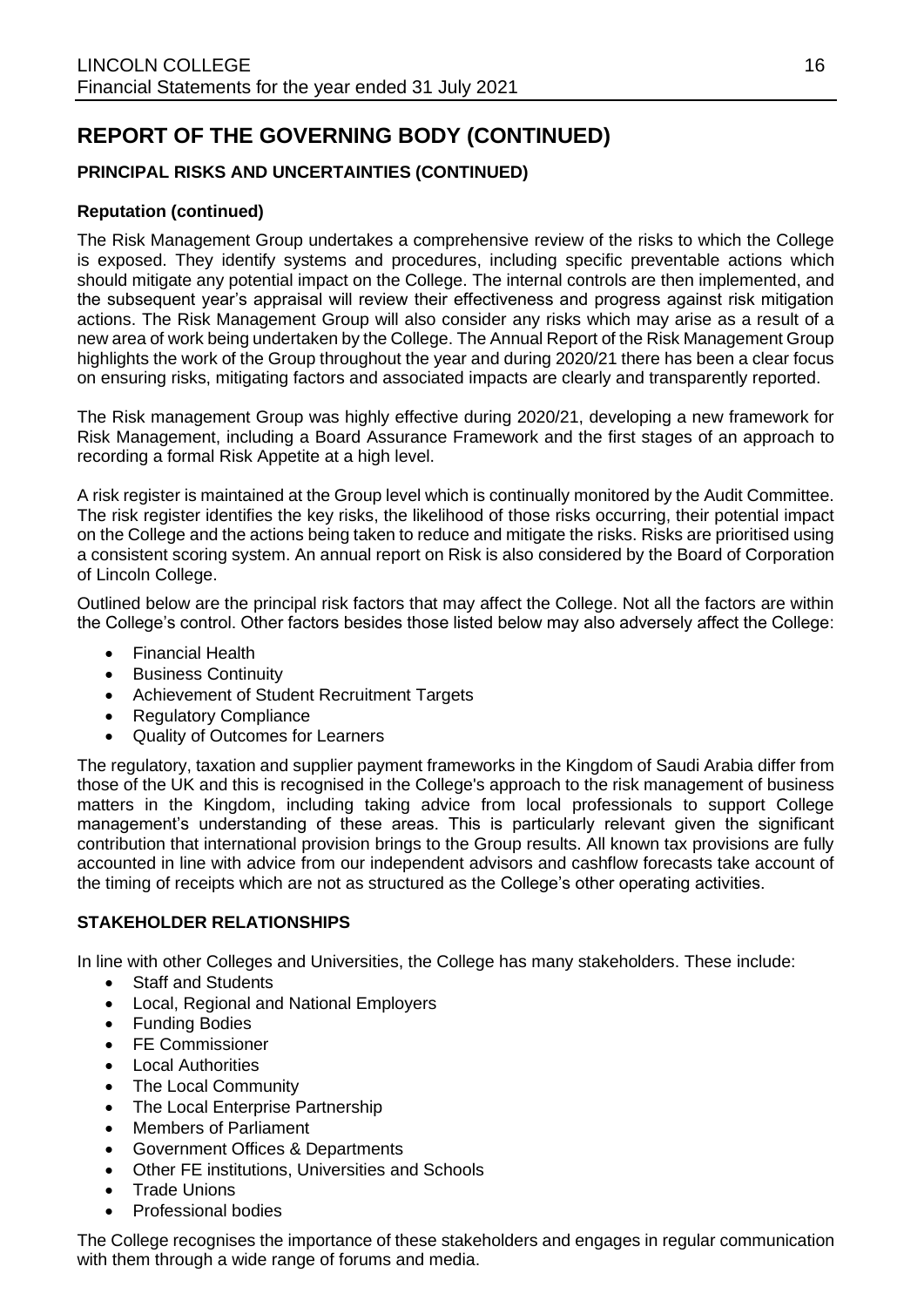## **EQUALITY AND DIVERSITY**

The College is committed to ensuring equality of opportunity for all who learn and work here. The College's Equality and Diversity Policy is reviewed on a planned basis and updated as required. We respect and value positively differences in race, gender, sexual orientation, disability, religion or belief marriage and civil partnership, pregnancy and maternity, gender reassignment and age. We strive vigorously to remove conditions which place people at a disadvantage, and we will actively combat bigotry.

The College publishes an Annual Equality Report and Equality Objectives to ensure compliance with all relevant equality legislation, specifically the Equality Act 2010. The College also considers equality and diversity issues in respect of its decisions, policies, procedures and practices.

The College first committed to the 'Mindful Employer' initiative in May 2010 to assist the mental health and wellbeing of staff. The college's next review will take place in May 2023.

The College regularly provides opportunities for staff to refresh their knowledge on equality and diversity issues and all new starters undergo training as part of an induction programme.

The College is a 'Disability Confident Employer' and has committed to the principles and objectives of the standard having undertaken a successful review in September 2019 (valid to September 2022). The College considers all employment applications from disabled persons, bearing in mind the aptitudes of the individuals concerned, and guarantees an interview to any disabled applicant who meets the essential criteria for the post.

#### **DISABILITY STATEMENT**

The College seeks to achieve the objectives set down in the Equality Act 2010:

- a) The College has a range of specialist equipment which the College can make available for use by students. Where specific equipment is required, we would look to purchase/hire this on an individual basis.
- b) The College publishes its Admissions Policy. Within this policy there is a specific section on support of SEND students. Students have the opportunity to appeal against decisions made within the admissions policy.
- c) The College employs a Head of Student Services and Supported Education who is a qualified SENCO, a dedicated SEND Manager and a number of Assessment and Support Co-ordinators. There are a number of Learning Support Assistants who can provide a variety of support for learning.
- d) Specialist programmes are described in College prospectuses, and achievements and destinations are recorded and published in the standard College format.
- e) Students are advised on the variety of pastoral support that is available at open evenings, induction and information is also available within the college prospectus and website.
- f) The College employs an Equality and Diversity Officer to support the College working towards the three aims of the general equality duty; eliminate unlawful discrimination, advance equality of opportunity and foster good relations.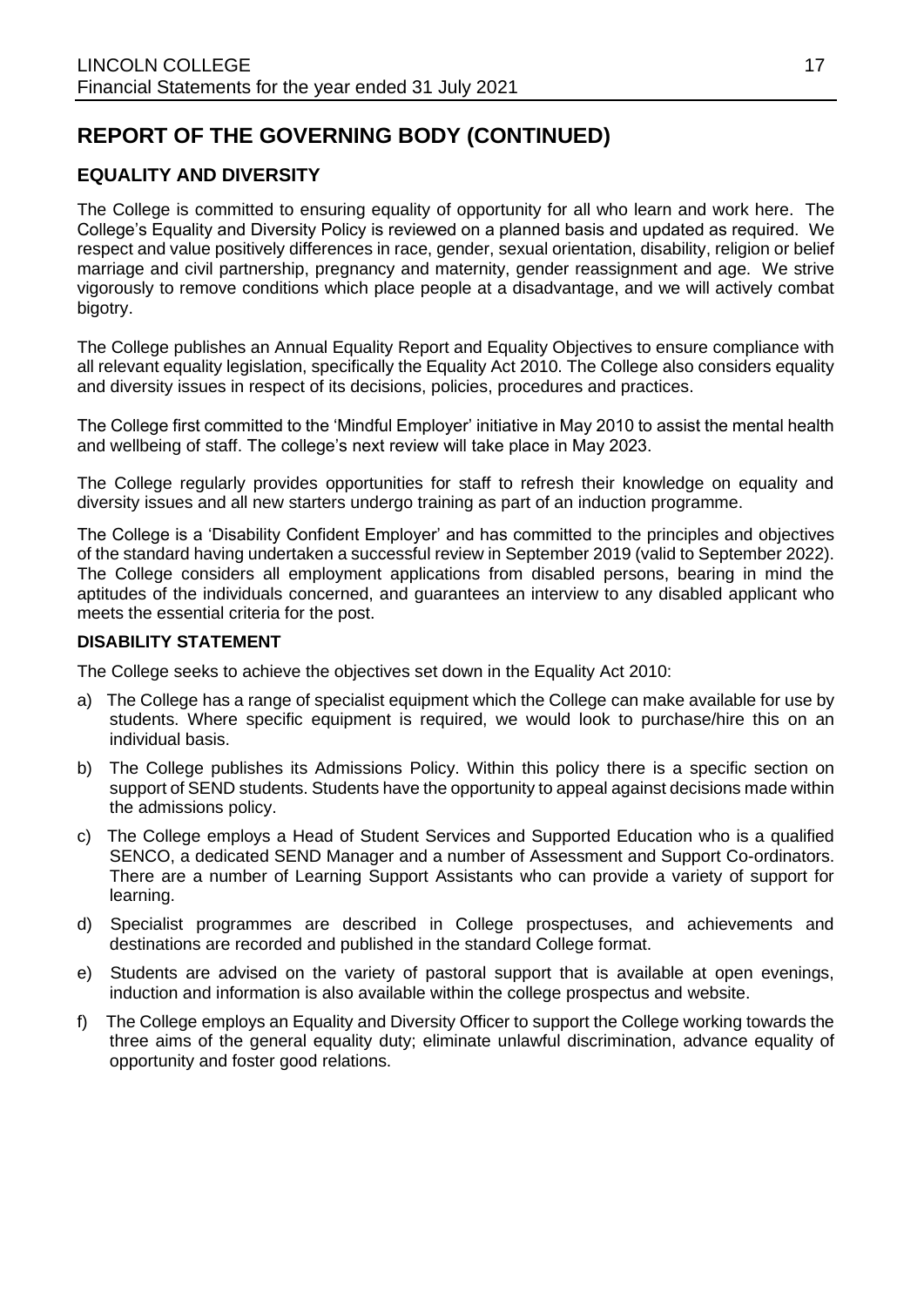## **EQUALITY AND DIVERSITY (CONTINUED)**

#### **Trade union facility time**

The Trade Union (Facility Time Publication Requirements) Regulations 2017 require the College to publish information on facility time arrangements for trade union officials at the College.

| Numbers of employees who were relevant FTE employee number<br>trade union representatives for the period |     |  |
|----------------------------------------------------------------------------------------------------------|-----|--|
|                                                                                                          | 6.4 |  |

| <b>Percentage of time</b> | <b>Number of employees</b> |
|---------------------------|----------------------------|
| ገ%                        |                            |
| $1 - 50%$                 |                            |
| 51-99%                    |                            |
| 100%                      |                            |

| <b>Total cost of facility time</b>                    | £24,285  |
|-------------------------------------------------------|----------|
| Percentage of pay spent on facility time              | $0.10\%$ |
| Percentage of total hours spent on paid facility time | 18.6%    |

#### **GOING CONCERN**

The College remains a strong going concern.

The impact of Covid-19 continued to be successfully mitigated during 2020/21 through a series of measures including reduction in expenditure linked to drops in commercial revenues, adapting delivery models in line with Government Guidance relating to social distancing and accessing available funding and working capital facilities.

The below are further examples to support this statement:

- The UK finance team produce a 24-month rolling cashflow that forecasts the cash position from current period actuals to 24 months ahead. This is updated each month to take account of actual results and is adjusted to reflect the current known risks around forward cashflows.
- The monthly management accounts are extensive and provide detailed analysis and context around each funding stream and all pay and non-pay cost classifications. Monthly management accounts are produced to a strict timetable, and, following detailed reviews with all budget holders and the Executive Leadership Team place great focus on the quality of forecast outturns and action plans to address any variance from budget.
- Following the recent introduction of the new ESFA financial reporting template (CFFR) the College produces integrated forecasts for a 3-year period.
- The Group has the ability to repay debts as they fall due and has in place strong levels of working capital. The College as at 31 July 2021 has no facilities or term debt in the Kingdom of Saudi Arabia.
- The long-term finance transaction undertaken during 2018/19 significantly increased the College's resilience, evidenced by a strong improvement to current ratio and high levels of forecast cash days.
- The College will continue to utilise its available reserves across a range of projects that improve the condition of the UK estate, invest in resources to further improve the learner experience and to invest in innovation in order to achieve a return on investment.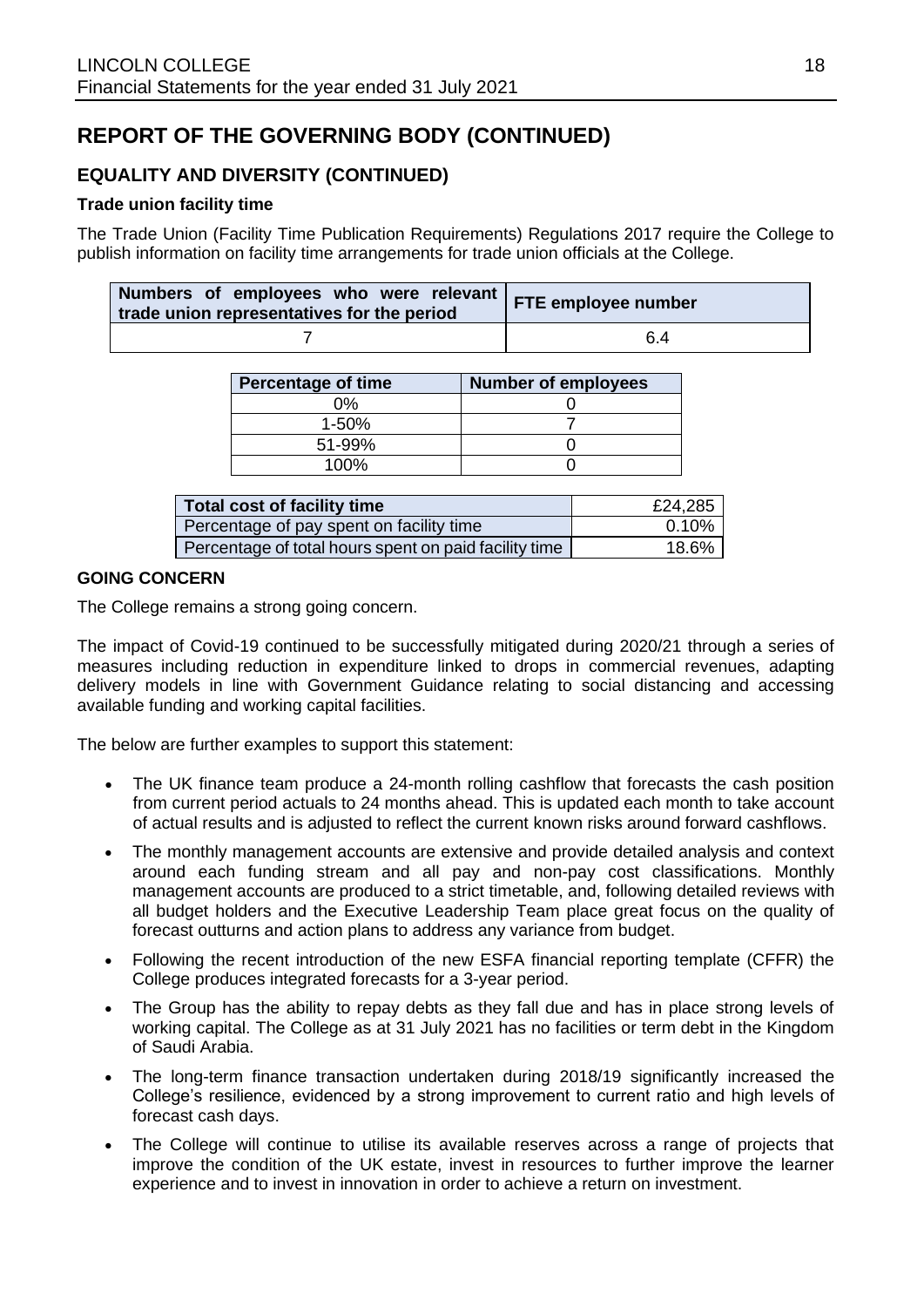### **GOING CONCERN (CONTINUED)**

The Group enjoys a strong working relationship with its bankers and other providers of finance. This involves the sharing of key financial information and forecasts, including sensitivity analysis to model a range of (risk based) financial outcomes.

The financial impact of Covid-19 has been fully incorporated into the financial results for 2020/21 and taken account of in both the outturn forecasts for 2021/22 and the longer-term financial planning template submitted to the ESFA in July 2021.

Control measures were put in place at the beginning of the pandemic to identify the financial impact and any mitigating action that could be taken as a result, this extended to inclusion of this information in the Monthly Management Accounts and ad hoc reports to the Education and Skills Agency.

The College has accessed sources of support throughout the year including access to the Furlough Scheme and additional working capital via the CLBILS loan scheme.

The College overdraft and CLBILS revolving credit facility do not have covenants attached.

After making appropriate enquiries, the Corporation considers that the College has adequate resources to continue in operational existence for the foreseeable future, being at least the period of the cashflow forecasts to 31 July 2023. For this reason, it continues to adopt the going concern basis in preparing the financial statements.

#### **DISCLOSURE OF INFORMATION TO AUDITORS**

The members who held office at the date of approval of this report confirm that, so far as they are each aware, there is no relevant audit information of which the College's auditors are unaware; and each member has taken all the steps that he or she ought to have taken to be aware of any relevant audit information and to establish that the College's auditors are aware of that information.

Approved by order of the members of the Corporation on 14 December 2021 and signed on its behalf by:

**Signature:** *……………………………………………….*

**James Pinchbeck – Chair**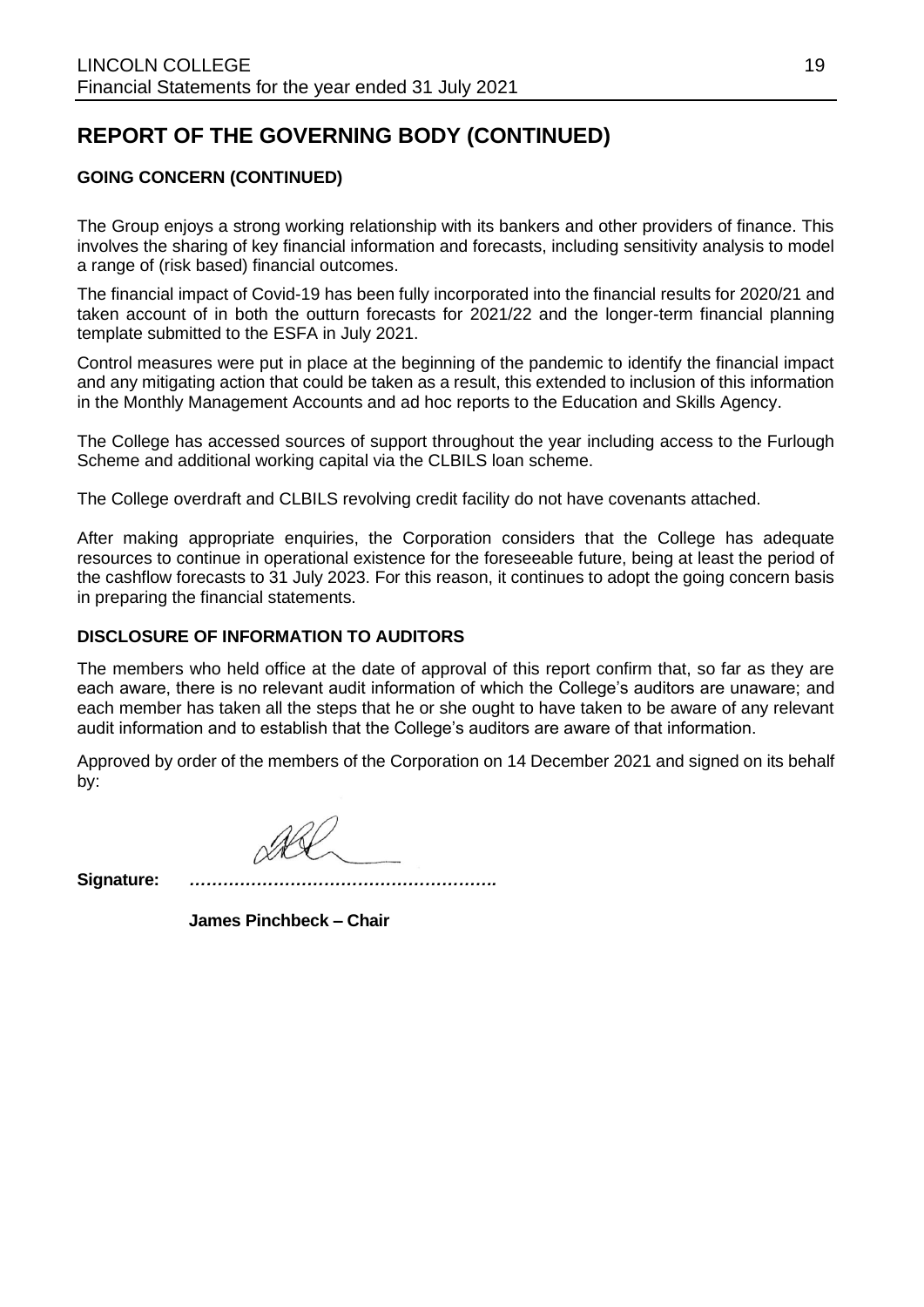## **STATEMENT OF CORPORATE GOVERNANCE AND INTERNAL CONTROL**

The following statement is provided to enable readers of the annual report and financial statements of the College to obtain a better understanding of its governance and legal structure. This statement covers the period from 1 August 2020 to 31 July 2021 and up to the date of approval of the annual report and financial statements.

The College endeavours to conduct its business:

- i) In accordance with the seven principles identified by the Committee on Standards in Public Life (selflessness, integrity, objectivity, accountability, openness, honesty and leadership);
- ii) In full accordance with the guidance to Colleges from the Association of Colleges in The English Colleges' Foundation Code of Governance ("the Foundation Code"); and
- iii) Having due regard to the UK Corporate Governance Code 2018 insofar as it is applicable to the further education sector.

The College is committed to exhibiting best practice in all aspects of corporate governance and in particular the College has adopted and complied with the Foundation Code. In the opinion of the Governors, the College complies with all the provisions of the Code, and it has complied throughout the year ended 31 July 2021. We have not adopted and therefore do not apply the UK Corporate Governance Code 2018. However, we have reported on our Corporate Governance arrangements by drawing upon best practice available, including those aspects of the UK Corporate Governance Code we consider to be relevant to the further education sector and best practice.

The Corporation recognises that, as a body entrusted with both public and private funds, it has a particular duty to observe the highest standards of corporate governance at all times. In carrying out its responsibilities, it takes full account of The Code of Good Governance for English Colleges issued by the Association of Colleges in March 2015, which it formally adopted on 15 December 2015.

The College is an exempt charity within the meaning of Part 3 of the Charities Act 2011. The Governors, who are also the Trustees for the purposes of the Charities Act 2011, confirm that they have had due regard for the Charity Commission's guidance on public benefit and that the required statements appear elsewhere in these financial statements.

#### **THE CORPORATION**

The members who served on the Corporation during the year and up to the date of signature of this report were as follows. Individual categories of members (save for elected members) were discontinued under the requirements of the revised Instruments and Articles effective from 1 January 2008.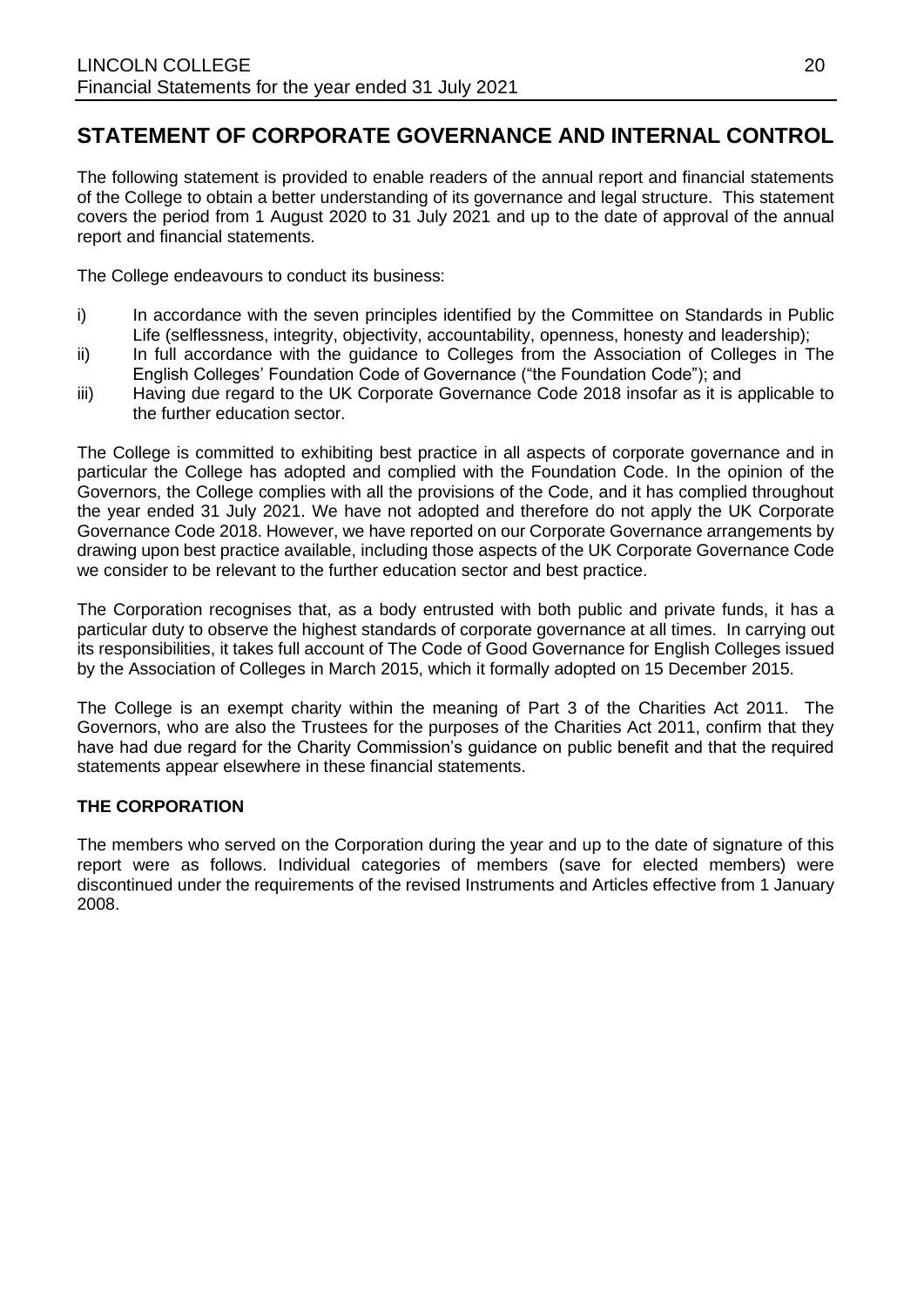| Governor        | Date of<br><b>Appointment</b> | <b>Term of</b><br>Office:<br>(Years) | Date of<br><b>Completion</b> | <b>Status of</b><br>Appointment/<br><b>Membership</b> | <b>Committees</b><br><b>Served</b> | <b>Attendance</b>        |
|-----------------|-------------------------------|--------------------------------------|------------------------------|-------------------------------------------------------|------------------------------------|--------------------------|
|                 | 1 Sept 2015                   | 4                                    |                              |                                                       | Corporation                        | 7 out of 7               |
| Mr H Beeken     | 1 Sept 2019                   | 3                                    |                              | Independent                                           | Chair: P&Q                         | 8 out of 8               |
|                 |                               |                                      |                              |                                                       | <b>Higher Education</b>            | 3 out of 3               |
| Mr I Billyard   | 1 Sept 2019                   | 1                                    |                              | Independent                                           | Perf and Quality                   | 8 out of 8               |
|                 | 1 Jan 2021                    | 3                                    |                              |                                                       | <b>Higher Education</b>            | 3 out of 3               |
| Mrs P Bratby    | 25 March 2019                 | 3                                    |                              | <b>Elected Support</b>                                | Corporation                        | 7 out of 7               |
|                 |                               |                                      |                              | Staff                                                 | Finance                            | 4 out of 6               |
| Mr T Calvert    | 31 Oct 2017                   | 3                                    |                              | Independent                                           | Corporation<br>Finance             | 3 out of 7<br>4 out of 6 |
|                 | 31 Oct 2020                   | 3                                    |                              |                                                       | Chair: Rem/Appr                    | 5 out of 5               |
|                 |                               |                                      |                              |                                                       | Corporation                        | 4 out of 6               |
| Miss A Conyard  | 23 Oct 2020                   | 3                                    |                              | Independent                                           | Perf & Quality                     | 6 out of 7               |
|                 |                               |                                      |                              |                                                       | Corporation                        | 2 out of 4               |
|                 |                               |                                      |                              |                                                       | Perf and Quality                   | 1 out of 3               |
| Mr N Everatt    | 31 Oct 2017                   | 4                                    | 25 Jan 2021                  | Independent                                           | <b>Higher Education</b>            | 0 out of 1               |
|                 |                               |                                      |                              |                                                       | Rem/Appraisal                      | 0 out of 1               |
|                 | 11 Dec 2016                   | 3                                    |                              | Elected                                               | Corporation                        | 2 out of 4               |
| Mrs H Fluck     | 11 Dec 2019                   | 3                                    | 24 Feb 2021                  | Academic Staff                                        | Perf and Quality                   | 0 out of 4               |
|                 |                               |                                      |                              |                                                       | <b>Higher Education</b>            | 0 out of 1               |
| Mr T Godson     | 1 Sept 2019                   | 4                                    |                              | Independent                                           | Corporation                        | 5 out of 7               |
|                 |                               |                                      |                              |                                                       | Chair: Audit                       | 5 out of 5               |
| Mrs L Goodier   | 23 Oct 2020                   | 3                                    |                              | Independent                                           | Corporation                        | 5 out of 6               |
|                 |                               |                                      |                              |                                                       | Audit                              | 4 out of 4               |
|                 |                               |                                      |                              |                                                       | Corporation<br>Audit               | 3 out of 7<br>5 out of 5 |
| Mr D Graham     | 1 Sept 2015<br>1 Sept 2019    | 4<br>4                               |                              | Independent                                           | Perf and Quality                   | 6 out of 8               |
|                 |                               |                                      |                              |                                                       | Chair: HE                          | 2 out of 3               |
|                 |                               |                                      |                              | CEO/                                                  | Corporation                        | 7 out of 7               |
| Mr G Headland   | 4 Aug 2014                    | Ex                                   |                              | Accounting                                            | Finance                            | 6 out of 6               |
|                 |                               | Officio                              |                              | Officer                                               |                                    |                          |
|                 |                               |                                      |                              |                                                       | Corporation                        | 2 out of 4               |
| Mrs N Heap      | 8 Jan 2020                    | 1                                    | 18 August<br>2021            | <b>HE Student</b>                                     | Perf and Quality                   | 4 out of 8               |
|                 |                               |                                      |                              |                                                       | <b>Higher Education</b>            | 3 out of 3               |
|                 |                               |                                      |                              | Elected                                               | Corporation                        | 2 out of 2               |
| Mr S Justice    | 7 April 2021                  | 3                                    |                              | Academic Staff                                        | Perf & Quality                     | 3 out of 3               |
|                 |                               |                                      |                              |                                                       | <b>Higher Education</b>            | 1 out of 1               |
| Mrs D Lister    | 1 Sept 2016                   | 4                                    |                              | Independent                                           | Corporation<br>Audit               | 2 out of 2<br>1 out of 1 |
|                 |                               |                                      |                              |                                                       | Corporation                        | 6 out of 7               |
| Mr N Lyons      | 1 Feb 2013                    | 4                                    |                              | Independent                                           | Chair: Finance                     | 6 out of 6               |
|                 | 1 Feb 2017                    | 4                                    |                              |                                                       | Rem/Appraisal                      | 5 out of 5               |
|                 |                               |                                      |                              |                                                       | Corporation                        | 4 out of 6               |
| Mr T McKenzie   | 23 Oct 2020                   | 3                                    |                              | Independent                                           | Perf & Quality                     | 6 out of 7               |
|                 | 1 Sept 2011                   | 3                                    |                              |                                                       |                                    |                          |
| Mr J Pinchbeck  | 1 Sept 2014                   | 4                                    |                              | Independent                                           | Corporation<br>Finance             | 7 out of 7<br>6 out of 6 |
|                 | 1 Sept 2018                   | $\overline{c}$                       |                              | (Chair)                                               | Rem/Appraisal                      | 5 out of 5               |
|                 | 1 Sept 2020                   | 3                                    |                              |                                                       |                                    |                          |
| Mr M Platts     | 1 Sept 2017                   | 4                                    |                              | Independent                                           | Corporation                        | 7 out of 7               |
|                 |                               |                                      |                              |                                                       | Finance                            | 5 out of 6               |
| Mr P Price      | 23 Oct 2020                   | 3                                    |                              | Independent                                           | Corporation                        | 5 out of 6               |
|                 |                               |                                      |                              |                                                       | Audit                              | 4 out of 4               |
| Miss S Trafford | 18 Jan 2021                   |                                      | 31 July 2021                 | Apprentice                                            | Corporation                        | 3 out of 3               |
|                 |                               |                                      |                              | Student                                               | Perf & Quality                     | 2 out of 4               |
| Miss C Watson   | 23 Oct 2020                   | 3                                    |                              | Independent                                           | Corporation<br>Perf & Quality      | 5 out of 6<br>5 out of 7 |
|                 | 1 Sept 2016                   | 4                                    |                              |                                                       | Corporation                        | 4 out of 7               |
| Mr D Wilkinson  | 1 Sept 2020                   | 3                                    |                              | Independent                                           | Finance                            | 3 out of 6               |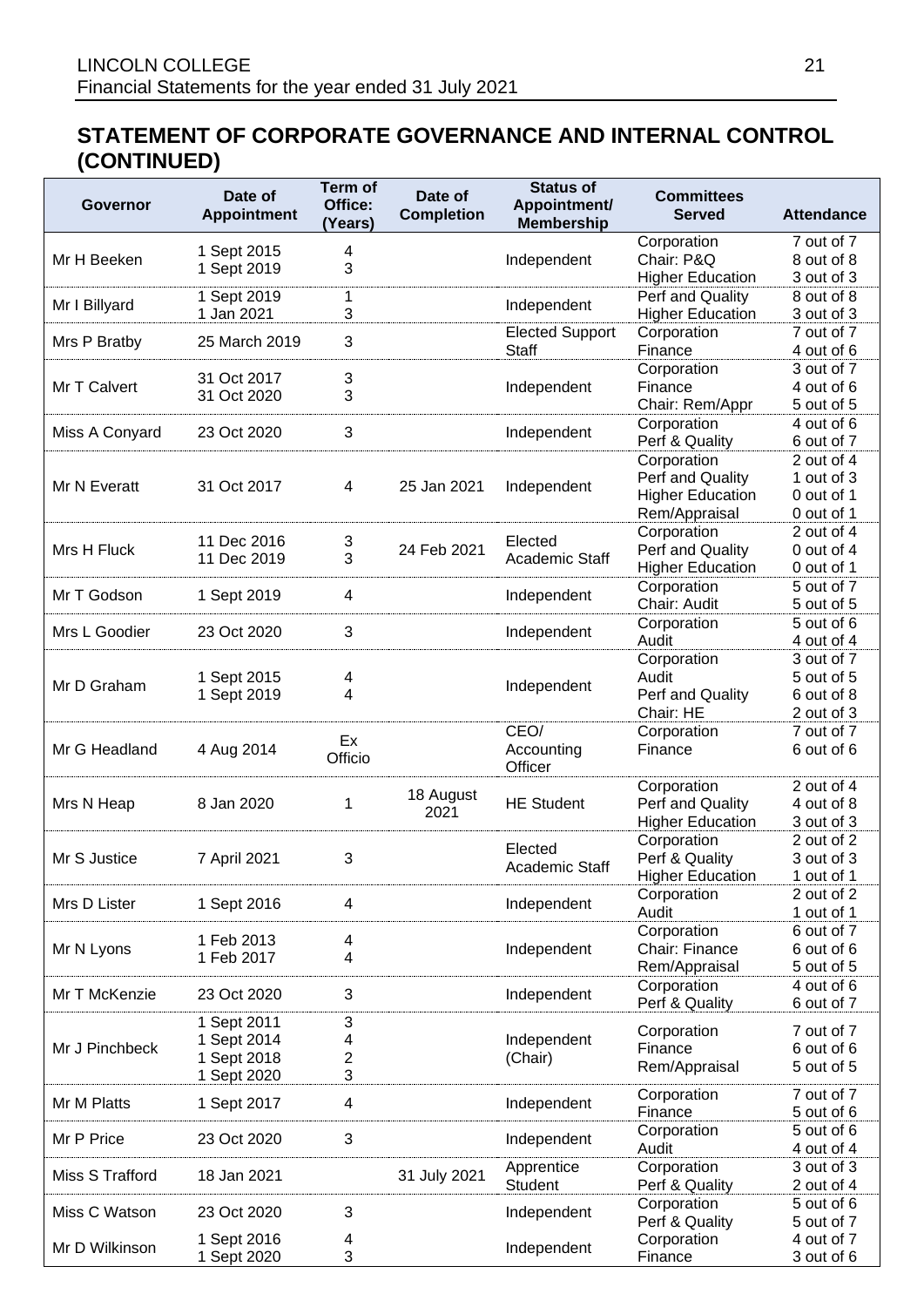### **THE CORPORATION (CONTINUED)**

It is the Corporation's responsibility to bring independent judgement to bear on issues of strategy, performance, resources, and standards of conduct.

The Corporation is provided with regular and timely information on the overall financial performance of the College together with other information such as performance against funding targets, proposed capital expenditure, quality matters and personnel related matters such as health and safety and environmental issues. The Corporation meets seven times a year.

The Corporation conducts its business through a number of committees. Each committee has terms of reference, which have been approved by the Corporation. These committees are Audit, Finance, Performance and Quality, Higher Education, Remuneration and Search, Training and Development. Minutes of standing committees, except those deemed to be confidential by the Corporation, are available on the College's website (www.lincolncollege.ac.uk) or from the Clerk to the Corporation at:

Lincoln College Monks Road Lincoln LN2 5HQ

The Clerk to the Corporation maintains a register of financial and personal interests of the Governors. The register is available for inspection at the above address.

All Governors and the Clerk are able to take independent professional advice in furtherance of their duties at the College's expense and have access to the Clerk to the Corporation, who is responsible to the Board for ensuring that all applicable procedures and regulations are complied with. The appointment, evaluation and removal of the Clerk are matters for the Corporation as a whole.

Formal agendas, papers and reports are supplied to Governors in a timely manner, prior to Board meetings. Briefings are also provided on an ad hoc basis.

The Corporation has a strong and independent non-executive element, and no individual or group dominates its decision-making process. The Corporation considers that each of its non-executive members is independent of management and free from any business or other relationship which could materially interfere with the exercise of their independent judgement.

There is a clear division of responsibility in that roles of the Chair and Accounting Officer are separate.

The Board of Corporation and Committee have continued with 'business as usual' during the Covid Pandemic with meetings moving to virtual platforms, i.e., MS Teams.

### **APPOINTMENTS TO THE CORPORATION**

Any new appointments to the Corporation are a matter for the consideration of the Corporation as a whole. The Corporation has a Search Committee consisting of four members of the Corporation which is responsible for the selection and nomination of any new member for the Corporation's consideration. The Corporation is responsible for ensuring that appropriate training is provided as required.

Members of the Corporation are appointed for a term of office not exceeding four years. In accordance with the AoC Code of Good Governance for English Colleges, members shall not normally serve more than two successive terms of office except where subsequently undertaking a new and more senior role, for example as Chair.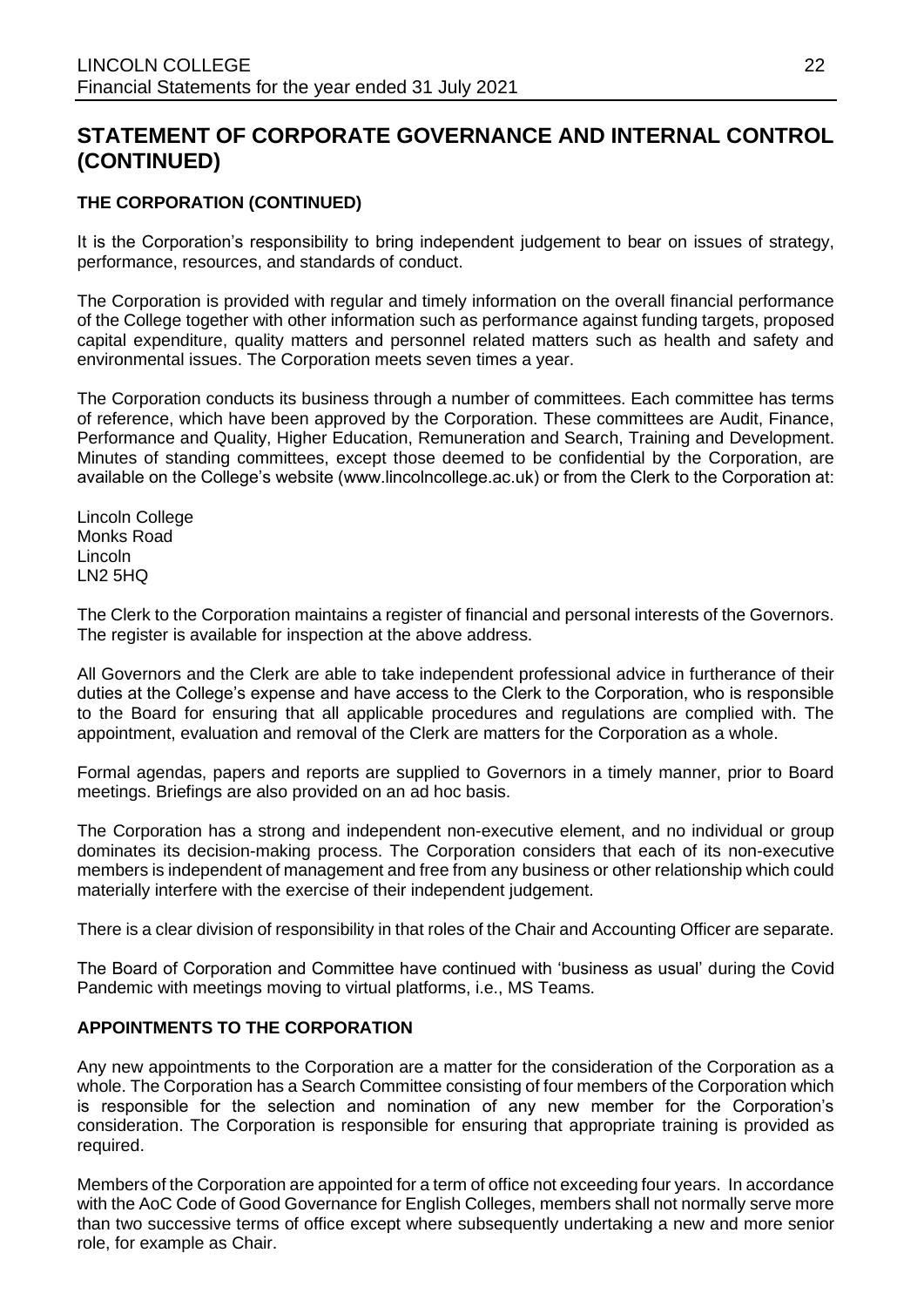## **APPOINTMENTS TO THE CORPORATION (CONTINUED)**

During 2020/21, as part of Determined to Govern and the commitment and intent for a more diverse Board five new Members were appointed which included two qualified accountants.

#### **CORPORATION PERFORMANCE**

The Governors complete annual self-assessments, registers of interest and skills audits. As part of this Committee membership was restructured for the academic year 2019/20. The Board also carried out a formal review of Board Effectiveness which resulted in the performance being assessed as good or excellent in all areas covered. The results of the Board Effectiveness process included Group working on the responses at a training event held in September 2021. Continuing the move to 'Extraordinary Governance', committee membership has been amended for the 2021/22 academic year. Three weeks have been sent aside for Quality Improvement Events which has Governor involvement and input in learning walks and engaging with students. Cross-committee attendance, and engagement at events continues and is reporting on throughout the year. The Chair of Search has analysed the Skills Audits returns and reported his findings to the Board of Corporation. Five new Independent Governors were appointed in October 2020 which has augmented the Committee memberships.

#### **REMUNERATION COMMITTEE**

Throughout the year ending 31 July 2021, the College's Remuneration Committee comprised four members of the Corporation and the Chair of Lincoln College (International) LLC Board of Directors. The committee's responsibilities are to make recommendations to the Board on the remuneration and benefits of the Accounting Officer and Senior Post Holders in addition to consideration of an all staff pay award. The College has adopted the AoC's Senior Staff Remuneration Code and responded to the consultation on changes in November 2018.

Details of remuneration for the year ended 31 July 2021 are set out in Note 7 to the financial statements.

#### **FINANCE COMMITTEE**

The Finance Committee comprises 7 members of the Corporation (including the Accounting Officer and Chair). The Committee met six times during the year.

The Corporation has delegated the Finance Committee:

- a. to review detailed information relating to the budget, annual statements and monthly/regular financial performance;
- b. to provide comprehensive independent financial advice to the Corporation;
- c. advising on approval of any ESFA or other Funding Body financial returns and submissions, including the CFFR, with specific consideration to ensuring any plans enable and drive the strategy as approved by the Board of Corporation;
- d. to review the regulations governing management of finances and capital assets;
- e. ensure effective compliance reporting is in place in respect of any loan covenants or other requirements relating to banking facilities;
- f. to take on any specific tasks as the Corporation may determine from time to time; and
- g. to take action in line with normal policy when the urgency of the situation, in the opinion of the Committee, prompts immediate action; this includes Chair's emergency action.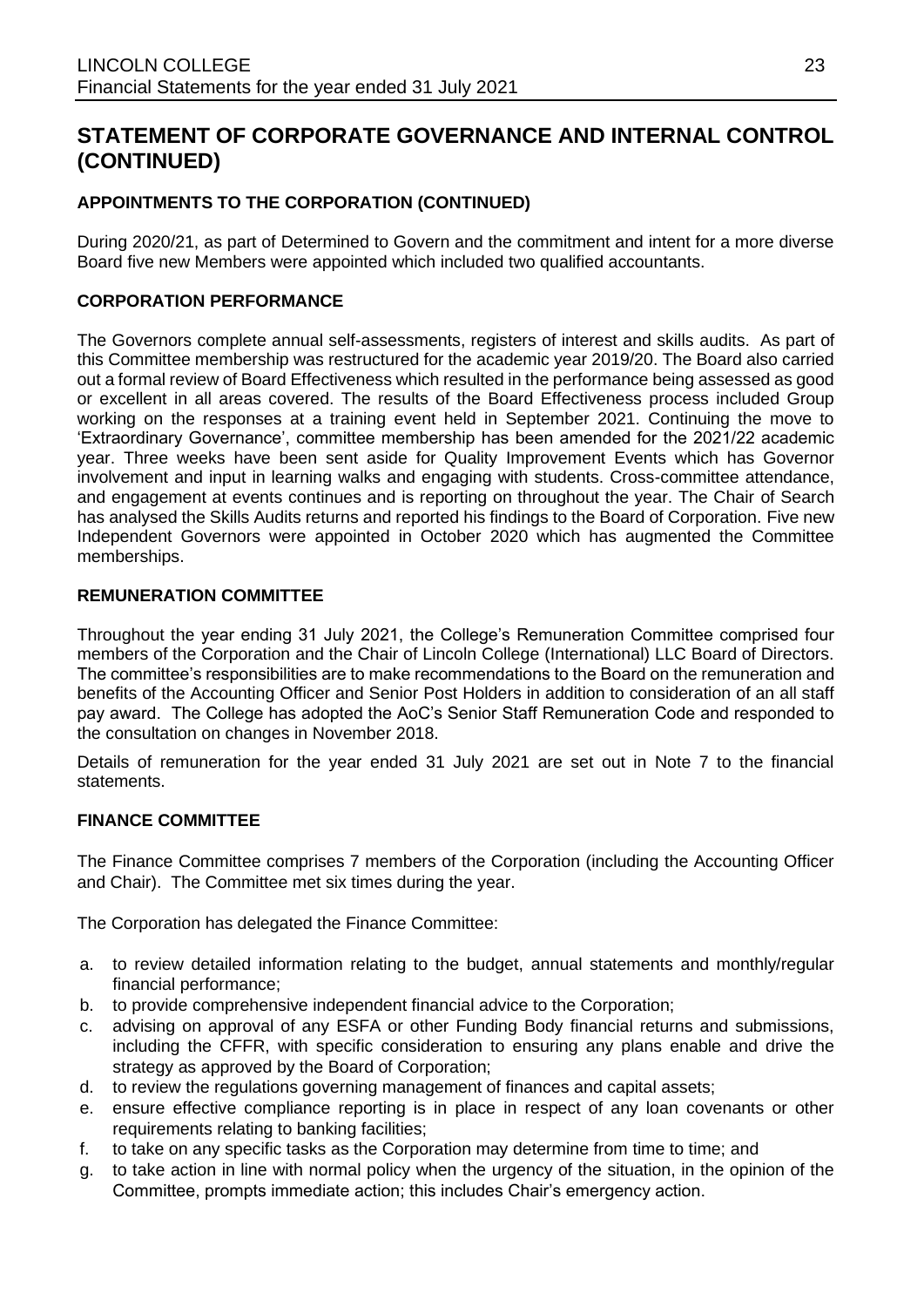### **AUDIT COMMITTEE**

The Audit Committee comprises five members of the Corporation (excluding the Accounting Officer and Chair). The Committee operates in accordance with written terms of reference approved by the Corporation.

The Audit Committee meets on a regular basis and provides a forum for reporting by the College's internal, regularity and financial statements auditors, who have access to the committee for independent discussion, without the presence of College management. The Committee also receives and considers reports from the main FE funding body, as they affect the College's business.

The College's internal auditors review the systems of internal control, risk management controls and governance processes in accordance with an agreed plan of input and report their findings to management and the Audit Committee.

Management is responsible for the implementation of agreed audit recommendations, and internal audit undertakes periodic follow up reviews to ensure such recommendations have been implemented.

The Audit Committee also advises the Corporation on the appointment of internal auditors, regularity reporting accountants, and financial statements auditors and their remuneration for both audit and non-audit work as well as reporting annually to the Corporation.

The Audit Committee met 5 times in the year to 31 July 2021. The members of the committee and their attendance records are shown below:

| <b>Name</b>   | <b>Attendance</b> |
|---------------|-------------------|
| Mr T Godson   | 5 out of 5        |
| Mrs L Goodier | 4 out of 4        |
| Mr D Graham   | $5$ out of $5$    |
| Mrs D Lister  | 1 out of 1        |
| Mr P Price    | 4 out of 4        |

#### **INTERNAL CONTROL**

#### Scope of Responsibility

The Corporation is ultimately responsible for the College's system of internal control and for reviewing its effectiveness. However, such a system is designed to manage rather than eliminate the risk of failure to achieve business objectives and can provide only reasonable and not absolute assurance against material misstatement or loss.

The Corporation has delegated the day-to-day responsibility to the Accounting Officer for maintaining a sound system of internal control that supports the achievement of the College's policies, aims and objectives, whilst safeguarding the public funds and assets for which he is personally responsible, in accordance with the responsibilities assigned to him in the conditions of funding between Lincoln College and the funding body. He is also responsible for reporting to the Corporation any material weaknesses or breakdowns in internal control.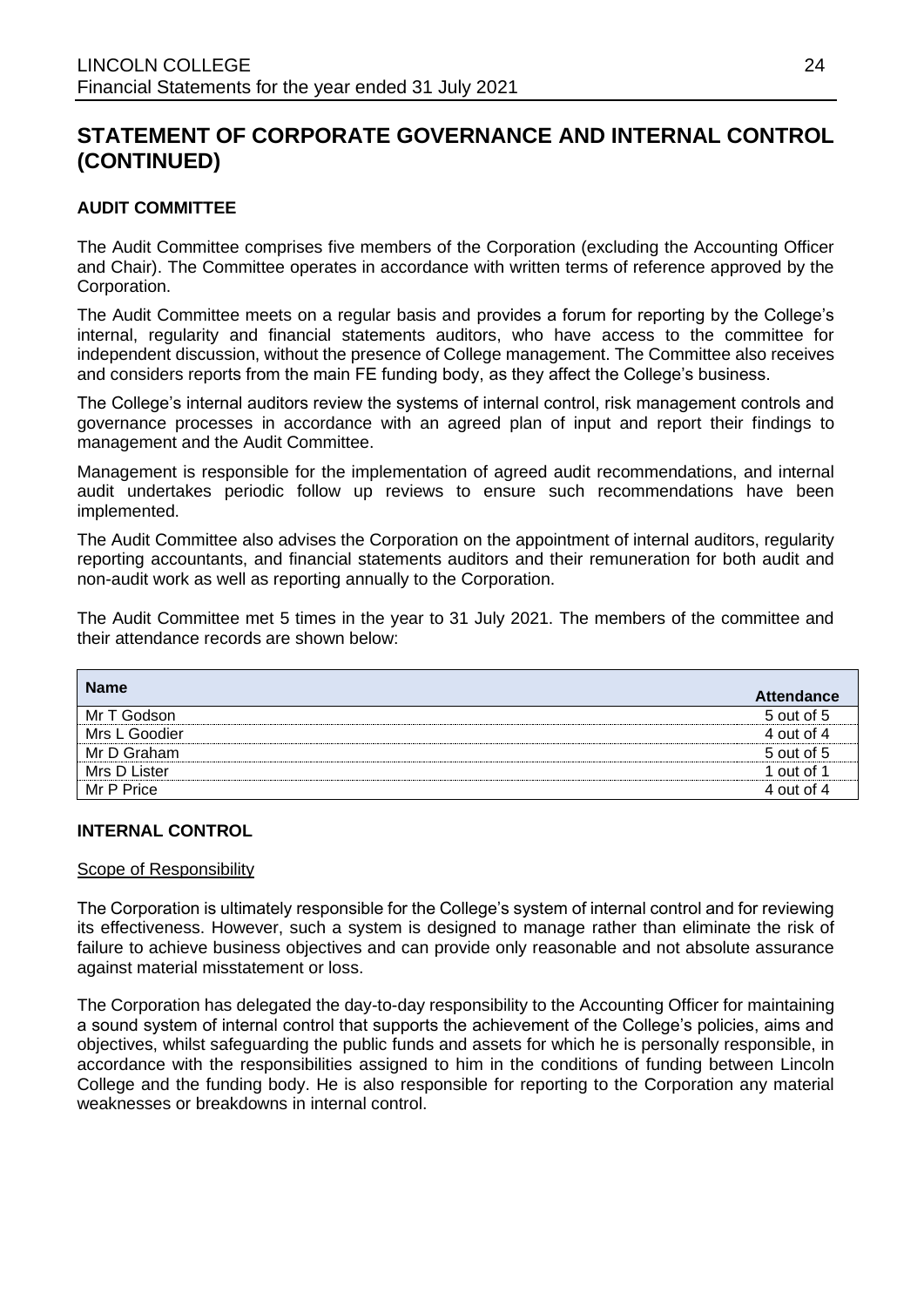### **INTERNAL CONTROL (CONTINUED)**

#### The Purpose of the System of Internal Control

The system of internal control is designed to manage risk to a reasonable level rather than to eliminate all risk of failure to achieve policies, aims and objectives; it can therefore only provide reasonable and not absolute assurance of effectiveness.

The system of internal control is based on an on-going process designed to identify and prioritise the risks to the achievement of College policies, aims and objectives, to evaluate the likelihood of those risks being realised and the impact should they be realised, and to manage them efficiently, effectively and economically. The system of internal control has been in place in Lincoln College for the year ended 31 July 2021 and up to the date of approval of the annual report and financial statements.

#### Capacity to Handle Risk

The Corporation has reviewed the key risks to which the College is exposed, together with the operating, financial and compliance controls and arrangements for compliance with legal and regulatory matters including those relating to the regularity and propriety of the use of public funding that have been implemented to mitigate those risks. The Corporation is of the view that there is a formal ongoing process for identifying, evaluating and managing the College's significant risks that has been in place for the period ending 31 July 2021 and up to the date of approval of the annual report and financial statements. This process is regularly reviewed by the Corporation.

#### The Risk and Control Framework

The system of internal control is based on a framework of regular management information, administrative procedures including the segregation of duties, and a system of delegation and accountability. In particular, it includes:

- budgeting systems with annual devolved budgets, which are reviewed and agreed by the governing body
- regular reviews by the governing body of periodic and annual financial reports which indicate financial performance against forecasts
- setting targets to measure financial and other performance
- clearly defined capital investment guidelines
- the adoption of formal project management disciplines, where appropriate.

Lincoln College has an internal audit service, which operates in accordance with the requirements of the ESFA's Post 16 Audit Code of Practice. The work of the internal audit service is informed by an analysis of the risks to which the College is exposed, and annual internal audit plans are based on this analysis. The analysis of risks and the internal audit plans are endorsed by the Corporation on the recommendation of the Audit Committee. The Board draw on several sources of information to strengthen the systems around internal control, this includes the work of any appointed Internal Audit firm, specific specialised reports to provide focussed assurance, and internal reports produced by the Executive Leadership Team.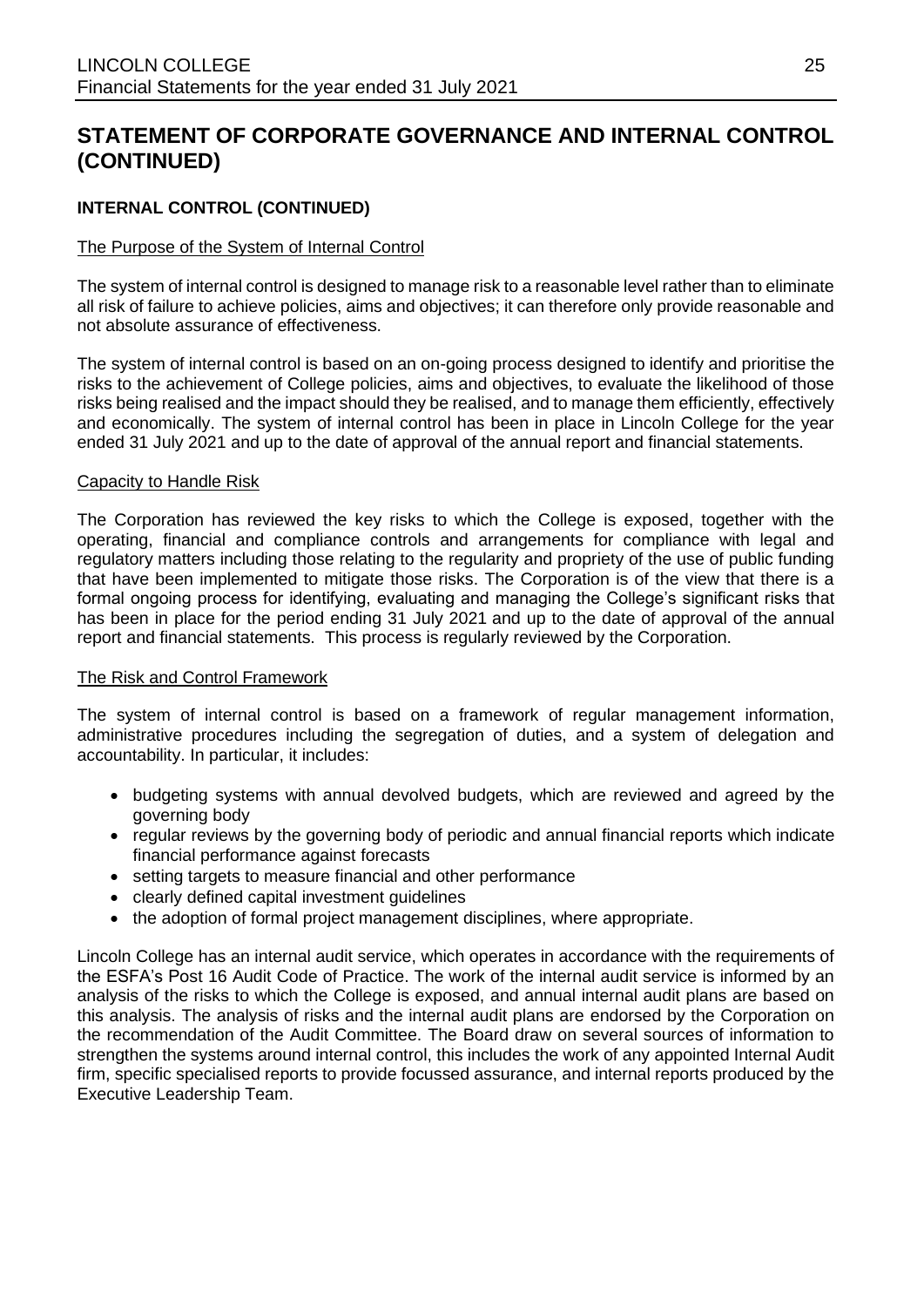### **INTERNAL CONTROL (CONTINUED)**

#### Statement from the Audit Committee

The Audit Committee has advised the Board of Governors that the Corporation has an effective framework for governance and risk management in place. The Audit Committee believes the corporation has effective internal controls in place.

The specific areas of work undertaken by the Audit Committee in 2020/21 and up to the date of the approval of the financial statements are:

| <b>Risk/System</b>       | <b>Audit Area</b>                 |
|--------------------------|-----------------------------------|
| Other                    | <b>Curriculum Planning</b>        |
| Other                    | In-House Catering Provision       |
| <b>Financial Systems</b> | <b>Overall Financial Controls</b> |
| Other                    | <b>Health and Safety</b>          |
| Other                    | <b>Adult Education Offering</b>   |
| Other                    | Cost of Delivery                  |
| Required                 | Follow-up Review                  |

On the basis of the independent audit reports received, the Committee's opinion is that the College does have in place an adequate and effective assurance framework. As a result of the assurances received throughout the academic year, the Committee can confirm that the College has in place adequate and effective audit arrangements. It is the Committee's opinion that the framework of governance, risk management and control, and processes for the effective and efficient use of resources, the solvency of the institution and the safeguarding of its assets are sufficiently robust to provide a reasonable opinion.

#### Review of effectiveness

The Accounting Officer has responsibility for reviewing the effectiveness of the system of internal control. His review of the effectiveness of the system of internal control is informed by:

- the work of the internal auditors
- the work of the executive managers within the College who have responsibility for the development and maintenance of the internal control framework
- comments made by the College's financial statements auditors in their management letters and other reports.

The Accounting Officer has been advised on the implications of the result of his review of the effectiveness of the system of internal control by the audit committee which oversees the work of the internal auditor and other sources of assurance, and a plan to address weaknesses and ensure continuous improvement of the system is in place.

The Accounting Officer and Senior Management Team receive reports setting out key performance and risk indicators and consider possible control issues brought to their attention by early warning mechanisms, which are embedded within the departments and reinforced by risk awareness training. The Accounting Officer, Senior Management Team and the Audit Committee also receive regular reports from internal audit and other sources of assurance, which include recommendations for improvement. The Audit Committee's role in this area is confined to a high-level review of the arrangements for internal control. The Corporation's agenda includes a regular item for consideration of risk and control and receives reports thereon from the senior management team and the Audit Committee. The emphasis is on obtaining the relevant degree of assurance and not merely reporting by exception. At its December 2021 meeting, the Corporation carried out the annual assessment for the year ended 31 July 2021 by considering documentation from the Senior Management Team and internal audit and taking account of events since 31 July 2021.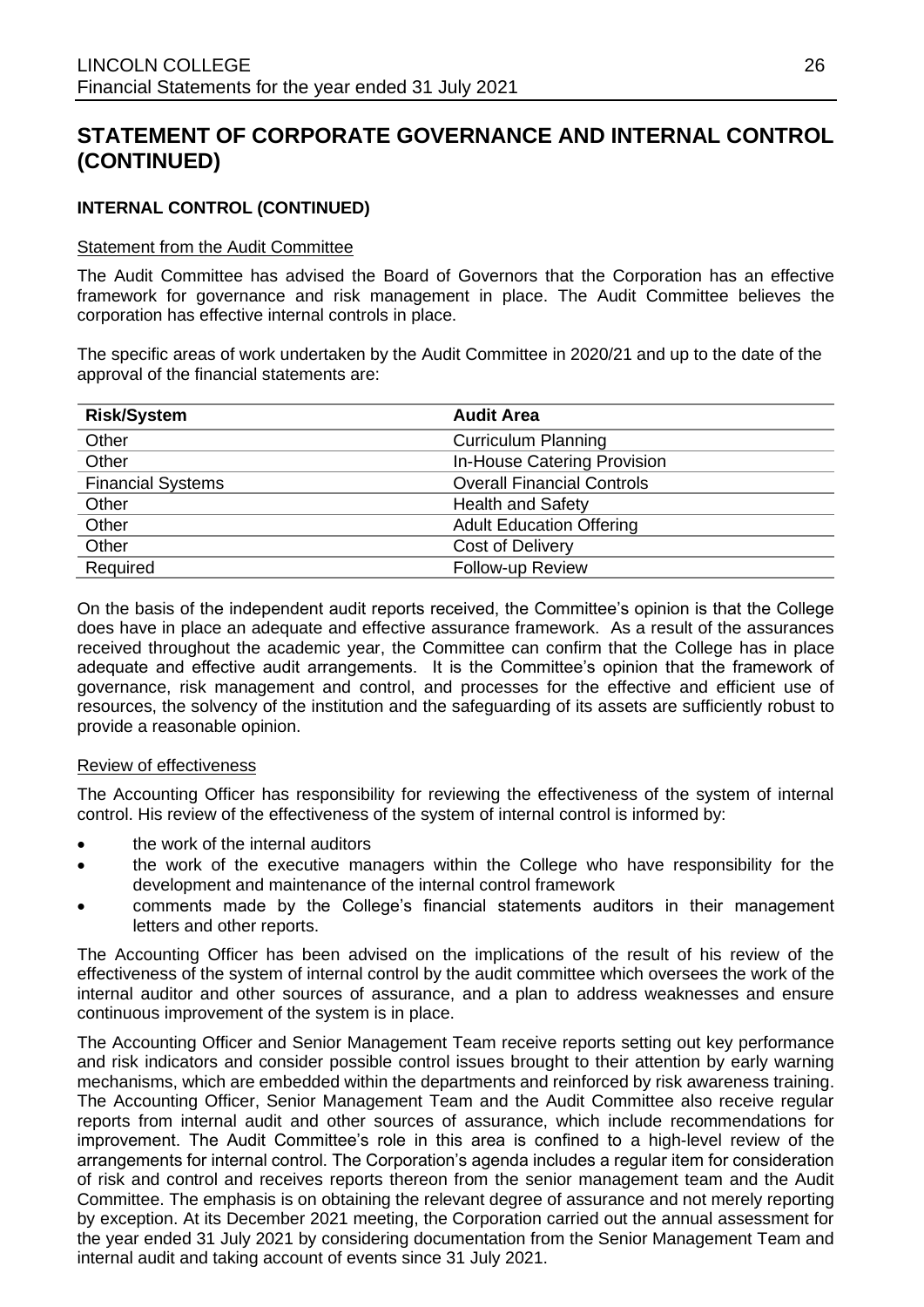Based on the advice of the Audit Committee and the Accounting Officer, the Corporation is of the opinion that the College has an adequate and effective framework for governance, risk management and control, and has fulfilled its statutory responsibility for "*the effective and efficient use of resources, the solvency of the institution and the governing body and the safeguarding of their assets*".

Approved by order of the members of the Corporation on 14 December 2021 and signed on its behalf by:

**Signature: ……………………………………………….** 

**James Pinchbeck – Chair**

ary Headlanch.

**Signature: ………………………………………………. Gary Headland – Accounting Officer**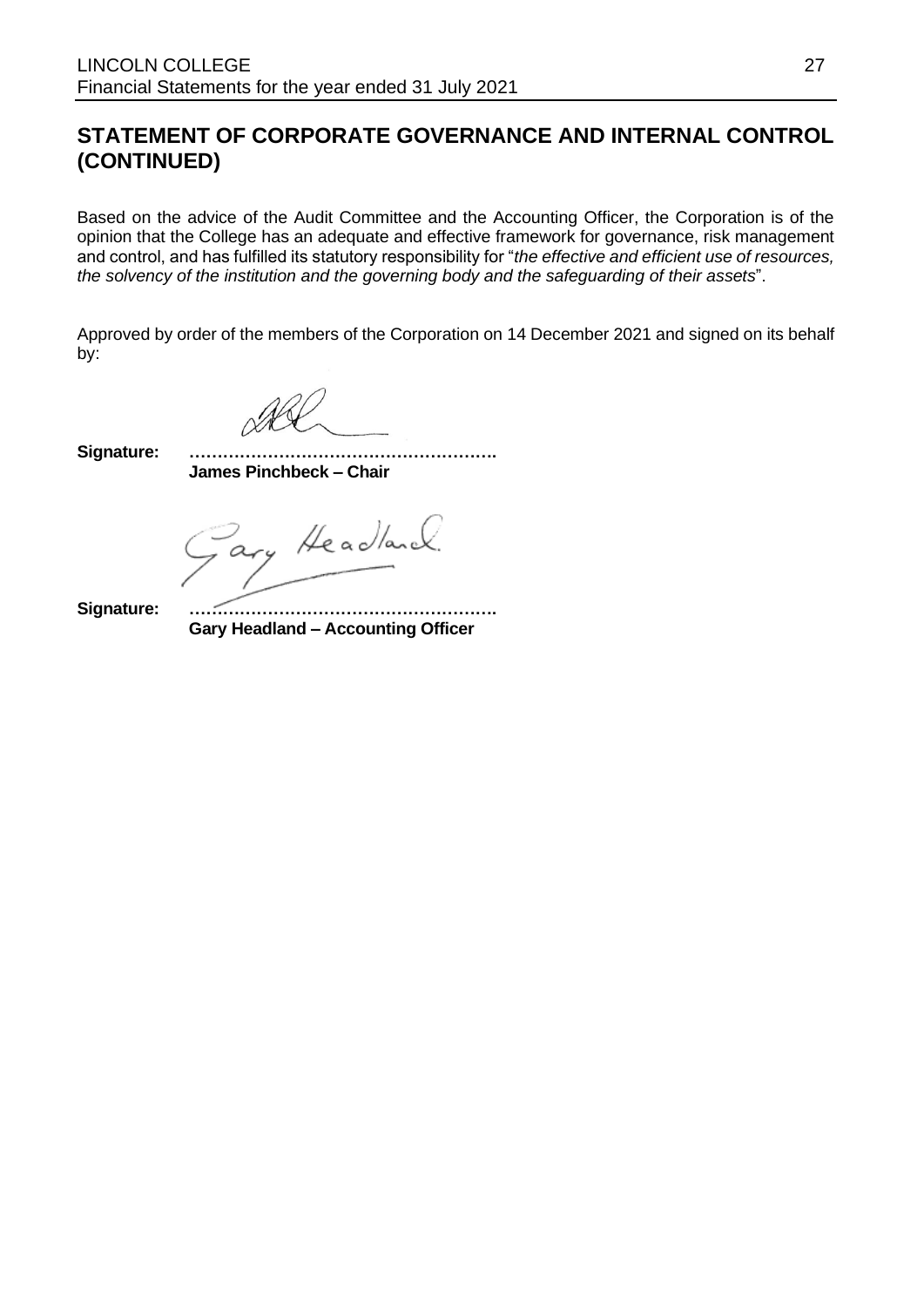### **STATEMENT ON THE COLLEGE'S REGULARITY, PROPRIETY AND COMPLIANCE**

The Corporation has considered its responsibility to notify the Education and Skills Funding Agency (ESFA) of material irregularity, impropriety and non-compliance with terms and conditions of funding, under the College's grant funding agreements and contracts with the ESFA. As part of our consideration, we have had due regard to the requirements of the grant funding agreements and contracts with the ESFA.

We confirm on behalf of the Corporation, that after due enquiry, and to the best of our knowledge, we are able to identify any material irregular or improper use of funds by the College, or material noncompliance with the terms and conditions of funding under the College's grant funding agreements and contracts with the ESFA or any other public funder.

We confirm that no instances of material irregularity, impropriety or funding non-compliance have been discovered to date. If any instances are identified after the date of this statement, these will be notified to the ESFA.

**………………………………………………. Signature: J Pinchbeck – Chair**

ary Headland.

**Signature: ………………………………………………. G Headland – Accounting Officer**

**Date: 14 December 2021**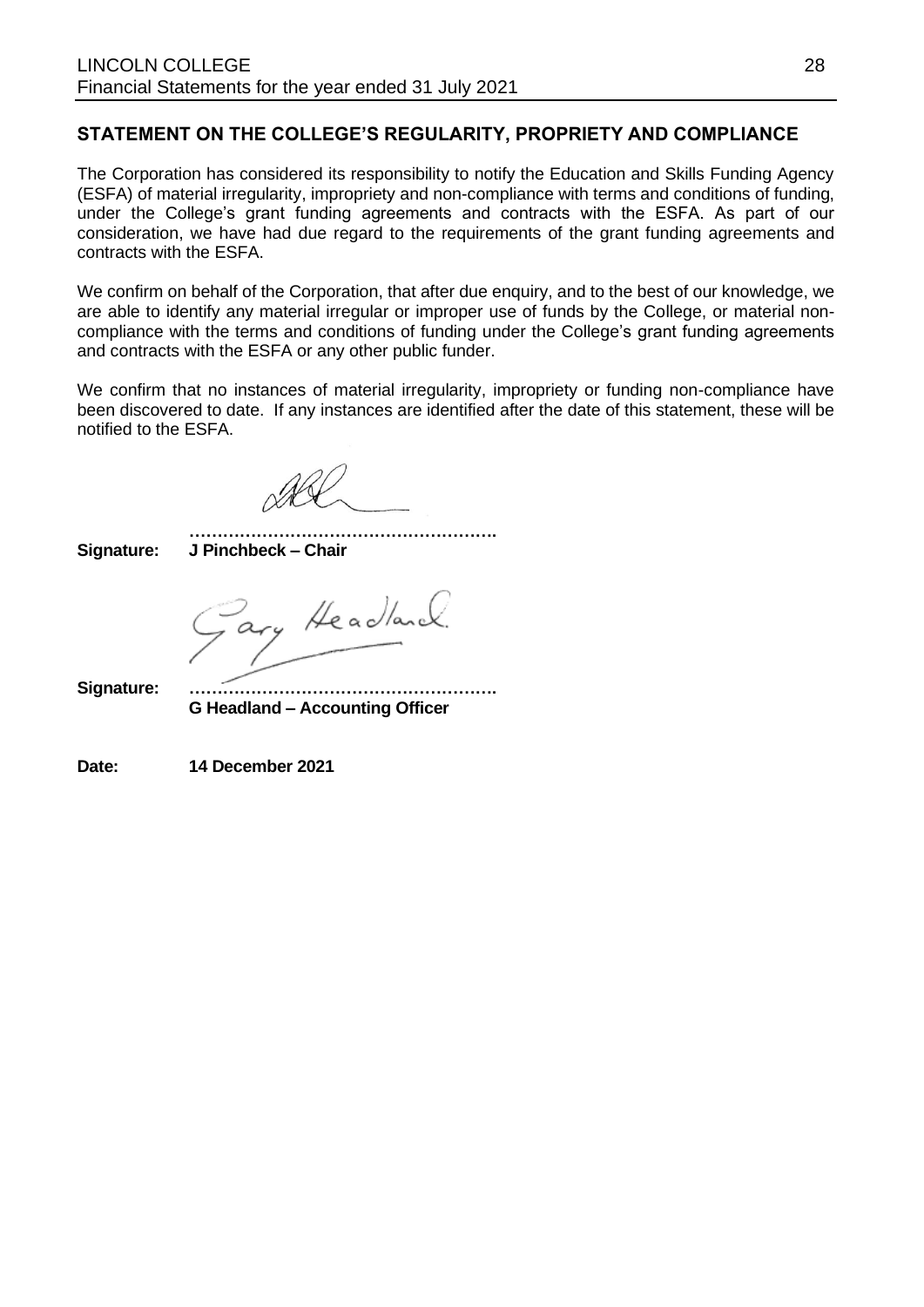## **STATEMENT OF RESPONSIBILITIES OF THE MEMBERS OF THE CORPORATION**

The members of the Corporation are required to present audited financial statements for each financial year.

Within the terms and conditions of the Corporation's conditions of funding with the ESFA and any relevant funding bodies, the Corporation, through its Accounting Officer, is required to prepare financial statements for each financial year in accordance with the *Statement of Recommended Practice – Accounting for Further and Higher Education* F & HE SORP and with the *College Accounts Direction* 2020 to 2021 issued by the ESFA, and which give a true and fair view of the state of affairs of the Corporation and the result for that year.

In preparing the financial statements, the Corporation is required to:

- select suitable accounting policies and apply them consistently
- make judgements and estimates that are reasonable and prudent
- state whether applicable Accounting Standards have been followed, subject to any material departures disclosed and explained in the financial statements
- assess whether the corporation is a going concern, noting the key supporting assumptions qualifications or mitigating actions as appropriate
- prepare financial statements on the going concern basis unless it is inappropriate to assume that the Corporation will continue in operation.

The Corporation is also required to prepare a Report of the Governing Body which describes what it is trying to do and how it is going about it, including the legal and administrative status of the Corporation.

The Corporation is responsible for keeping proper accounting records, which disclose with reasonable accuracy, at any time, the financial position of the Corporation and to enable it to ensure that the financial statements are prepared in accordance with the relevant legislation including the Further and Higher Education Act 1992 and Charities Act 2011, and relevant accounting standards. It is responsible for taking steps that are reasonably open to it to safeguard assets of the Corporation and to prevent and detect fraud and other irregularities.

The maintenance and integrity of the Corporation website is the responsibility of the Corporation of the College; the work carried out by the auditors does not involve consideration of these matters and, accordingly, the auditors accept no responsibility for any changes that may have occurred to the financial statements since they were initially presented on the website. Legislation in the United Kingdom governing the preparation and dissemination of financial statements may differ from legislation in other jurisdictions.

Members of the Corporation are responsible for ensuring that expenditure and income are applied for the purposes intended by Parliament and that the financial transactions conform to the authorities that govern them. In addition they are responsible for ensuring that funds from the ESFA and any other public funds are used only in accordance with ESFA's grant funding agreements and contracts and any other conditions that may be prescribed from time to time by the ESFA or any public funder. Members of the Corporation must ensure that there are appropriate financial and management controls in place to safeguard public and other funds and to ensure they are used properly. In addition, members of the Corporation are responsible for securing economical, efficient and effective management of the Corporation's resources and expenditure, so that the benefits that should be derived from the application of public funds from the ESFA and other public bodies are not put at risk.

Approved by order of the members of the Corporation on 14 December 2021 and signed on its behalf by:

**Signature: ……………………………………………….** 

**J Pinchbeck – Chair**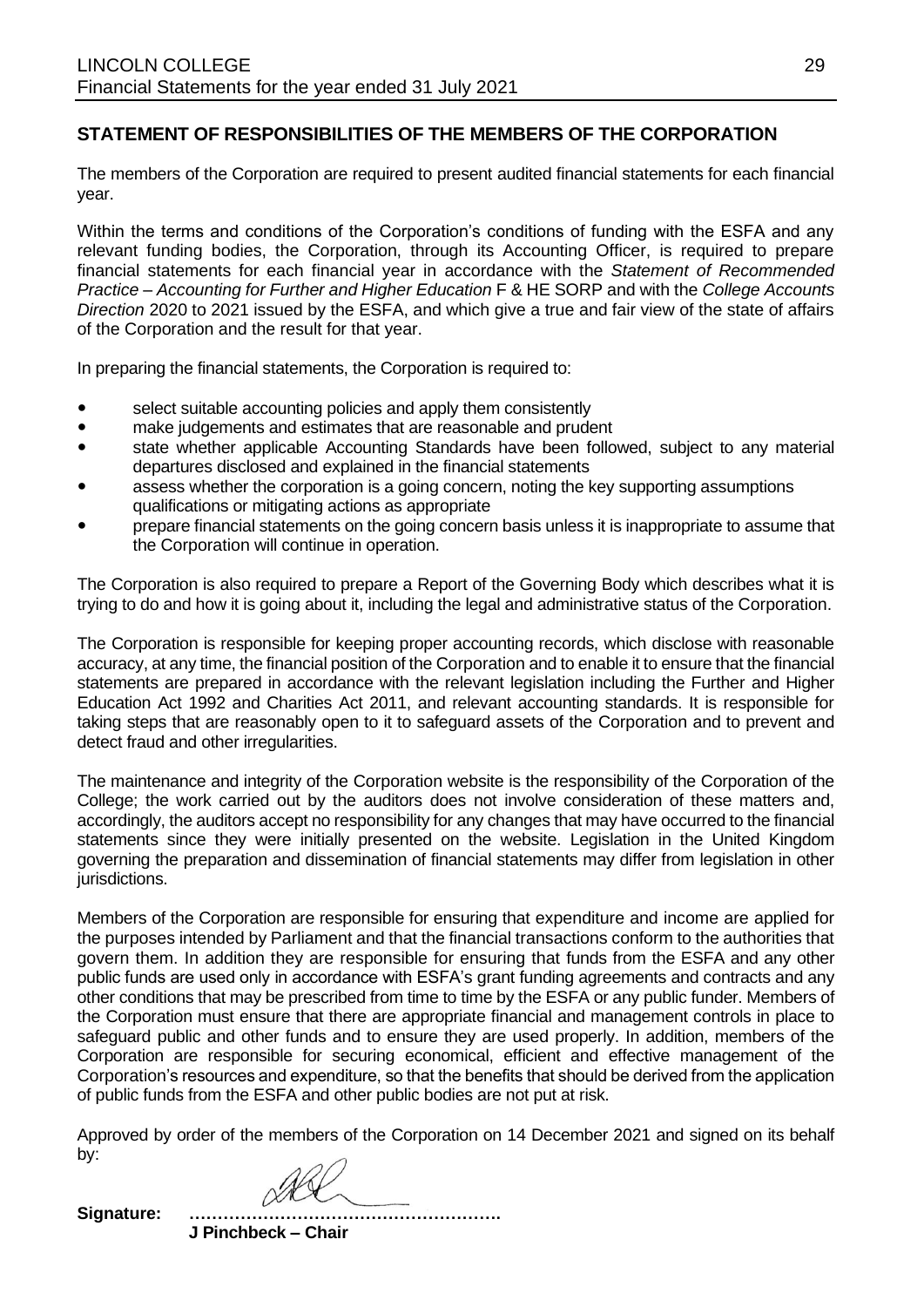### **INDEPENDENT AUDITOR'S REPORT TO THE CORPORATION OF LINCOLN COLLEGE**

#### **Opinion**

We have audited the financial statements of Lincoln College (the "College") and its subsidiaries (the "Group") for the year ended 31 July 2021 which comprise the consolidated and College statement of comprehensive income, the consolidated and College balance sheets, the consolidated and College statements of changes in reserves, the consolidated statement of cash flows and notes to the financial statements, including significant accounting policies. The financial reporting framework that has been applied in their preparation is United Kingdom Accounting Standards, including FRS 102 "The Financial Reporting Standard applicable in the UK and Republic of Ireland" (United Kingdom Generally Accepted Accounting Practice).

In our opinion the financial statements:

- give a true and fair view of the state of the Group's and of the College's affairs as at 31 July 2021 and of the Group's surplus and the College's deficit of income over expenditure for the year then ended; and
- have been properly prepared in accordance with United Kingdom Generally Accepted Accounting Practice.

#### **Basis for opinion**

We conducted our audit in accordance with International Standards on Auditing (UK) (ISAs (UK)) and applicable law. Our responsibilities under those standards are further described in the Auditor's responsibilities for the audit of the financial statements section of our report. We are independent of the Group and College in accordance with the ethical requirements that are relevant to our audit of the financial statements in the UK, including the FRC's Ethical Standard and we have fulfilled our other ethical responsibilities in accordance with these requirements. We believe that the audit evidence we have obtained is sufficient and appropriate to provide a basis for our opinion.

#### **Conclusions relating to going concern**

In auditing the financial statements, we have concluded that the governors' use of the going concern basis of accounting in the preparation of the financial statements is appropriate.

Based on the work we have performed, we have not identified any material uncertainties relating to events or conditions that, individually or collectively, may cast significant doubt on the Group's or the College's ability to continue as a going concern for a period of at least twelve months from when the financial statements are authorised for issue.

Our responsibilities and the responsibilities of the governors with respect to going concern are described in the relevant sections of this report.

#### **Other information**

The other information comprises the information included in the Report and Financial Statements other than the financial statements and our auditor's report thereon. The governors are responsible for the other information contained within the Report and Financial Statements. Our opinion on the financial statements does not cover the other information and we do not express any form of assurance conclusion thereon.

Our responsibility is to read the other information and, in doing so, consider whether the other information is materially inconsistent with the financial statements or our knowledge obtained in the course of the audit or otherwise appears to be materially misstated. If we identify such material inconsistencies or apparent material misstatements, we are required to determine whether this gives rise to a material misstatement in the financial statements themselves. If, based on the work we have performed, we conclude that there is a material misstatement of this other information, we are required to report that fact.

We have nothing to report in this regard.

#### **Opinion on other matters prescribed by the Office for Students' Accounts Direction**

In our opinion, in all material respects:

- funds from whatever source administered by the College for specific purposes have been properly applied to those purposes and managed in accordance with relevant legislation;
- funds provided by the Office for Students, UK Research and Innovation (including Research England), the Education and Skills Funding Agency and Department for Education have been applied in accordance with the relevant terms and conditions; and
- the requirements of the Office for Students' accounts direction for the relevant year's financial statements have been met.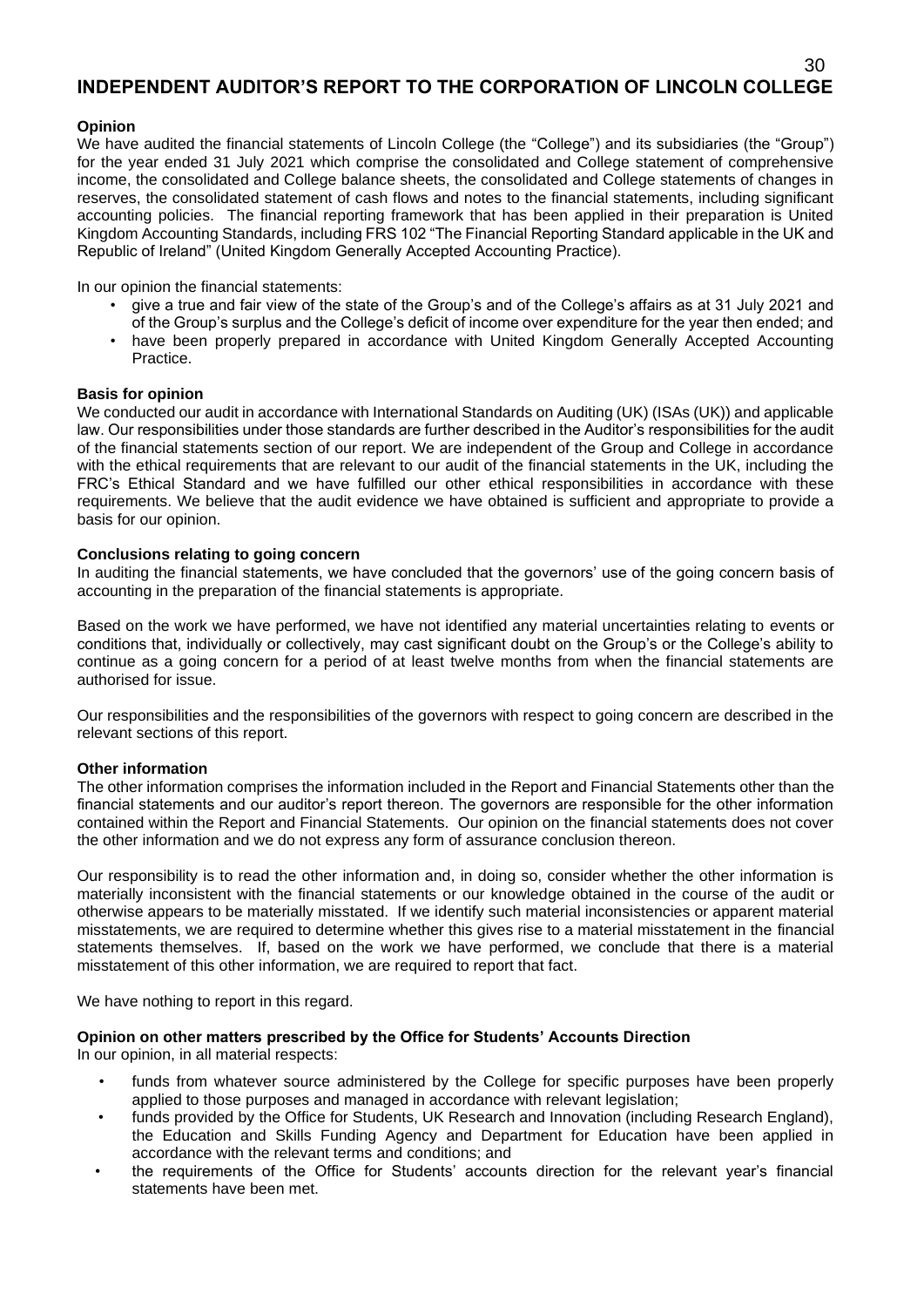#### 31 **INDEPENDENT AUDITOR'S REPORT TO THE CORPORATION OF LINCOLN COLLEGE (CONTINUED)**

#### **Matters on which we are required to report by exception**

We have nothing to report in respect of the following matters where the Post-16 Audit Code of Practice 2020 to 2021 issued by the Education and Skills Funding Agency requires us to report to you if, in our opinion:

- adequate accounting records have not been kept;
- the financial statements are not in agreement with the accounting records; or
- we have not received all the information and explanations required for our audit.

We have nothing to report in respect of the following matters where the Office for Students' accounts direction requires us to report to you if:

- the College's grant and fee income, as disclosed in the note 3 to the financial statements, has been materially misstated.
- the College's expenditure on access and participation activities for the financial year has been materially misstated.

#### **Responsibilities of the Corporation of Lincoln College**

As explained more fully in the Statement of the Corporation's Responsibilities set out on page 29 the Corporation is responsible for the preparation of financial statements and for being satisfied that they give a true and fair view, and for such internal control as the Corporation determine is necessary to enable the preparation of financial statements that are free from material misstatement, whether due to fraud or error.

In preparing the financial statements, the Corporation is responsible for assessing the Group's and the College's ability to continue as a going concern, disclosing, as applicable, matters related to going concern and using the going concern basis of accounting unless the Corporation either intend to liquidate the Group or the College or to cease operations, or have no realistic alternative but to do so.

#### **Auditor's responsibilities for the audit of the financial statements**

Our objectives are to obtain reasonable assurance about whether the financial statements as a whole are free from material misstatement, whether due to fraud or error, and to issue an auditor's report that includes our opinion. Reasonable assurance is a high level of assurance, but is not a guarantee that an audit conducted in accordance with ISAs (UK) will always detect a material misstatement when it exists. Misstatements can arise from fraud or error and are considered material if, individually or in the aggregate, they could reasonably be expected to influence the economic decisions of users taken on the basis of these financial statements.

#### **The extent to which the audit was considered capable of detecting irregularities, including fraud**

Irregularities are instances of non-compliance with laws and regulations. The objectives of our audit are to obtain sufficient appropriate audit evidence regarding compliance with laws and regulations that have a direct effect on the determination of material amounts and disclosures in the financial statements, to perform audit procedures to help identify instances of non-compliance with other laws and regulations that may have a material effect on the financial statements, and to respond appropriately to identified or suspected noncompliance with laws and regulations identified during the audit.

In relation to fraud, the objectives of our audit are to identify and assess the risk of material misstatement of the financial statements due to fraud, to obtain sufficient appropriate audit evidence regarding the assessed risks of material misstatement due to fraud through designing and implementing appropriate responses and to respond appropriately to fraud or suspected fraud identified during the audit.

However, it is the primary responsibility of management, with the oversight of those charged with governance, to ensure that the entity's operations are conducted in accordance with the provisions of laws and regulations and for the prevention and detection of fraud.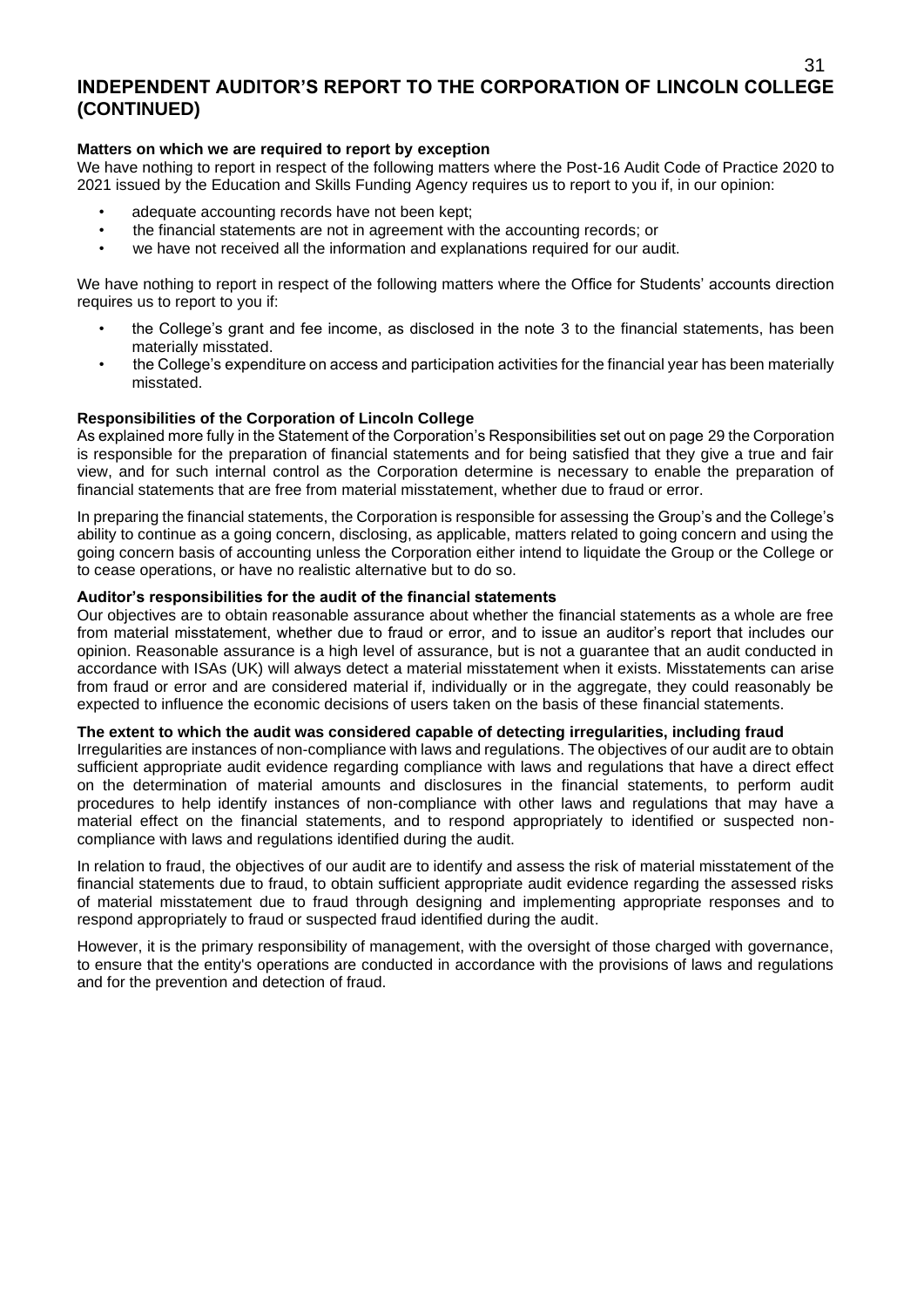#### **The extent to which the audit was considered capable of detecting irregularities, including fraud (continued)**

In identifying and assessing risks of material misstatement in respect of irregularities, including fraud, the Group audit engagement team:

- obtained an understanding of the nature of the sector, including the legal and regulatory frameworks that the Group and College operates in and how the Group and College are complying with the legal and regulatory frameworks;
- inquired of management, and those charged with governance, about their own identification and assessment of the risks of irregularities, including any known actual, suspected or alleged instances of fraud;
- discussed matters about non-compliance with laws and regulations and how fraud might occur including assessment of how and where the financial statements may be susceptible to fraud.

As a result of these procedures we consider the most significant laws and regulations that have a direct impact on the financial statements are FRS 102, Further and Higher Education SORP, the College Accounts Direction published by the Education and Skills Funding Agency and Regulatory Advice 9: Accounts Direction published by the Office for Students' and tax compliance regulations. We performed audit procedures to detect noncompliances which may have a material impact on the financial statements which included reviewing financial statement disclosures, inspecting correspondence with local tax authorities and evaluating advice received from external tax advisors.

The most significant laws and regulations that have an indirect impact on the financial statements are those which are in relation to the Education Inspection Framework under the Education and Inspections Act 2006, Keeping Children Safe in Education under the Education Act 2002 and the UK General Data Protection Regulation (UK GDPR) and the Data Protection Act 2018. We performed audit procedures to inquire of management whether the Group is in compliance with these laws and regulations and inspected correspondence with licensing or regulatory authorities in order to draw a conclusion.

The Group audit engagement team identified the risk of management override of controls as the area where the financial statements were most susceptible to material misstatement due to fraud. Audit procedures performed included but were not limited to testing manual journal entries and other adjustments and evaluating the business rationale in relation to significant, unusual transactions and transactions entered into outside the normal course of business and challenging judgments and estimates.

A further description of our responsibilities for the audit of the financial statements is located on the Financial Reporting Council's website at http://www.frc.org.uk/auditorsresponsibilities. This description forms part of our auditor's report.

#### **Use of our report**

This report is made solely to the Corporation, as a body, in accordance with the Funding Agreement published by the Education and Skills Funding Agency and our engagement letter dated 4 November 2021. Our audit work has been undertaken so that we might state to the Corporation, as a body, those matters we are engaged to state to them in an auditor's report and for no other purpose. To the fullest extent permitted by law, we do not accept or assume responsibility to anyone other than the Corporation, as a body, for our audit work, for this report, or for the opinions we have formed.

RSM UK Audit LLP

RSM UK AUDIT LLP Chartered Accountants St Philips Point Temple Row Birmingham West Midlands B2 5AF 23 December 2021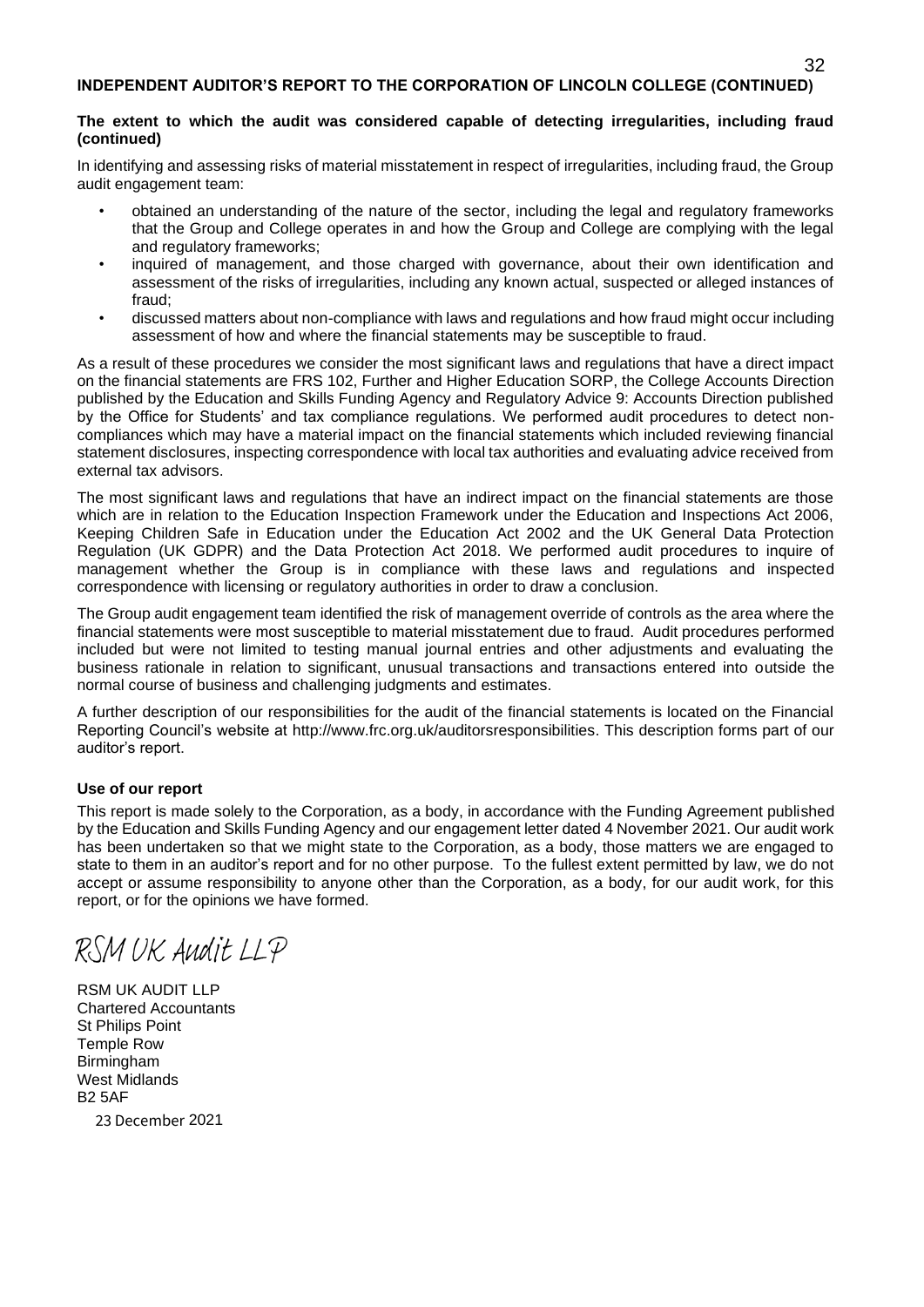## **CONSOLIDATED AND COLLEGE STATEMENT OF COMPREHENSIVE INCOME FOR THE YEAR ENDED 31 JULY 2021**

|                                                                                       | <b>Notes</b> | 2021           |                         | 2020           |                         |  |
|---------------------------------------------------------------------------------------|--------------|----------------|-------------------------|----------------|-------------------------|--|
|                                                                                       |              | Group<br>£'000 | <b>College</b><br>£'000 | Group<br>£'000 | <b>College</b><br>£'000 |  |
| <b>INCOME</b>                                                                         |              |                |                         |                |                         |  |
| Funding body grants                                                                   | 3            | 23,297         | 23,297                  | 20,662         | 20,662                  |  |
| Tuition fees and education contracts                                                  | 4            | 16,298         | 4,885                   | 36,996         | 5,329                   |  |
| Other income                                                                          | 5            | 4,100          | 6,573                   | 1,959          | 4,412                   |  |
| Interest receivable and similar income                                                | 6            | 454            | 18                      | 214            | 101                     |  |
| <b>Total income</b>                                                                   |              | 44,149         | 34,773                  | 59,831         | 30,504                  |  |
| <b>EXPENDITURE</b>                                                                    |              |                |                         |                |                         |  |
| Staff costs                                                                           | 7            | 29,063         | 24,922                  | 40,168         | 23,677                  |  |
| Other operating expenses                                                              | 8            | 8,170          | 8,058                   | 12,217         | 8,452                   |  |
| Amortisation                                                                          | 11           | 25             |                         |                |                         |  |
| Depreciation<br>Interest and other finance costs                                      | 12<br>9      | 2,304          | 2,120                   | 2,238          | 1,905                   |  |
|                                                                                       |              | 1,137          | 831                     | 1,047          | 733                     |  |
| <b>Total expenditure</b>                                                              |              | 40,699         | 35,931                  | 55,670         | 34,767                  |  |
| Surplus/(deficit) before other                                                        |              |                |                         |                |                         |  |
| gains and losses                                                                      |              | 3,450          | (1, 158)                | 4,161          | (4,263)                 |  |
| Loss on disposal of tangible fixed assets                                             |              |                |                         | (17)           |                         |  |
| Surplus/(deficit) before tax                                                          |              | 3,450          | (1, 158)                | 4,144          | (4,263)                 |  |
| <b>Taxation</b>                                                                       | 10           | (1,073)        |                         | (4, 497)       |                         |  |
| Surplus/(deficit) for the year                                                        |              | 2,377          | (1, 158)                | (353)          | (4,263)                 |  |
| Exchange rate movements                                                               |              | (253)          |                         | (182)          |                         |  |
| Re-measurement of net defined benefit pension<br>liability                            | 21           | 3,963          | 3,963                   | (8, 823)       | (8,823)                 |  |
| Other Comprehensive income for the year                                               |              | 3,710          | 3,963                   | (9,005)        | (8, 823)                |  |
| Total Comprehensive income for the year                                               |              | 6,087          | 2,805                   | (9,358)        | (13,086)                |  |
| Unrestricted comprehensive income for the<br>year                                     |              | 6,087          | 2,805                   | (9,358)        | (13,086)                |  |
| Surplus/(deficit) for the year attributable to                                        |              | 6,087          | 2,805                   | (9,358)        | (13,086)                |  |
| the Corporation of the College                                                        |              | 2,377          | (1, 158)                | (353)          | (4, 263)                |  |
| Total Comprehensive Income for the year<br>attributable to Corporation of the College |              | 3,710          | 3,963                   | (9,358)        | (13,086)                |  |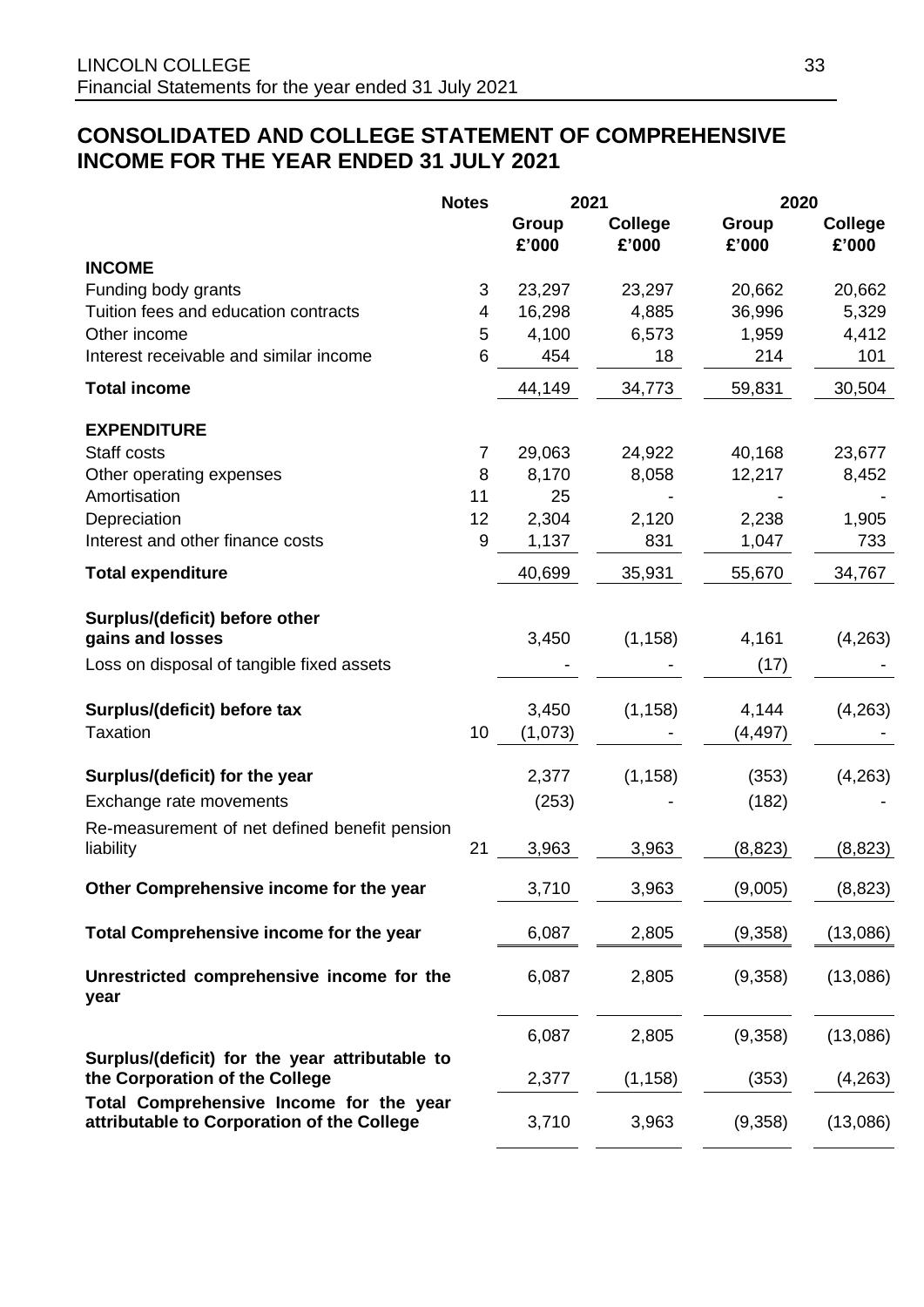## **CONSOLIDATED AND COLLEGE BALANCE SHEETS AS AT 31 JULY 2021**

|                                                              | <b>Notes</b> | Group<br>2021<br>£'000 | <b>College</b><br>2021<br>£'000 | Group<br>2020<br>£'000 | <b>College</b><br>2020<br>£'000 |
|--------------------------------------------------------------|--------------|------------------------|---------------------------------|------------------------|---------------------------------|
| <b>Fixed assets</b>                                          |              |                        |                                 |                        |                                 |
| Intangible assets                                            | 11           | 155                    |                                 |                        |                                 |
| Tangible assets                                              | 12           | 54,308                 | 53,813                          | 48,886                 | 48,227                          |
| Investments                                                  | 13           | $\overline{2}$         | 297                             | $\overline{2}$         | 2                               |
|                                                              |              | 54,465                 | 54,110                          | 48,888                 | 48,229                          |
| <b>Current assets</b>                                        |              |                        |                                 |                        |                                 |
| <b>Stock</b>                                                 |              | 11                     | 11                              |                        |                                 |
| <b>Debtors</b>                                               | 15           | 15,428                 | 3,113                           | 18,659                 | 2,701                           |
| Cash at bank and in hand                                     |              | 9,643                  | 9,535                           | 10,470                 | 10,146                          |
|                                                              |              | 25,082                 | 12,659                          | 29,129                 | 12,847                          |
| <b>Current liabilities</b>                                   |              |                        |                                 |                        |                                 |
| Creditors – amounts falling due within one<br>year           | 16           | (13,705)               | (9,769)                         | (16, 555)              | (5, 174)                        |
| <b>Net current assets</b>                                    |              | 11,377                 | 2,890                           | 12,574                 | 7,673                           |
| <b>Total assets less current liabilities</b>                 |              | 65,842                 | 57,000                          | 61,462                 | 55,902                          |
| Creditors – amounts falling due after more<br>than one year  | 17           | (31, 395)              | (31, 395)                       | (30,098)               | (30,098)                        |
| <b>Provisions for liabilities</b>                            |              |                        |                                 |                        |                                 |
| Defined benefit pension scheme                               | 21           | (15, 559)              | (15, 559)                       | (18, 486)              | (18, 486)                       |
| Other provisions                                             | 18           | (1,659)                | (1, 436)                        | (1,736)                | (1, 513)                        |
| <b>Total net assets</b>                                      |              | 17,229                 | 8,610                           | 11,142                 | 5,805                           |
| <b>Reserves</b><br><b>Restricted reserves</b>                |              |                        |                                 |                        |                                 |
| and<br>expenditure<br>Income<br>reserve<br>endowment fund    |              | 80                     | 80                              | 80                     | 80                              |
| <b>Unrestricted Reserves</b>                                 |              |                        |                                 | 7,922                  |                                 |
| Income and expenditure reserve<br><b>Revaluation reserve</b> |              | 14,054<br>3,095        | 5,435<br>3,095                  | 3,140                  | 2,585<br>3,140                  |
| <b>Attributable to the College Corporation</b>               |              |                        |                                 |                        |                                 |
| and total unrestricted reserves                              |              | 17,149                 | 8,530                           | 11,062                 | 5,725                           |
| <b>Total reserves</b>                                        |              | 17,229                 | 8,610                           | 11,142                 | 5,805                           |

The financial statements on pages 33 to 64 were approved and authorised for issue by the Corporation on 14 December 2021 and were signed on its behalf on that date by:

ary Headland.

**J Pinchbeck** G Headland

**Chair Accounting Officer**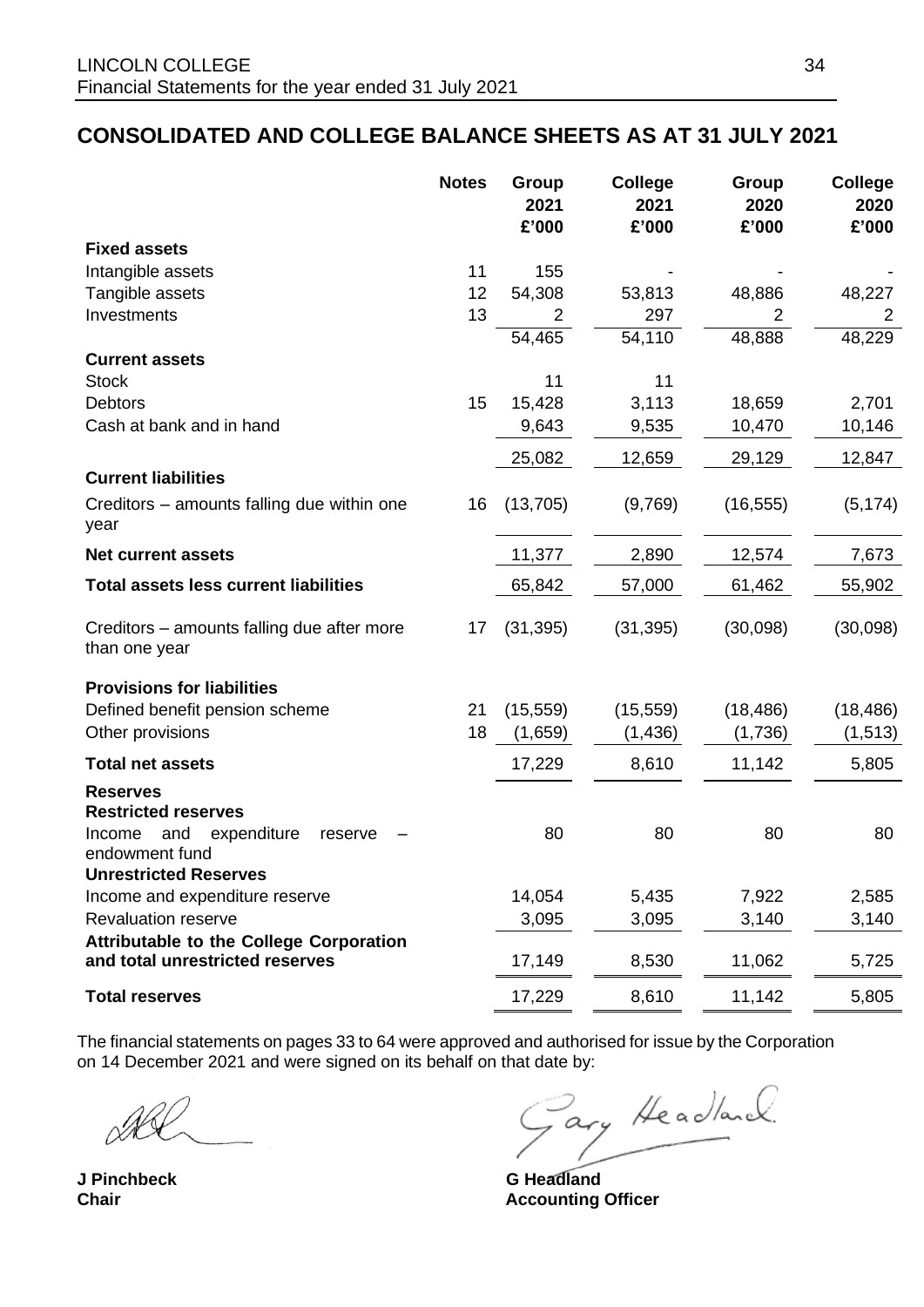## **CONSOLIDATED AND COLLEGE STATEMENT OF CHANGES IN RESERVES FOR THE YEAR ENDED 31 JULY 2021**

|                                                                      |                          |                                      | <b>Attributable to College Corporation</b> |              |
|----------------------------------------------------------------------|--------------------------|--------------------------------------|--------------------------------------------|--------------|
|                                                                      | <b>Endowment</b><br>fund | Income and<br>expenditure<br>reserve | <b>Revaluation</b><br>reserve              | <b>Total</b> |
| Group                                                                | £'000                    | £'000                                | £'000                                      | £'000        |
| <b>Balance at 1 August 2019</b>                                      | 80                       | 17,235                               | 3,185                                      | 20,500       |
| Deficit for the year                                                 |                          | (353)                                |                                            | (353)        |
| Other comprehensive income                                           |                          | (9,005)                              |                                            | (9,005)      |
| Transfers between revaluation and<br>income and expenditure reserves |                          | 45                                   | (45)                                       |              |
| Total comprehensive income for the<br>year                           |                          | (9,313)                              | (45)                                       | (9,358)      |
| Balance at 31 July 2020                                              | 80                       | 7,922                                | 3,140                                      | 11,142       |
| Surplus for the year                                                 |                          | 2,377                                |                                            | 2,377        |
| Other comprehensive income                                           |                          | 3,710                                |                                            | 3,710        |
| Transfers between revaluation and<br>income and expenditure reserves |                          | 45                                   | (45)                                       |              |
| Total comprehensive income for the<br>year                           |                          | 6,132                                | (45)                                       | 6,087        |
| Balance at 31 July 2021                                              | 80                       | 14,054                               | 3,095                                      | 17,229       |
|                                                                      | <b>Endowment</b><br>fund | Income and<br>expenditure<br>reserve | <b>Revaluation</b><br>reserve              | <b>Total</b> |
| <b>College</b>                                                       | £'000                    | £'000                                | £'000                                      | £'000        |
| <b>Balance at 1 August 2019</b>                                      | 80                       | 15,626                               | 3,185                                      | 18,891       |
| Deficit for the year                                                 |                          | (4,263)                              |                                            | (4,263)      |
| Other comprehensive income                                           |                          | (8, 823)                             |                                            | (8, 823)     |
| Transfers between revaluation and<br>income and expenditure reserves |                          | 45                                   | (45)                                       |              |
| Total comprehensive income for the<br>year                           |                          | (13,041)                             | (45)                                       | (13,086)     |
| Balance at 31 July 2020                                              | 80                       | 2,585                                | 3,140                                      | 5,805        |
| Deficit for the year                                                 |                          | (1, 158)                             |                                            | (1, 158)     |
| Other comprehensive income                                           |                          | 3,963                                |                                            | 3,963        |
| Transfers between revaluation and<br>income expenditure reserves     |                          | 45                                   | (45)                                       |              |
| Total comprehensive income for the<br>year                           |                          | 2,850                                | (45)                                       | 2,805        |
| Balance at 31 July 2021                                              | 80                       | 5,435                                | 3,095                                      | 8,610        |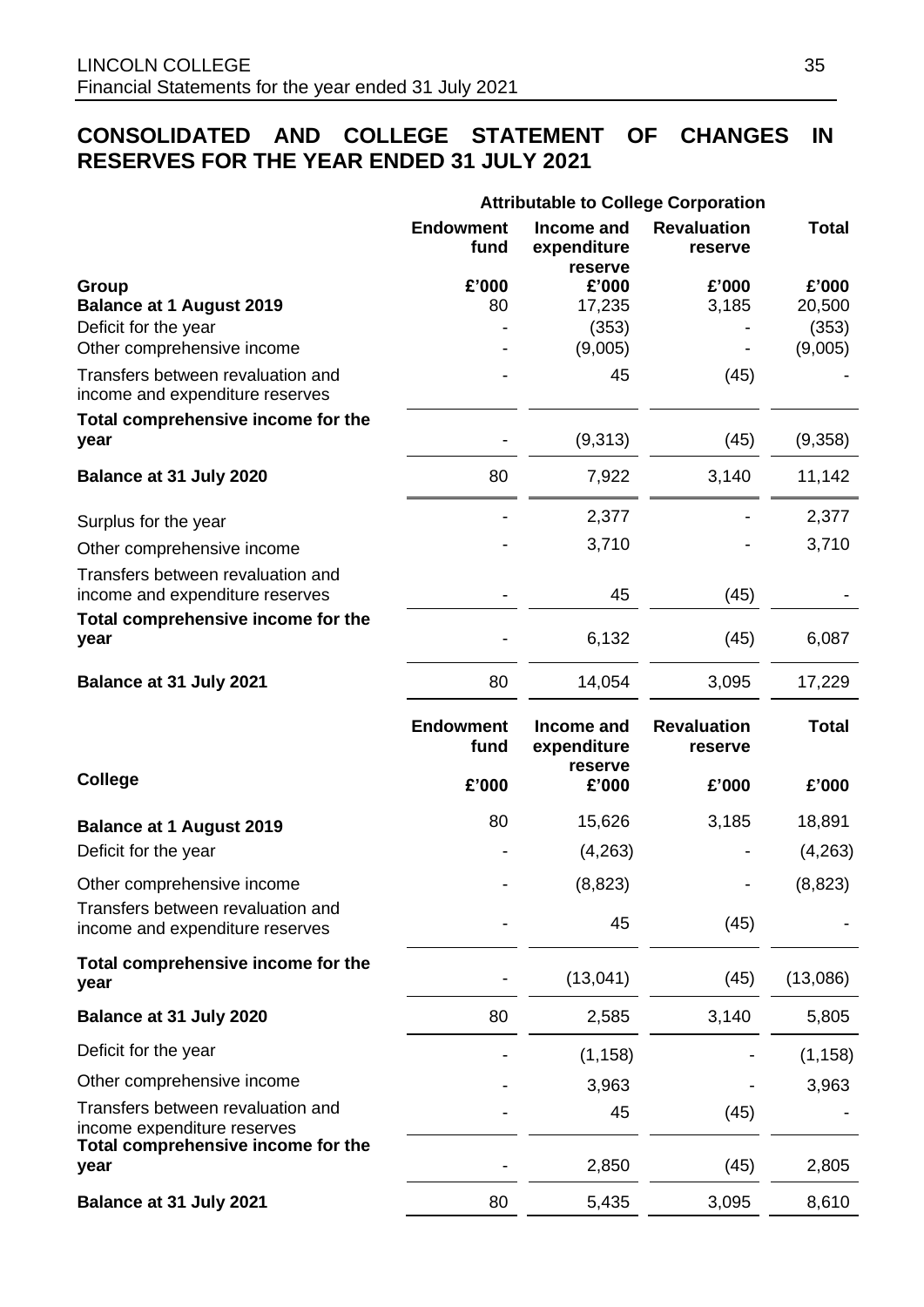## **CONSOLIDATED STATEMENT OF CASH FLOWS FOR THE YEAR ENDED 31 JULY 2021**

|                                                                          | <b>Notes</b> | 2021<br>£'000     | 2020<br>£'000 |
|--------------------------------------------------------------------------|--------------|-------------------|---------------|
| <b>Operating activities</b>                                              |              |                   |               |
| Cash generated from/(used in) from operations                            | 20a)         | 7,118             | (1,940)       |
| Interest received                                                        |              | 18                | 56            |
| <b>Taxation paid</b>                                                     |              | (1, 261)          | (1,607)       |
| Net cash from/(used in) operating activities                             |              | 5,875             | (3, 491)      |
| <b>Investing activities</b>                                              |              |                   |               |
| Purchase of subsidiaries (net of cash acquired)                          |              | (60)              |               |
| Purchase of tangible fixed assets                                        |              | (5,328)           | (2,029)       |
|                                                                          |              | (5,388)           | (2,029)       |
| <b>Financing activities</b>                                              |              |                   |               |
| Interest paid<br>Repayments of borrowings                                |              | (1, 137)<br>(364) | (842)         |
|                                                                          |              |                   | (2, 947)      |
|                                                                          |              | (1,501)           | (3,789)       |
| Decrease in cash and cash equivalents in the year                        |              | (1,014)           | (9,309)       |
| Cash and cash equivalents at beginning of the year                       |              | 10,470            | 19,723        |
| Effect of foreign exchange rate movement                                 |              | 187               | 56            |
| Cash and cash equivalents at end of the year                             |              | 9,643             | 10,470        |
| <b>Relating to:</b>                                                      |              |                   |               |
| Bank balances included in cash at bank and in hand                       |              | 9,643             | 10,470        |
| Overdrafts included in Creditors: Amounts falling due within<br>one year |              |                   |               |
| Cash and cash equivalents at end of the year                             |              | 9,643             | 10,470        |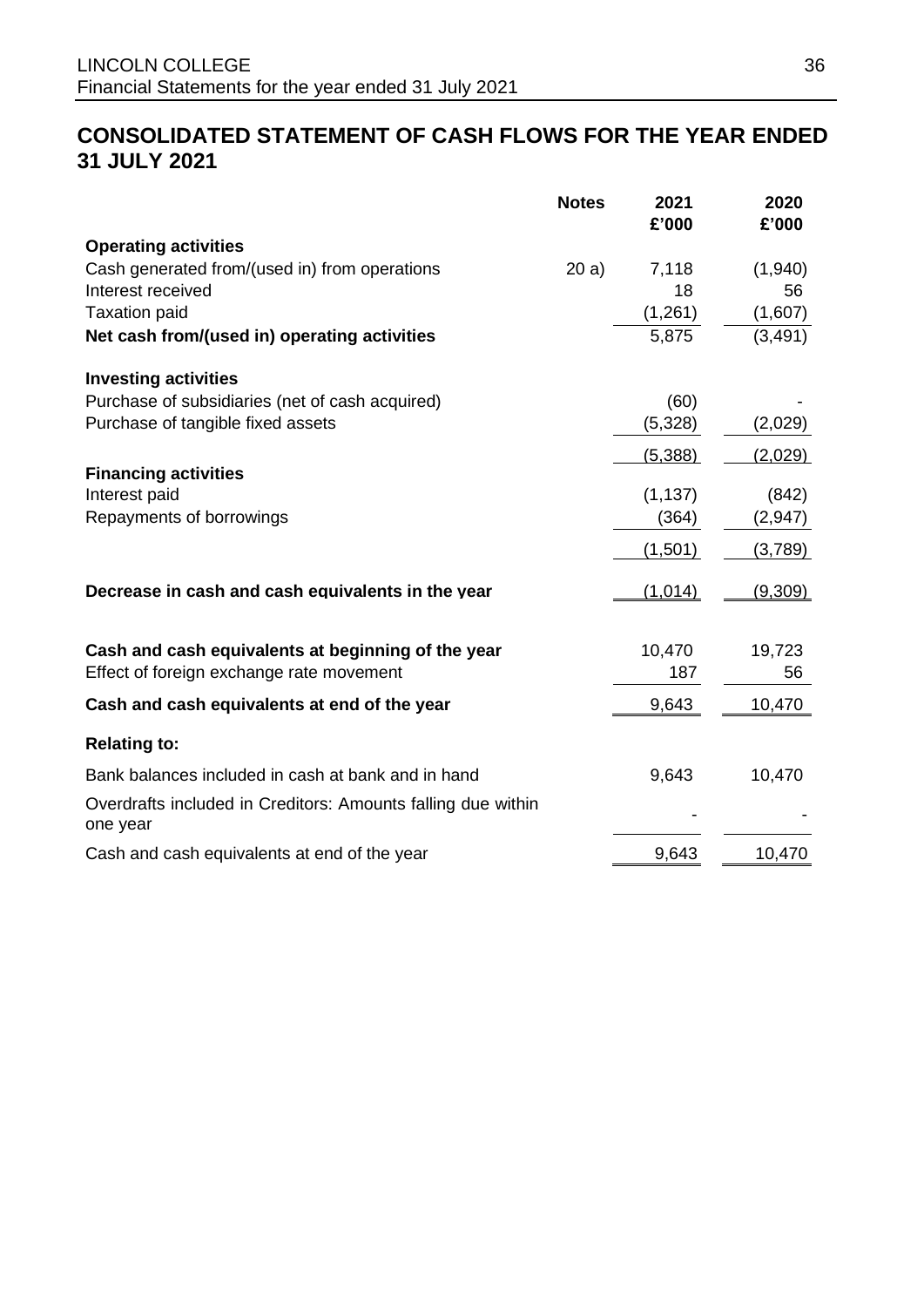## **NOTES TO THE FINANCIAL STATEMENTS**

#### **1 ACCOUNTING POLICIES**

#### **General information**

Lincoln College is a corporation established under the Further and Higher Education Act 1992 as an English general College of further education. The address of the College's principal place of business is given on page 22. The nature of the College's operations are set out in the Report of the Governing Body.

#### **Basis of accounting**

These financial statements have been prepared in accordance with the Statement of Recommended Practice: Accounting for Further and Higher Education (the F & HE SORP 2019), the College Accounts Direction for 2020 to 2021 and Regulatory Advice 9 Accounts Direction issued by the Office for Students and in accordance with Financial Reporting Standard 102 – "The Financial Reporting Standard applicable in the United Kingdom and Republic of Ireland" (FRS 102) under the historical cost convention. The College is a public benefit entity and has therefore applied the relevant public benefit requirements of FRS 102.

The principal accounting policies applied in the preparation of these consolidated and separate financial statements are set out below. These policies have been applied consistently to all the years presented, unless otherwise stated.

The consolidated financial statements are presented in sterling which is also the functional currency of the College.

Monetary amounts in these financial statements are rounded to the nearest whole £1,000, except where otherwise indicated.

#### **Reduced disclosures**

In accordance with the F & HE SORP, the College in its separate financial statements, which are presented alongside the consolidated financial statements, has taken advantage of the disclosure exemptions available to it in respect of presentation of a cash flow statement and financial instruments.

#### **Basis of consolidation**

The consolidated financial statements include the College and its subsidiaries, as set out in Note 13. Control is achieved where the Group has the power to govern the financial and operating policies of an entity so as to obtain benefits from its activities. The results of subsidiaries acquired or sold are consolidated using the purchase method for the periods from or to the date that control passes. In accordance with FRS 102, the activities of the student union have not been consolidated because the College does not control those activities. As noted in note 13 the share of profits in the joint venture is not included as the results are immaterial to the group.

All intra-group transactions, balances and unrealised gains on transactions between group entities are eliminated on consolidation. Unrealised losses are also eliminated unless the transaction provides evidence of an impairment of the asset transferred. Where necessary, adjustments are made to the financial statements of subsidiaries to bring the accounting policies used into line with those used by other members of the Group.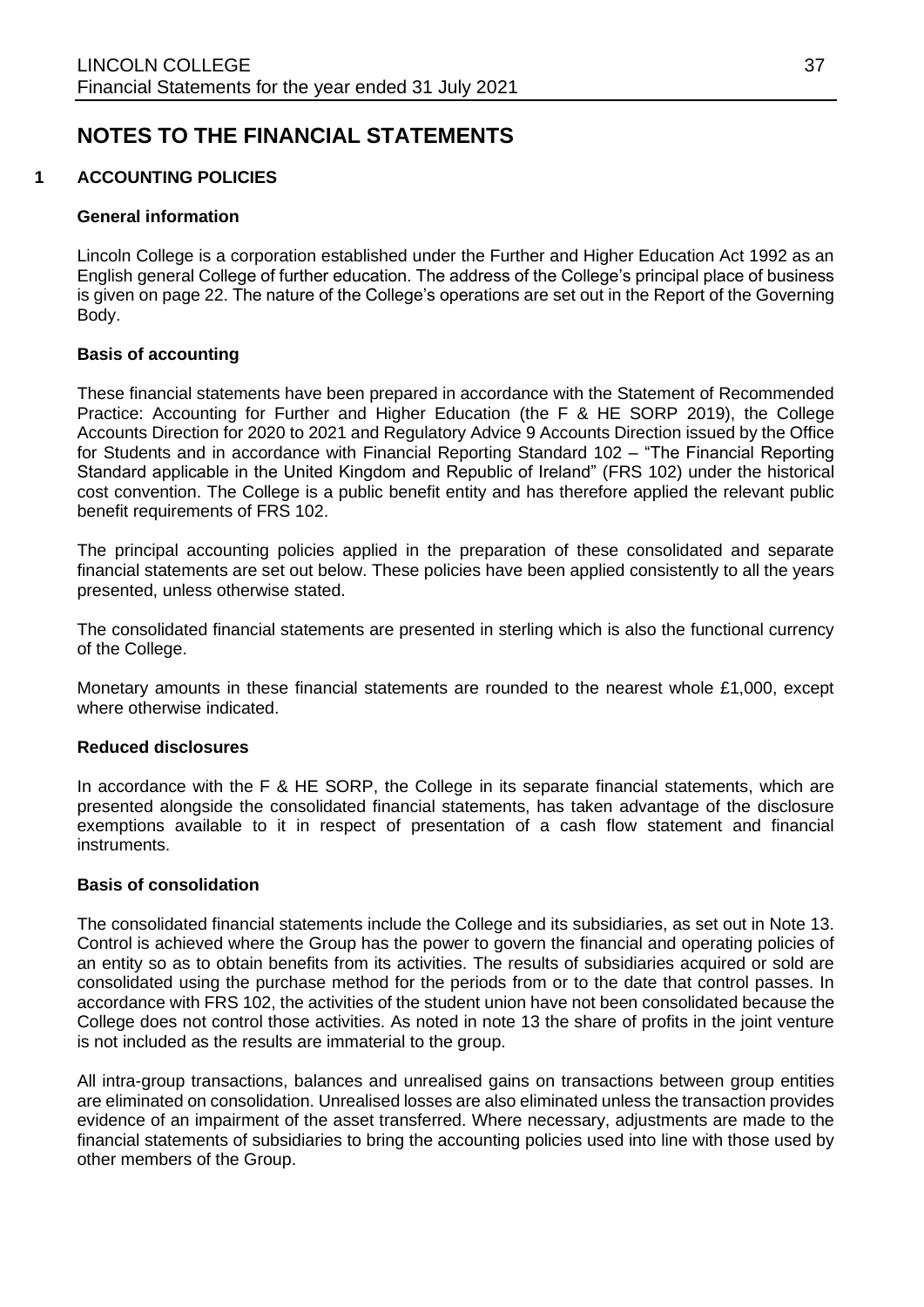### **1 ACCOUNTING POLICIES (continued)**

#### **Going concern**

- The Group has the ability to repay its debts as they fall due and is well placed to secure good value for money in terms of future interest rates (and arrangement fees) by drawing on the services of external treasury management advisors. Detailed cashflow projections and scenarios are prepared to model a range of potential outcomes. These are prepared to the end of financial year 2023 and give the Executive Leadership and Board the confidence that the College remains a going concern and has sufficient resilience to cope with a range of potential downside results.
- A Treasury Management Policy is in place and is regularly reviewed by the finance committee and both interim and final treasury management reports show full compliance with banking covenants, schemes of delegation and best practice.
- The Group has the ability to repay debts as they fall due and has in place strong levels of working capital and cash reserves of £9.6m as at 31 July 2021.

The activities of the College, together with the factors likely to affect its future development and performance are set out in the Report of the Governing Body. The financial position of the College, its cash flow, liquidity and borrowings are presented in the Financial Statements and accompanying Notes.

Accordingly the College has a reasonable expectation that it has adequate resources to continue in operational existence for the foreseeable future, being at least the period of the cashflow forecasts to 31 July 2023 and meet its liabilities as they fall due, and for this reason will continue to adopt the going concern basis in the preparation of its Financial Statements.

#### **Recognition of income**

#### **Grants – government and non-government**

Government revenue grants are accounted for under the accrual model and are recognised where a reliable estimate of the fair value of the asset received or receivable can be made on a systematic basis over the periods in which the related costs for which the grant compensates are recognised.

Funding body recurrent grants are measured in line with best estimates for the year of what is receivable and depend on the particular income stream involved. Any under achievement for the Adult Education Budget outside of permitted tolerance levels is adjusted for and reflected in the level of recurrent grant recognised in the Statement of Comprehensive income. The final grant income is normally determined with the conclusion of the year end reconciliation process with the funding body following the year end.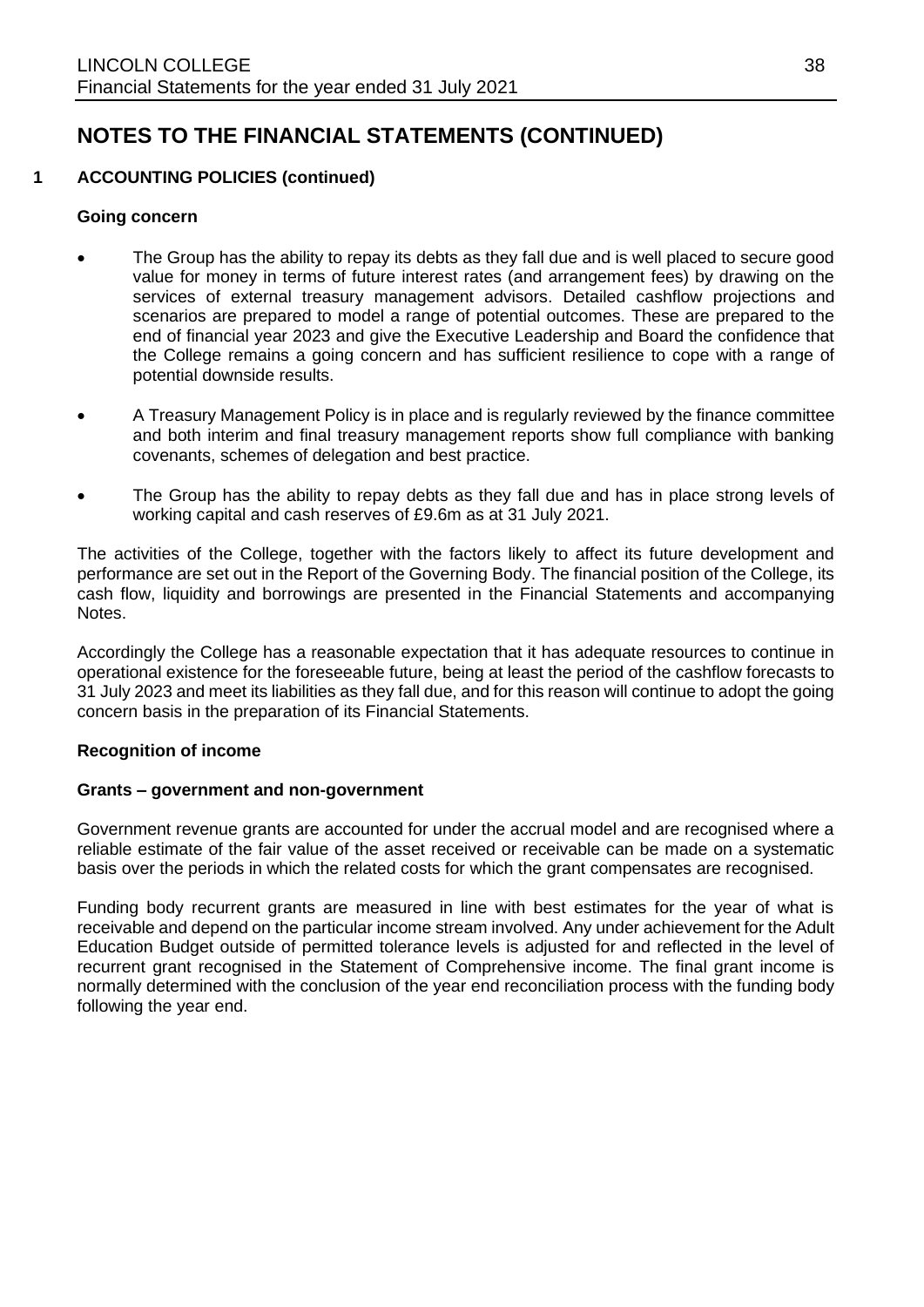### **1 ACCOUNTING POLICIES (continued)**

#### **Grants – government and non-government (continued)**

16-18 learner-responsive funding is not normally subject to reconciliation and is therefore not subject to contract adjustments and is recognised when receivable.

The recurrent grant from Office for Students represents the funding allocations attributable to the current financial year and is recognised when received or receivable.

Grants from non-government sources, including grants relating to assets, are recognised in income when the College has met the performance-related conditions and the grant will be received. Income received in advance of performance related conditions being met is recognised as a liability.

Government capital grants for assets, other than land, are accounted for under the accrual model. The grant income received or receivable will be recognised over the expected useful life of the asset, with any amount of the asset-related grant that is deferred being recognised as deferred income. The deferred income is allocated between creditors due within one year and those due after more than one year.

#### **Other income**

Income from the supply of services is recognised at fair value of the consideration received or receivable and represents the value of services to the extent there is a right to consideration.

Income from tuition fees is recognised over the period for which it is received.

#### **Retirement benefits**

Retirement benefits to employees of the College are principally provided by Teachers' Pensions Scheme (TPS) and the Lincolnshire County Council Pension Scheme (LCCPS), which are multiemployer defined benefit plans.

The TPS is an unfunded scheme. Contributions to the TPS are calculated so as to spread the cost of pensions over employees' working lives with the College in such a way that the pension cost is a substantially level percentage of current and future pensionable payroll. The contributions are determined by the Government Actuary on the basis of valuations using a projected unit method. The TPS is a multi-employer scheme but sufficient information is not available to use defined benefit accounting and therefore it is accounted for as a defined contribution scheme, with the amount charge to the statement of comprehensive income is the contributions payable in the year. Differences between contributions payable in the year and contributions actually paid are shown as either accruals or prepayments.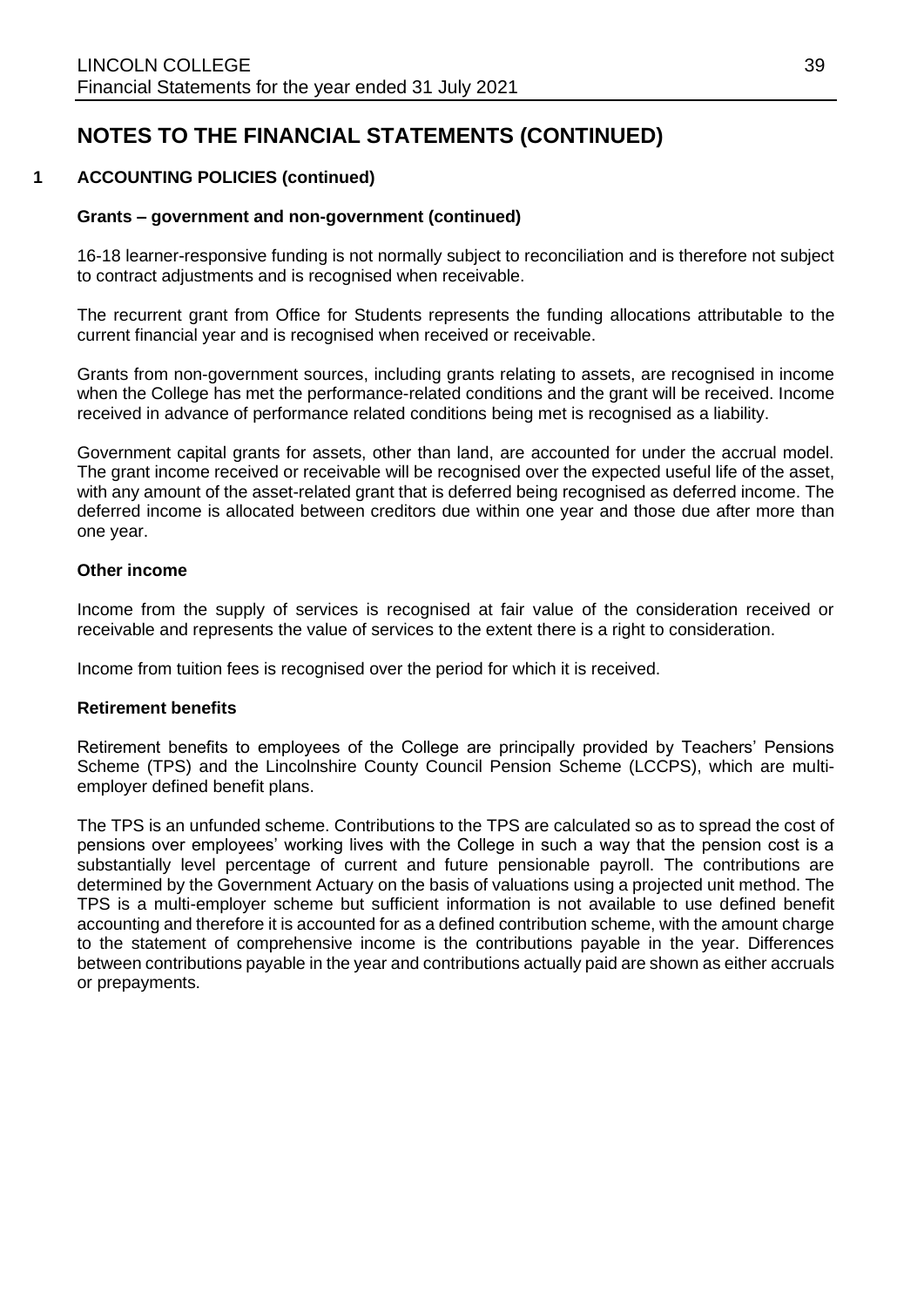## **1 ACCOUNTING POLICIES (continued)**

### **Retirement benefits (continued)**

The LCCPS is a funded scheme, and the assets of the scheme are held separately. Pension schemes are measured at fair value and liabilities are measured on an actuarial basis using the projected unit credit method. The actuarial valuations are obtained at least triennially and are updated at each balance sheet date. The amounts charged to operating surplus are the current service costs and the costs of scheme introductions, benefit changes, settlements and curtailments. They are included as part of staff costs. The net interest cost on the net defined benefit liability is charged to comprehensive income and included within finance costs. Re-measurement comprising actuarial gains and losses and the return on scheme assets (excluding amounts include in net interest on the net defined benefit liability) are recognised immediately in other comprehensive income.

#### **Short term Employment benefits**

Short term employment benefits such as salaries and compensated absences (holiday pay) are recognised as an expense in the year in which the employees render service to the College. The cost of any unused holiday entitlement the College expects to pay in future periods is recognised in the period the employees' services are rendered.

#### **Enhanced Pensions**

The actual cost of any enhanced ongoing pension to a former member of staff is paid by a College annually. An estimate of the expected future cost of any enhancement to the ongoing pension of a former member of staff is charged in full to comprehensive income in the year that the member of staff retires. In subsequent years a charge is made to provisions in the balance sheet using the enhanced pension spreadsheet provided by the funding bodies.

#### **Fixed asset investments**

#### **College**

Interests in subsidiaries and joint ventures are initially measured at cost and subsequently measured at cost less any accumulated impairment losses in the separate financial statements of the College.

Interests in subsidiaries are assessed for impairment at each reporting date. Any impairments losses or reversals of impairment losses are recognised immediately in comprehensive income.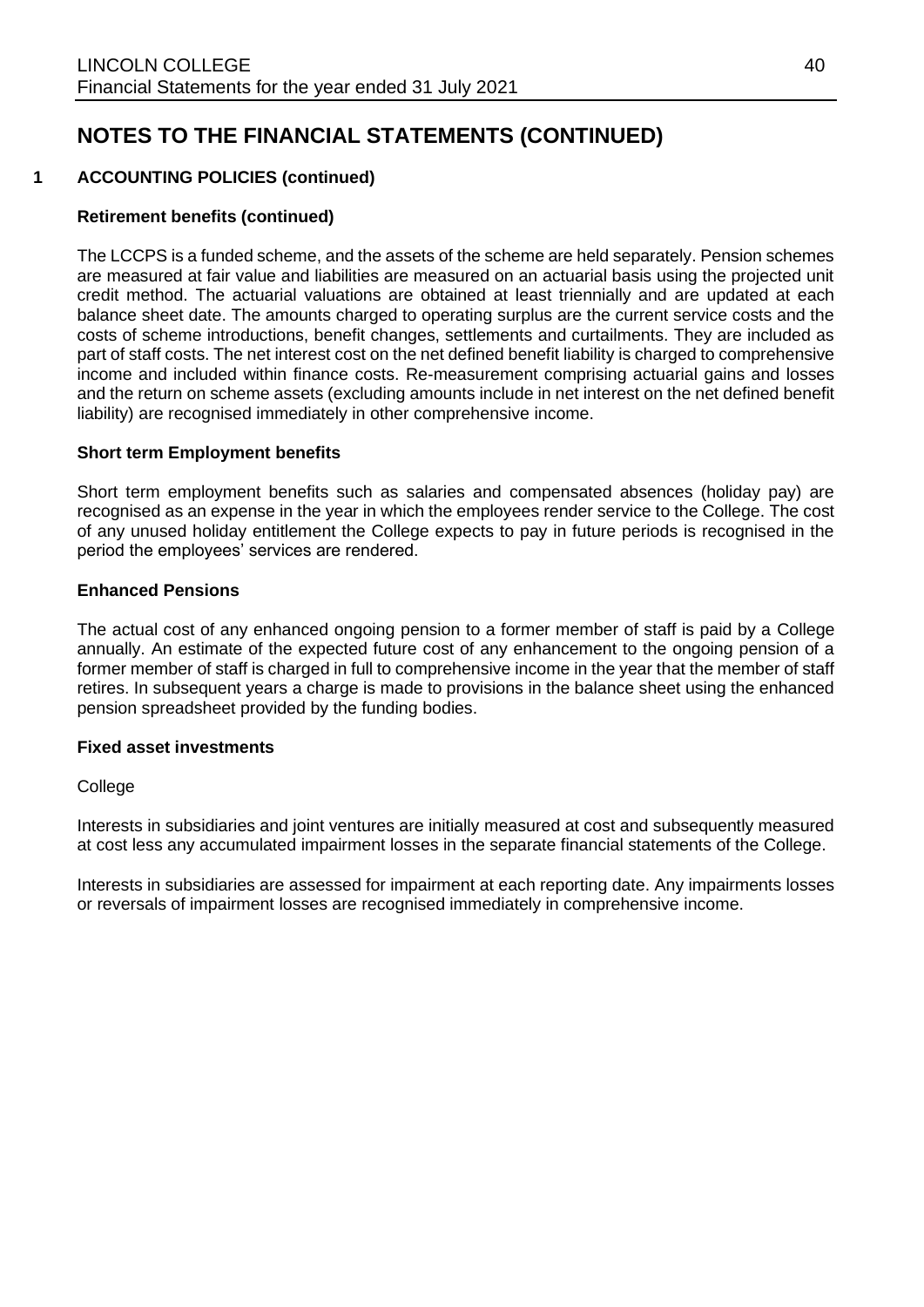### **1 ACCOUNTING POLICIES (continued)**

#### **Intangible assets**

Intangible assets are initially recognised at cost and are subsequently measured at cost less accumulated amortisation and accumulated impairment losses. Intangible assets are amortised to the statement of comprehensive income on a straight-line basis over their useful lives.

Goodwill is capitalised and written off evenly over 3 years as in the opinion of the trustees, this represents the period over which the goodwill is expected to give rise to economic benefits.

#### **Tangible fixed assets**

Tangible fixed assets are stated at cost or deemed cost less accumulated depreciation and accumulated impairment losses.

#### Land and buildings

Land and buildings are stated at cost or deemed cost at the date of transition to FRS 102 less accumulated depreciation and accumulated impairment losses.

#### Equipment

Equipment costing less than £700 per individual item or set of items acquired together is recognised as expenditure in the period of acquisition. All other equipment is capitalised and recognised at cost less accumulated depreciation and accumulated impairment losses.

#### Depreciation and residual values

Freehold land is not depreciated as it is considered to have an infinite useful life. Depreciation on other assets is calculated, using the straight line basis, to write off the cost of each asset to its estimated residual value over its expected useful lives, as follows:

- Freehold buildings over periods up to 50 years
- Leasehold improvement term of the lease
- Motor vehicles  $-4$  years
- Furniture, fixtures and fittings 10 years
- Computer equipment 5 years
- Plant and machinery 10 years
- General equipment 10 years

Residual value is calculated on prices prevailing at the reporting date, after estimated costs of disposal, for the asset as if it were at the age and in the condition expected at the end of its useful life.

Subsequent costs, including replacement parts, are only capitalised when it is probable that such costs will generate future economic benefits. Any replaced parts are then derecognised. All other costs of repairs and maintenance are expenses as incurred.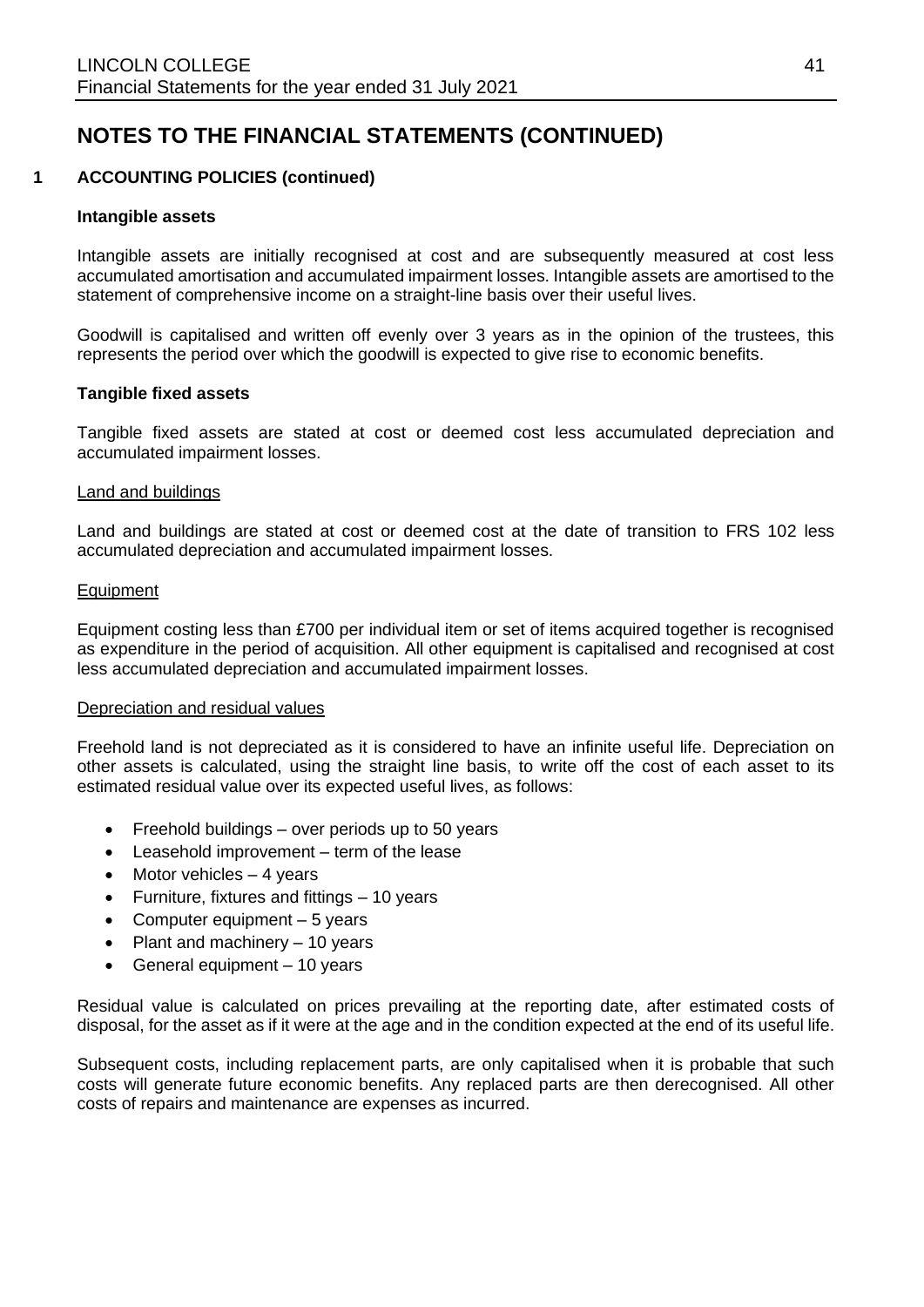### **1 ACCOUNTING POLICIES (continued)**

#### **Impairments of fixed assets**

An assessment is made at each reporting date of whether there are indications that a fixed asset may be impaired or that an impairment loss previously recognised has fully or partially reversed. If such indications exist, an estimate is made of the recoverable amount of the asset.

Shortfalls between the carrying value of fixed assets and their recoverable amounts, being the higher of fair value less costs to sell and value-in-use, are recognised as impairment losses. Impairment of revalued assets, are treated as a revaluation loss. All other impairment losses are recognised in comprehensive income.

Recognised impairment losses are reversed if, and only if, the reasons for the impairment loss have ceased to apply. Reversals of impairment losses are recognised in comprehensive income or, for revalued assets, as a revaluation gain. On reversal of an impairment loss, the depreciation or amortisation is adjusted to allocate the asset's revised carrying amount (less any residual value) over its remaining useful life.

#### **Borrowing costs**

Borrowing costs are recognised as expenditure in the period in which they are incurred.

#### **Leased assets**

Finance leases – as lessee

An asset and corresponding liability are recognised for leasing arrangements that transfer to the Group substantially all of the risks and rewards incidental to ownership. The amount capitalised is the fair value of the leased asset, or, if lower, the present value of the minimum lease payments payable during the lease term, both determined at inception of the lease. Lease payments are treated as consisting of capital elements. The interest is charged to comprehensive income so as to produce a constant periodic rate of interest on the remaining balance of the liability.

Operating leases – as lessee

All leases are operating leases and annual rents are charged to comprehensive income on a straight line basis over the lease term.

Operating leases – as lessor

Rental income from assets leased under an operating lease is recognised on a straight line basis over the term of the lease.

#### **Cash and cash equivalents**

Cash includes cash in hand, deposits repayable on demand and overdrafts.

Cash equivalents are short term, highly liquid investments that are readily convertible to known amounts of cash with insignificant risk of change in value.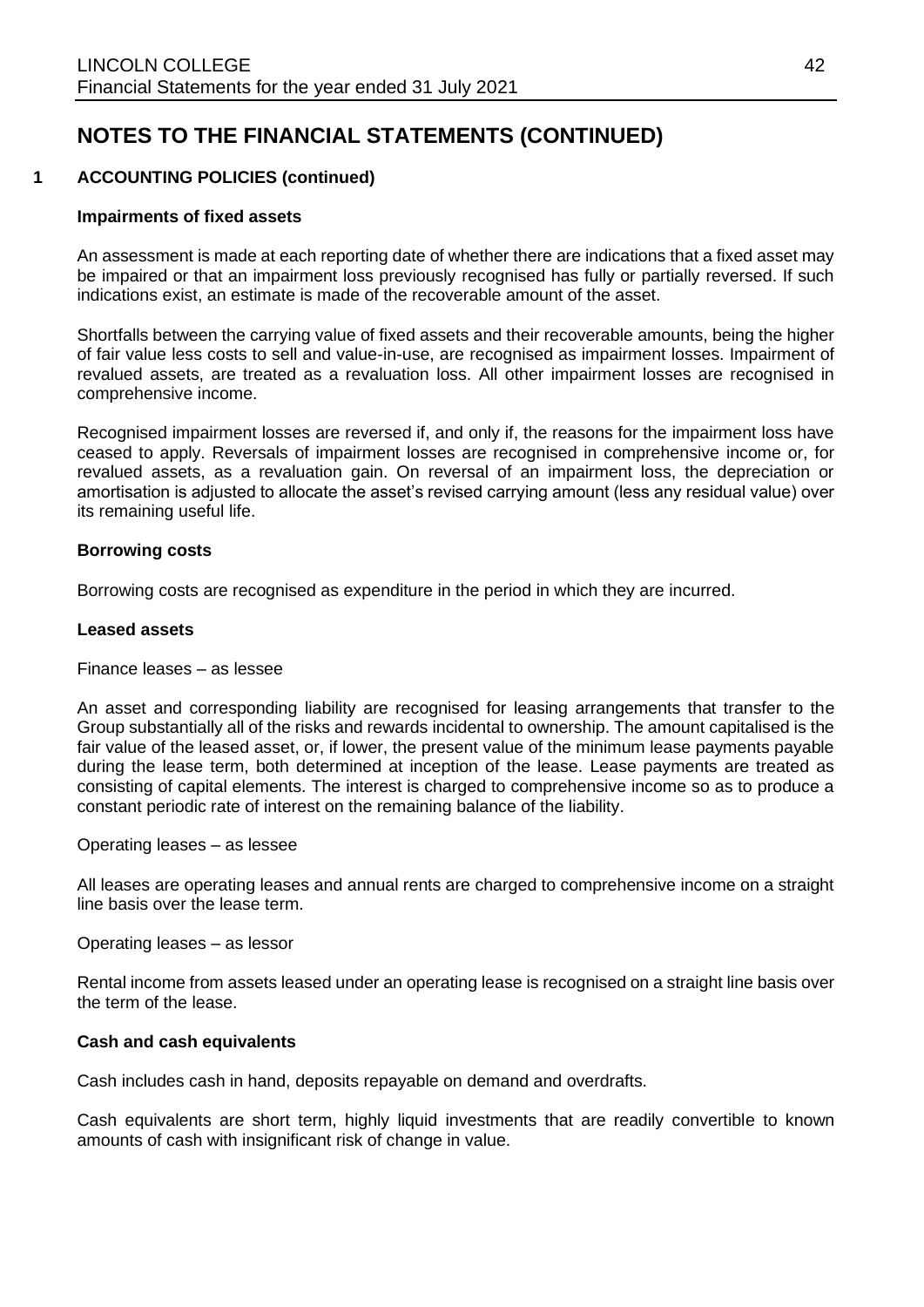### **1 ACCOUNTING POLICIES (continued)**

#### **Financial Instruments**

The Group has chosen to adopt Sections 11 and 12 of FRS 102 in full in respect of financial instruments.

#### Financial assets and liabilities

Financial assets and financial liabilities are recognised when the Group becomes a party to the contractual provisions of the instrument.

Financial liabilities and equity are classified according to the substance of the financial instrument's contractual obligations, rather than the financial instrument's legal form.

All financial assets and liabilities are initially measured at transaction price (including transaction costs), except for those financial assets measured at fair value through the profit or loss, which are initially measured at fair value (which is normally the transaction price excluding transaction costs), unless arrangement constitutes a financing transaction. A financial asset or financial liability that is payable or receivable in one year is measured at the undiscounted amount expected to be received or paid net of impairment, unless it is a financing transaction. If an arrangement constitutes a financing transaction, the financial asset or financial liability is measured at the present value of the future payments discounted at a market rate of interest for a similar debt instrument.

Financial assets and financial liabilities are offset only when there is a current legally enforceable right to set off the recognised amounts and the intention to either settle on a net basis, or to realise the asset and settle the liability simultaneously.

A financial asset is derecognised only when the contractual rights to cash flows expire or are stated or substantially all the risks and rewards of ownership are to another party or if some significant risks and rewards of ownership are retained but control of the asset has transferred to another party that is able to sell the asset in its entirety to an unrelated third party. A financial liability (or part thereof) is derecognised when the obligation specified in the contract is discharged, cancelled or expires.

#### **Foreign currency translation**

Transactions denominated in foreign currencies are recorded using the rate of exchange prevailing at the date of the transaction. Monetary assets and liabilities denominated in foreign currencies are translated at the rates of exchange ruling at the reporting date, with all resulting exchange differences being taken to comprehensive income in the period in which they arise.

Assets and liabilities of overseas subsidiaries are translated into the Group's presentation currency at the rates ruling at the reporting date. Income and expenses of overseas subsidiaries are translated at the average rate for the year as this is considered to be a reasonable approximation to the rate at the date of the transaction. Translation differences are recognised in other comprehensive income and accumulated in equity.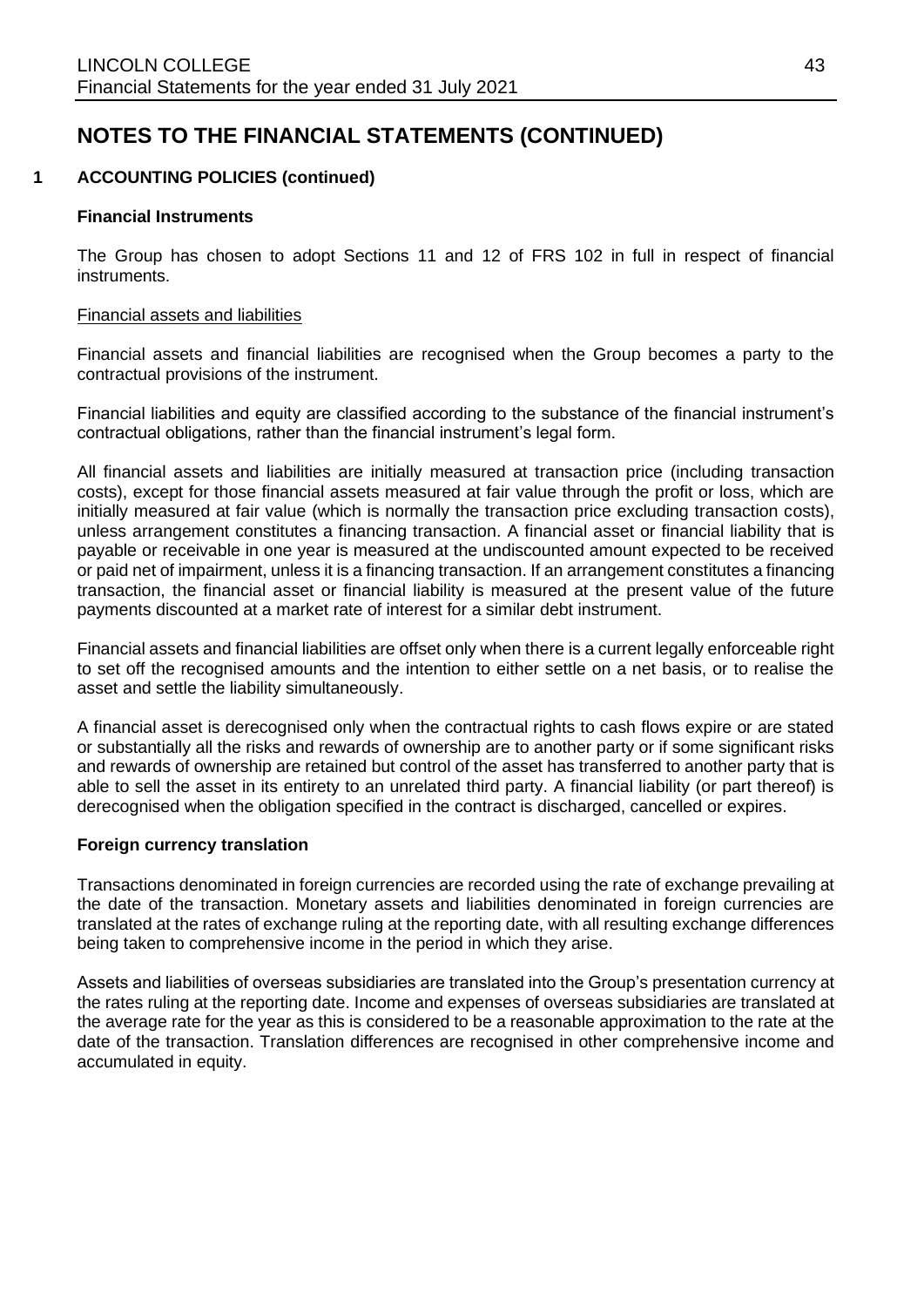### **1 ACCOUNTING POLICIES (continued)**

### **Taxation**

The College is considered to pass the tests set out in Paragraph 1 Schedule 6 Finance Act 2010 and therefore it meets the definition of a charitable company for UK corporation tax purposes. Accordingly, the College is potentially exempt from taxation in respect of income or capital gains received within categories covered by sections 478-488 of the Corporation Tax Act 2010 or Section 256 of the Taxation of Chargeable Gains Act 1992, to the extent that such income or gains are applied exclusively to charitable purposes.

The College is partially exempt in respect of Value Added Tax, so that it can only recover a small element of the VAT charged on its inputs. Irrecoverable VAT on inputs is included in the costs of such inputs and added to the cost of tangible fixed assets where the inputs themselves are tangible fixed assets by nature.

The College's subsidiary companies are subject to corporation tax and VAT in the same way as any commercial organisation.

Deferred income tax is recognised on temporary differences arising between the tax bases of assets and liabilities and their carrying amounts in the financial statements. Deferred income tax is determined using tax rates (and laws) that have been enacted or substantively enacted by the balance sheet date and are expected to apply when the related deferred income tax asset is realised or the deferred income tax liability is settled.

Deferred income tax assets are recognised only to the extent that it is probable that future taxable profits will be available against which the temporary differences can be utilised.

Deferred income tax assets and liabilities are offset when there is a legally enforceable right to offset current tax assets against current tax liabilities and when the deferred income taxes assets and liabilities relate to income taxes levied by the same taxation authority on either the same taxable entity or different taxable entities where there is an intention to settle the balances on a net basis.

#### **Provisions and contingent liabilities**

Provisions are recognised when the College has a present legal or constructive obligation as a result of a past event, it is probable that a transfer of economic benefit will be required to settle the obligation and the amount of the obligation can be reliably measured.

Where the effect of the time value of money is material, the amount expected to be required to settle the obligation is recognised at present value using a pre-tax discount rate that reflects the risks specific to the liability. The unwinding of the discount is recognised as a finance cost in the statement of comprehensive income in the period it arises.

A contingent liability arises from a past event that gives the College a possible obligation whose existence will only be confirmed by the occurrence or otherwise of uncertain future events not wholly within the control of the College. Contingent liabilities also arise in circumstances where a provision would otherwise be made but either it is not probable that an outflow of resources will be required or the amount of the obligation cannot be reliably measured.

Contingent liabilities are not recognised in the balance sheet but are disclosed in the notes to the financial statements.

#### **Agency arrangements**

The College acts as an agent in distributing certain discretionary support funds from the funding bodies. Payments received from the funding bodies and subsequent disbursements to students are excluded from the income and expenditure of the College where the College does not have control of the economic benefit related to the transaction.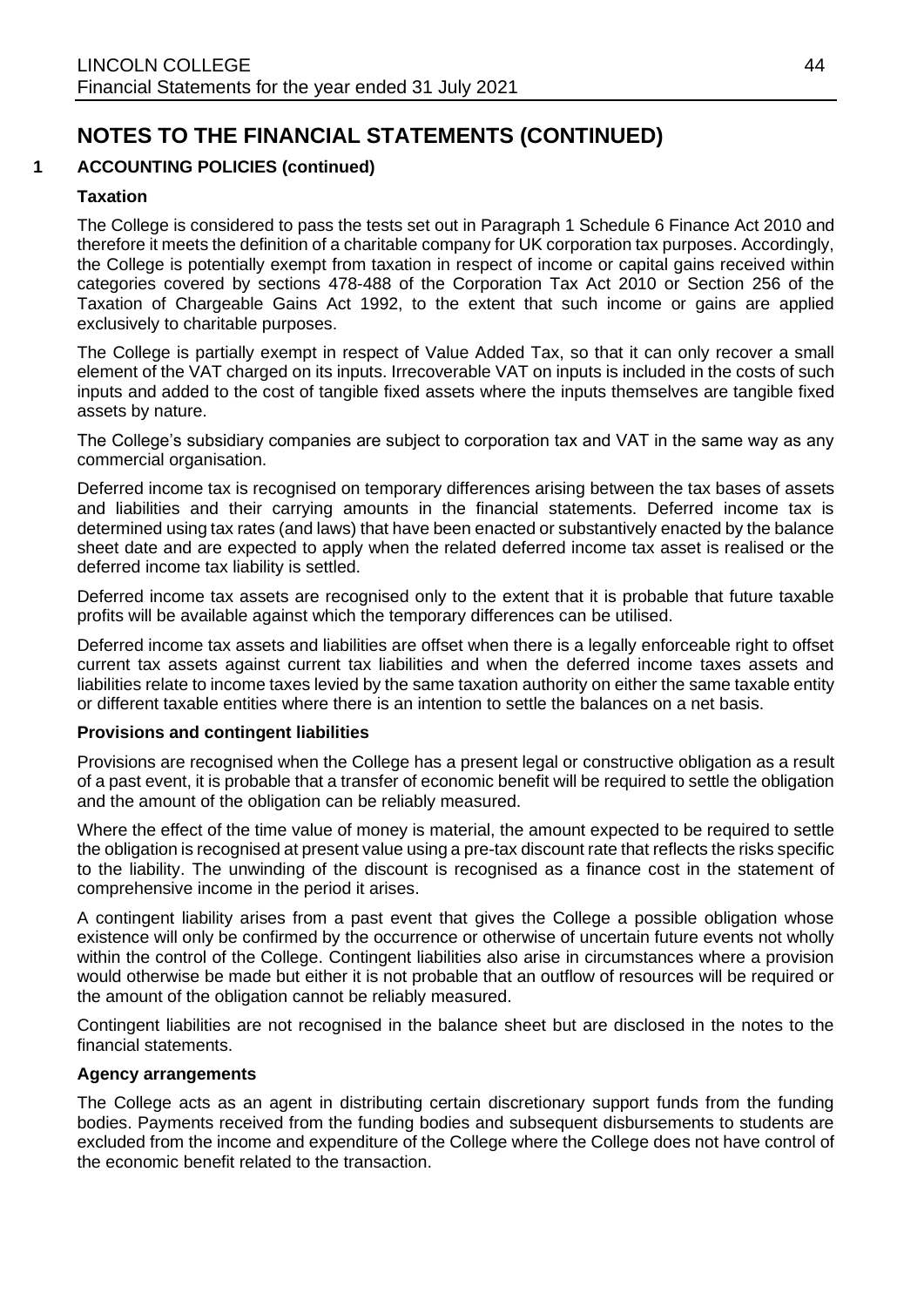### **2 CRITICAL ACCOUNTING JUDGEMENTS AND ESTIMATION UNCERTAINTY**

Estimates and judgements are continually evaluated and are based on historical experience and other factors, including expectations of future events that are believed to be reasonable under the circumstances.

#### **Critical areas of judgement**

In preparing these financial statements, management have made the following judgements:

- Determined whether leases entered into by the group either as a lessor or a lessee are operating or finance leases. These decisions depend on an assessment of whether the risks and rewards of ownership have been transferred from the lessor to the lessee on a lease by lease basis.
- Determined whether a deferred tax asset has been included as it is probable that future taxable profits will be available against which the temporary differences can be utilised.

#### **Critical accounting estimates and assumptions**

• Tangible fixed assets

Tangible fixed assets are depreciated over their useful lives taking into account residual values, where appropriate. The actual lives of the assets and residual values are assessed annually and may vary depending on a number of factors. In re-assessing asset lives, factors such as technological innovation, maintenance programmes, economic utilisation and physical condition of the assets are taken into account. Residual value assessments consider issues such as future market conditions and the remaining life of the asset.

• Impairment of fixed assets

The group considers whether tangible fixed assets are impaired. Where an indication of impairment is identified the estimation of the recoverable amount of the asset or the recoverable amount of the cash-generating unit is required. These will require an estimation of the future cash flow and selection of an appropriate discount rates in order to calculate the net present value of those cash flows.

• Lincolnshire County Council Pension Scheme

The present value of the Lincolnshire County Council Pension Scheme defined benefit liability depends on a number of factors that are determined on an actuarial basis using a variety of assumptions. The assumptions used in determining the net cost (income) for pensions include the discount rate. Any changes in these assumptions, which are disclosed in note 21, will impact the carrying amount of the pension liability. Furthermore a roll forward approach which projects results from the latest full actuarial valuation performed at 31 March 2019 has been used by the actuary in valuing the pensions liability at 31 July 2021. Any differences between the figures derived from the roll forward approach and a full actuarial valuation would impact on the carrying amount of the pension liability.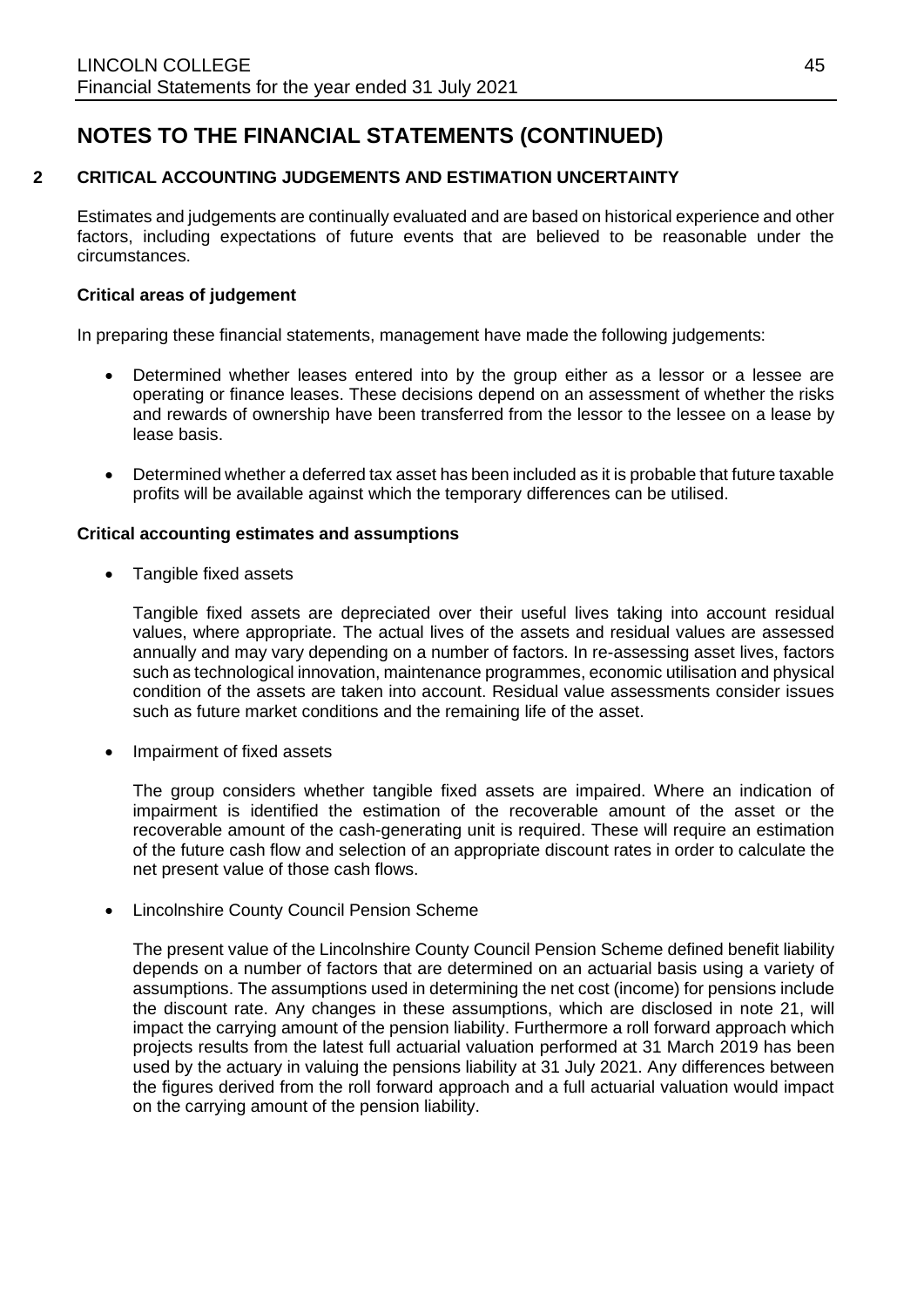## **3 FUNDING BODY GRANTS**

|                                                                    | Year ended 31 July |              | Year ended 31 July |                |  |      |  |
|--------------------------------------------------------------------|--------------------|--------------|--------------------|----------------|--|------|--|
|                                                                    | 2021               | 2020<br>2021 |                    |                |  | 2020 |  |
|                                                                    | Group              | College      | Group              | <b>College</b> |  |      |  |
|                                                                    | £'000              | £'000        | £'000              | £'000          |  |      |  |
| <b>Recurrent grants</b>                                            |                    |              |                    |                |  |      |  |
| Education and Skills Funding Agency - Adult                        | 3,449              | 3,449        | 3,280              | 3,280          |  |      |  |
| Education and Skills Funding Agency $-16-19$                       | 14,077             | 14,077       | 12,079             | 12,079         |  |      |  |
| <b>Education and Skills Funding Agency</b>                         |                    |              |                    |                |  |      |  |
| Apprenticeships                                                    | 3,682              | 3,682        | 4,108              | 4,108          |  |      |  |
| <b>Office for Students</b>                                         | 401                | 401          | 307                | 307            |  |      |  |
| <b>Specific grants</b>                                             |                    |              |                    |                |  |      |  |
| Teacher Pension Scheme contribution grant                          | 663                | 663          | 612                | 612            |  |      |  |
| Releases of government capital grants                              | 488                | 488          | 273                | 273            |  |      |  |
| Other grants                                                       | 114                | 114          | 3                  | 3              |  |      |  |
| Education and Skills Funding Agency - 16-19<br><b>Tuition Fund</b> | 303                | 303          |                    |                |  |      |  |
| Education and Skills Funding Agency - High<br>Value Course Premium | 86                 | 86           |                    |                |  |      |  |
| Education and Skills Funding Agency - COVID<br>specific Grant      | 34                 | 34           |                    |                |  |      |  |
| <b>Total</b>                                                       | 23,297             | 23,297       | 20,662             | 20,662         |  |      |  |

The corporation has been eligible to claim additional funding in year from government support schemes in response the coronavirus outbreak.

Funding of £363k was received for the 16-19 Tuition Fund, costs of £303k have been incurred and £60k has been carried forward into 2021-2022. Funding of £86k was received for High Value Course Premium, this was fully spent during the year. Funding of £34k was received in relation to the COVID specific grant, the college incurred costs over and above this grant in year.

### **4 TUITION FEES AND EDUCATION CONTRACTS**

|                                       | Year ended 31 July |                | Year ended 31 July |                |  |
|---------------------------------------|--------------------|----------------|--------------------|----------------|--|
|                                       | 2021               | 2021           | 2020               | 2020           |  |
|                                       | Group              | <b>College</b> | Group              | <b>College</b> |  |
|                                       | £'000              | £'000          | £'000              | £'000          |  |
| Tuition Fees (UK)                     | 3,688              | 3,688          | 4,279              | 4,279          |  |
| Education Contracts (Kingdom of Saudi |                    |                |                    |                |  |
| Arabia)                               | 11,413             |                | 31,667             |                |  |
| Education Contracts (UK & China)      | 1,197              | 1,197          | 1,050              | 1,050          |  |
| <b>Total</b>                          | 16,298             | 4,885          | 36,996             | 5,329          |  |
|                                       |                    |                |                    |                |  |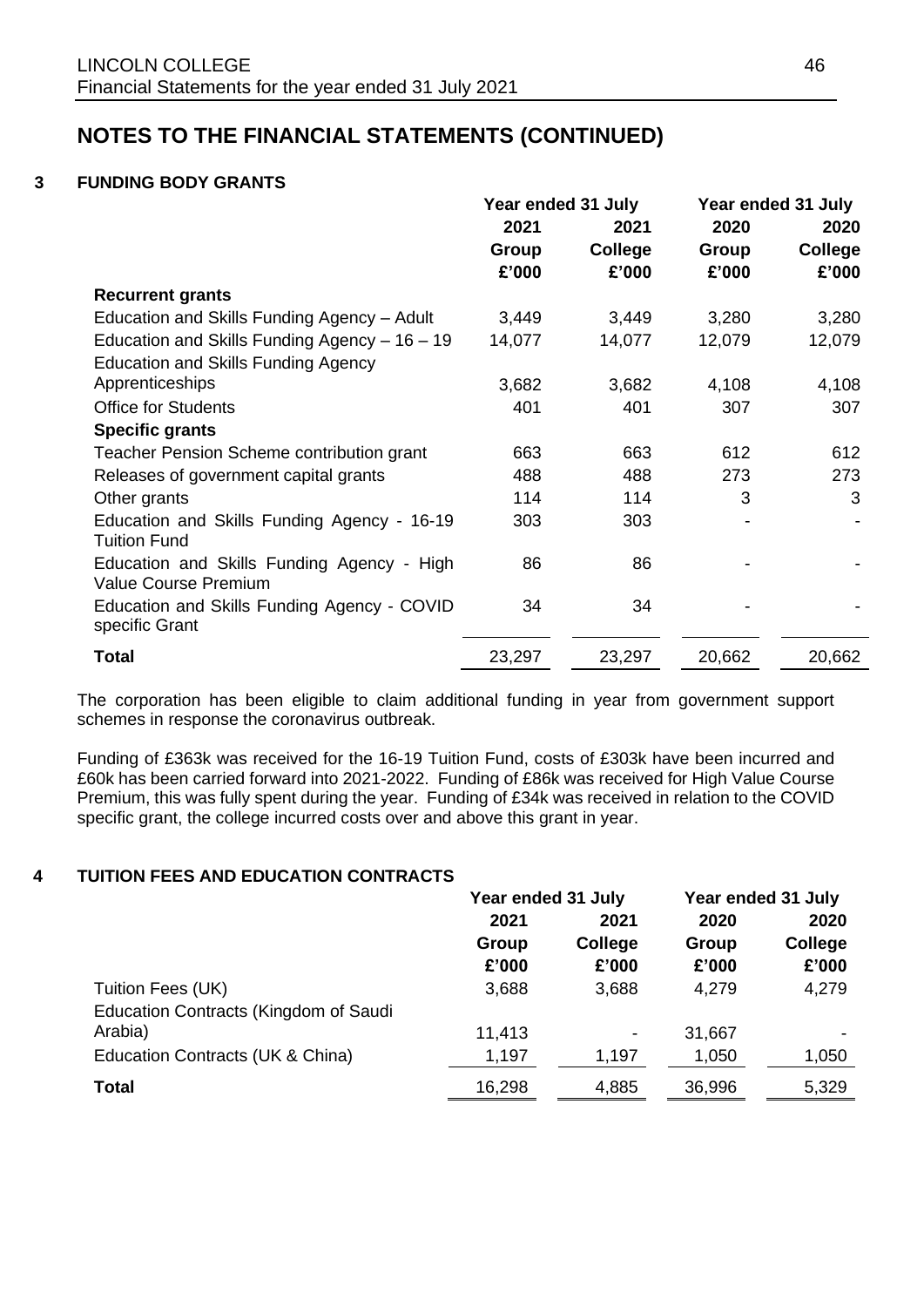## **4 TUITION FEES AND EDUCATION CONTRACTS (CONTINUED)**

#### **Details of grant and fee income**

|                                          | Year ended<br>31 July |         | Year ended<br>31 July |         |  |  |      |      |
|------------------------------------------|-----------------------|---------|-----------------------|---------|--|--|------|------|
|                                          | 2021<br>2021          |         |                       |         |  |  | 2020 | 2020 |
|                                          | Group                 | College | Group                 | College |  |  |      |      |
|                                          | £000                  | £000    | £000                  | £000    |  |  |      |      |
| Grant income from the Office of Students | 401                   | 401     | 307                   | 307     |  |  |      |      |
| Grant income from other bodies           | 22,896                | 22,896  | 21,406                | 21,406  |  |  |      |      |
| Total grants                             | 23,297                | 23,297  | 21,713                | 21,713  |  |  |      |      |
| Fee income from non-qualifying courses   |                       |         |                       |         |  |  |      |      |
| (exclusive of VAT)                       | 11,413                |         | 31,667                |         |  |  |      |      |
| Overseas tuition fees                    | 4,885                 | 4,885   | 4,278                 | 4,278   |  |  |      |      |
| Total grant and fee income               | 39,595                | 28,182  | 57,658                | 25,991  |  |  |      |      |

### **5 OTHER INCOME**

|                                        | <b>Year ended</b> |         | <b>Year ended</b> |         |
|----------------------------------------|-------------------|---------|-------------------|---------|
|                                        | 31 July           |         | 31 July           |         |
|                                        | 2021              | 2021    | 2020              | 2020    |
|                                        | Group             | College | Group             | College |
|                                        | £'000             | £'000   | £'000             | £'000   |
| Catering                               | 215               | 215     | 353               | 353     |
| Other income generating activities     | 189               | 89      | 366               | 180     |
| Other grant income                     | 807               | 807     | 725               | 725     |
| Coronavirus Job Retention Scheme grant | 203               | 78      | 156               | 67      |
| Miscellaneous income                   | 286               | 2,984   | 359               | 3,087   |
| Fixed assets donations                 | 2,400             | 2,400   |                   |         |
| <b>Total</b>                           | 4,100             | 6,573   | 1,959             | 4,412   |

The corporation furloughed some of the catering, business development, cleaning and sports facilities staff under the government's Coronavirus Job Retention Scheme. The funding received of £203,000 (2020: £156,000) relates to staff costs which are included within the staff costs note below as appropriate.

Fixed asset donations includes freehold land and buildings gifted to the College with a fair value for the right to use of £2,400k (2020: £nil). These assets have been included as freehold land and buildings additions within the tangible fixed assets (note 12).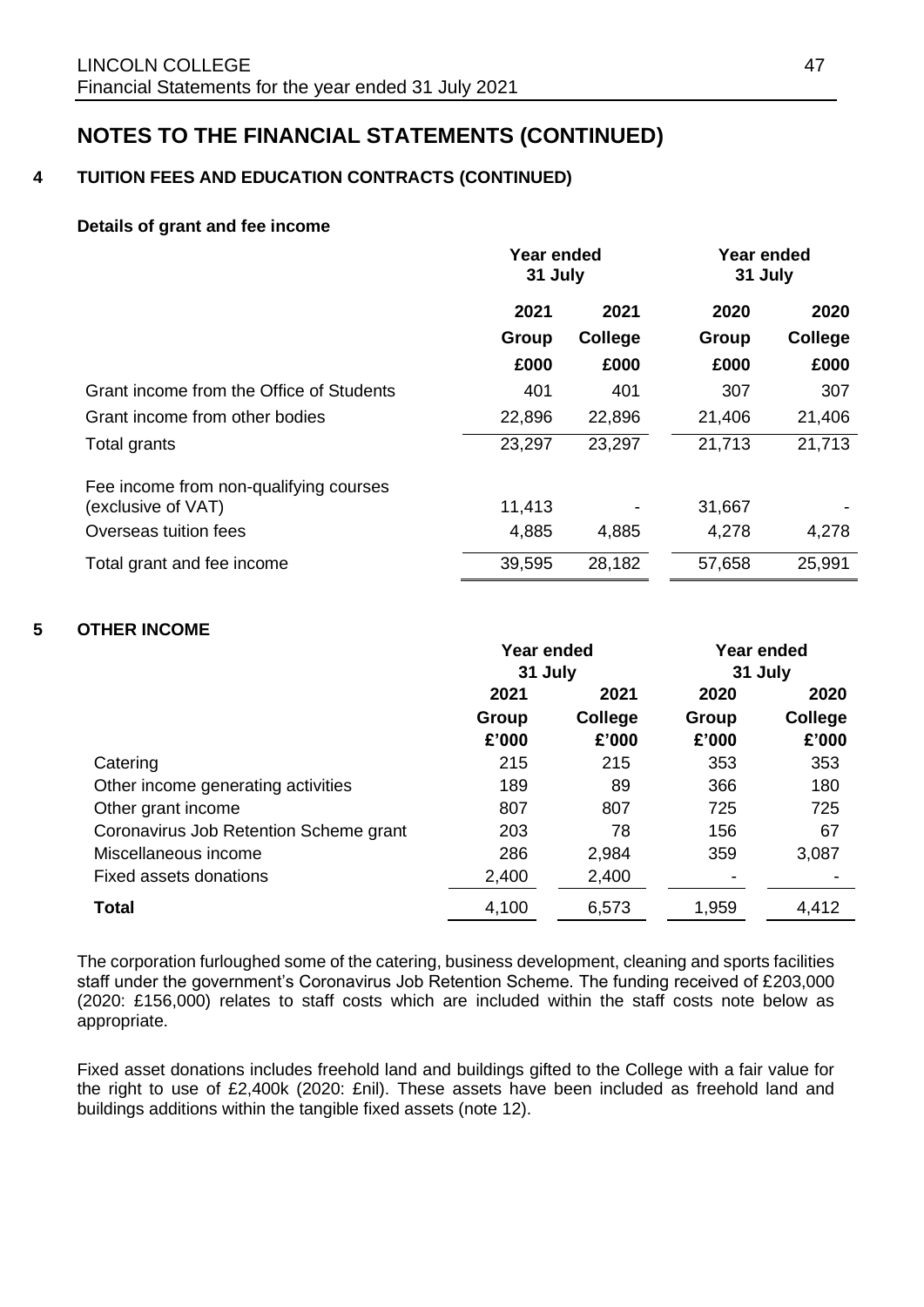### **6 INTEREST RECEIVABLE AND SIMILAR INCOME**

|                                       | Year ended 31 July |                          | Year ended 31 July |                |      |
|---------------------------------------|--------------------|--------------------------|--------------------|----------------|------|
|                                       | 2021               |                          | 2021               | 2020           | 2020 |
|                                       | Group              | <b>College</b>           | Group              | <b>College</b> |      |
|                                       | £'000              | £'000                    | £'000              | £'000          |      |
| Gift aid distribution from subsidiary | $\blacksquare$     | $\overline{\phantom{0}}$ |                    | 45             |      |
| Interest receivable                   | 18                 | 18                       | 56                 | 56             |      |
| Foreign exchange gains                | 436                |                          | 158                |                |      |
|                                       | 454                | 18                       | 214                | 101            |      |

### **7 STAFF COSTS AND KEY MANAGEMENT PERSONNEL REMUNERATION**

The average number of persons (including key management personnel) employed by the College during the year, disclosed on an average headcount basis, was:

|                       | Year ended 31 July |         | Year ended 31 July |         |  |
|-----------------------|--------------------|---------|--------------------|---------|--|
|                       | 2021               | 2021    | 2020               | 2020    |  |
|                       | Group              | College | Group              | College |  |
|                       | No.                | No.     | No.                | No.     |  |
| <b>Teaching Staff</b> | 336                | 287     | 619                | 298     |  |
| Non-Teaching Staff    | 632                | 449     | 569                | 458     |  |
|                       | 968                | 736     | 1,188              | 756     |  |

#### **Staff costs for the above persons:**

|                                  | Year ended 31 July |         |        | Year ended 31 July |
|----------------------------------|--------------------|---------|--------|--------------------|
|                                  | 2021               | 2021    | 2020   | 2020               |
|                                  | Group              | College | Group  | <b>College</b>     |
|                                  | £'000              | £'000   | £'000  | £'000              |
| Wages and salaries               | 23,250             | 13,088  | 34,713 | 12,705             |
| Social security costs            | 1,729              | 1,306   | 1,548  | 1,166              |
| Other pension costs              | 3,827              | 3,635   | 3,786  | 3,621              |
| Payroll sub-total                | 28,806             | 18,029  | 40,047 | 17,492             |
| Contracted out staffing services | 252                | 6,888   | 114    | 6,178              |
|                                  | 29,058             | 24,917  | 40,161 | 23,670             |
| Restructuring - contractual      | 5                  | 5       |        |                    |
| <b>Total Staff Costs</b>         | 29,063             | 24,922  | 40,168 | 23,677             |

The staff restructuring costs were approved by the Corporation.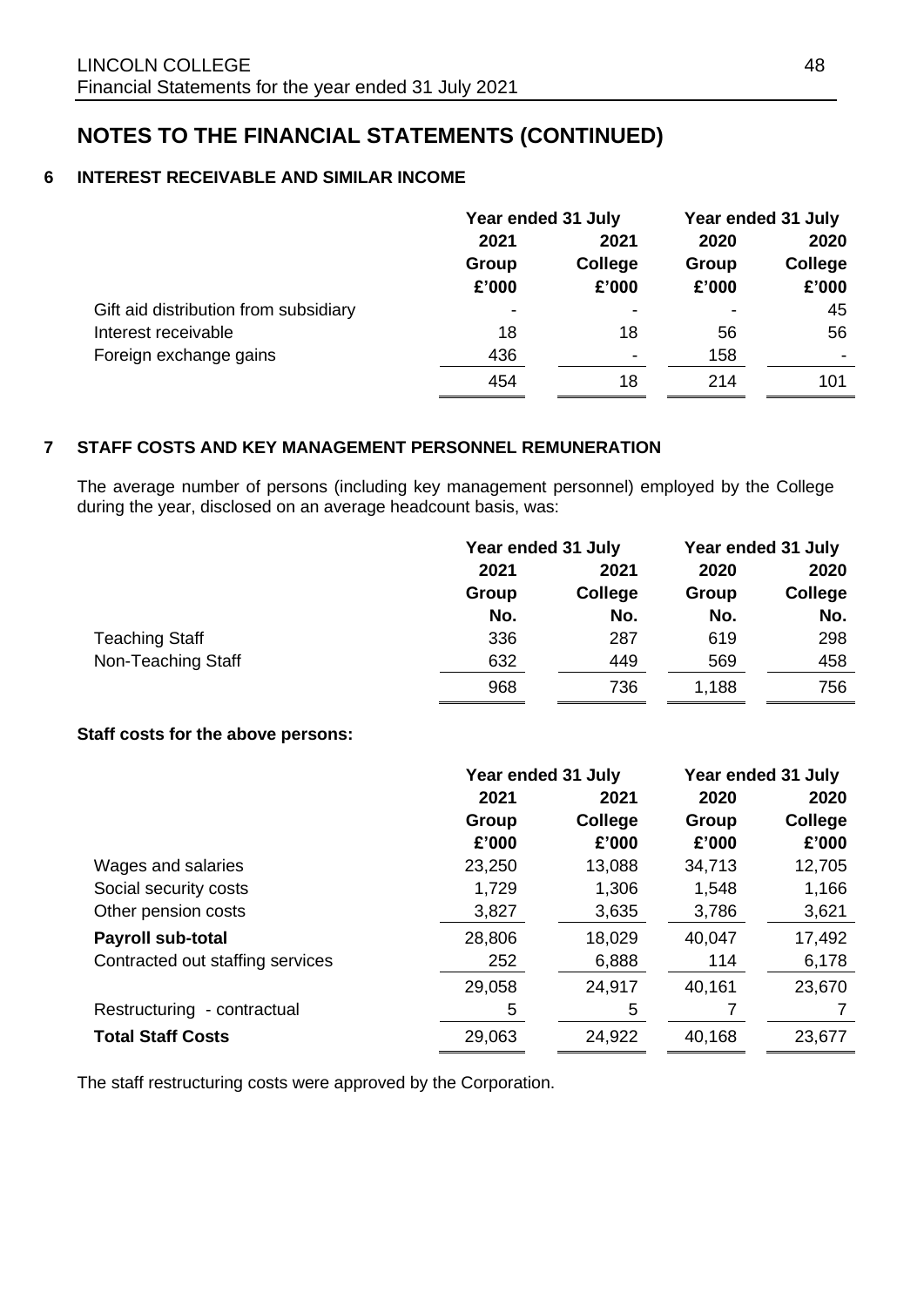### **7 STAFF COSTS AND KEY MANAGEMENT PERSONNEL REMUNERATION (CONTINUED)**

#### **Key management personnel**

Key management personnel are those persons having authority and responsibility for planning, directing and controlling the activities of the College and are represented by the Senior Management Team which comprises the Chief Executive Officer, the Managing Directors and the Group Director of Finance and Commercial. Staff costs include compensation paid to key management personnel for loss of office.

Emoluments of key management personnel, Accounting Officer and other higher paid staff

|                                                      | 2021 | 2020 |
|------------------------------------------------------|------|------|
|                                                      | No.  | No.  |
| The number of key management personnel including the |      |      |
| <b>Accounting Officer was:</b>                       |      |      |

The number of key management personnel and other staff who received annual emoluments, excluding pension contributions and employer's national insurance but including benefits in kind, in the following ranges was:

|                      |             | Key management<br>personnel |             | <b>Other staff</b> |  |  |
|----------------------|-------------|-----------------------------|-------------|--------------------|--|--|
|                      | 2021<br>No. | 2020<br>No.                 | 2021<br>No. | 2020<br>No.        |  |  |
| £50,000 to £55,000   |             |                             |             |                    |  |  |
| £55,001 to £60,000   |             |                             |             |                    |  |  |
| £60,001 to £65,000   |             |                             |             |                    |  |  |
| £65,001 to £70,000   |             |                             |             | 2                  |  |  |
| £70,001 to £75,000   |             |                             |             |                    |  |  |
| £75,001 to £80,000   |             |                             |             |                    |  |  |
| £80,001 to £85,000   |             |                             |             | 3                  |  |  |
| £90,001 to £95,000   |             |                             |             |                    |  |  |
| £120,001 to £125,000 |             |                             |             |                    |  |  |
| £130,001 to £135,000 |             |                             |             |                    |  |  |
| £170,001 to £175,000 |             |                             |             |                    |  |  |
| £265,001 to £270,000 |             |                             |             |                    |  |  |
|                      |             |                             | 15          | 8                  |  |  |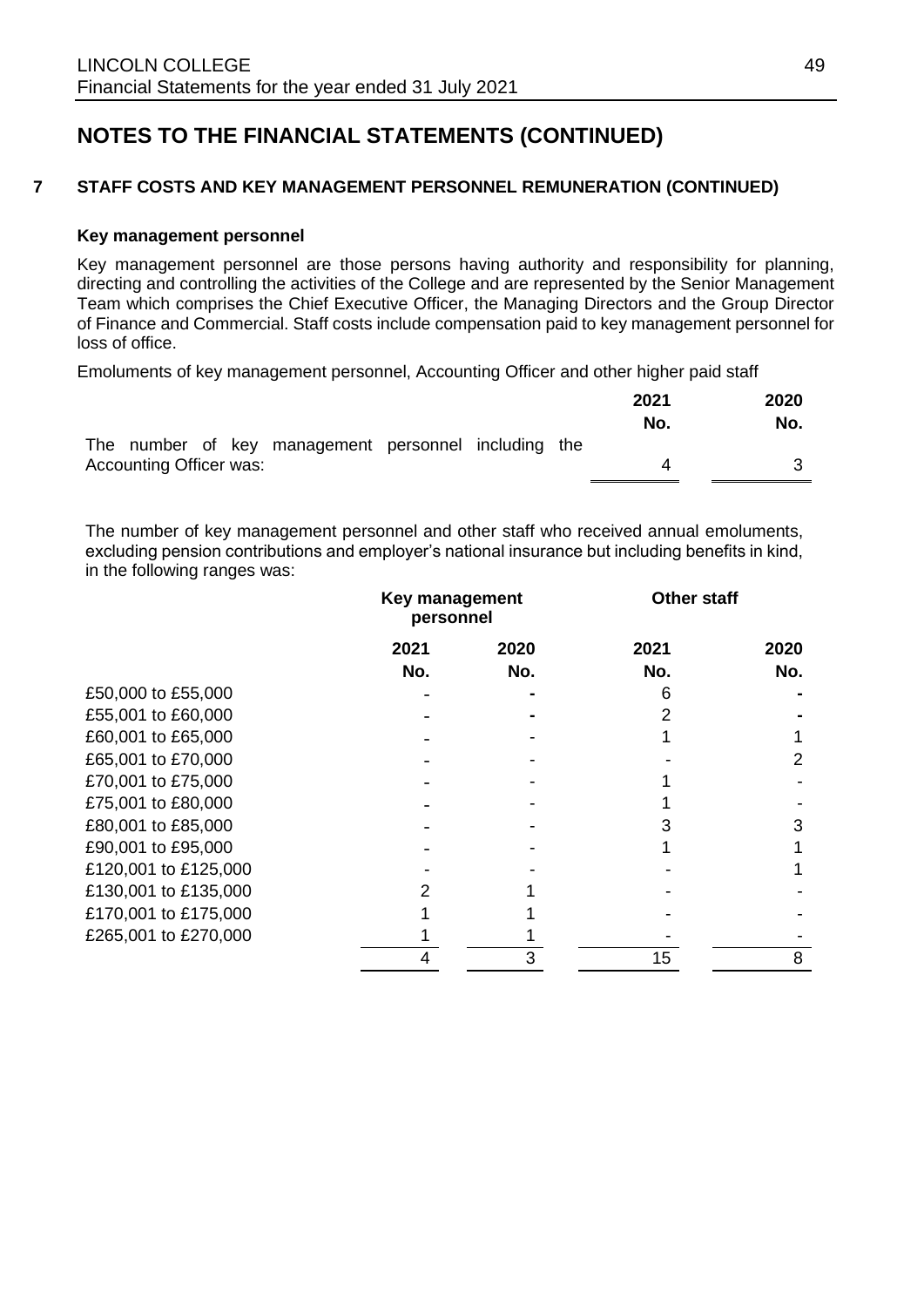## **7 STAFF COSTS AND KEY MANAGEMENT PERSONNEL REMUNERATION (CONTINUED)**

Key management personnel (including the Accounting Officer) total compensation is made up as follows:

|                         | 2021<br>£'000 | 2020<br>£'000 |
|-------------------------|---------------|---------------|
| <b>Salaries</b>         | 522           | 425           |
| Benefits in kind        | 181           | 146           |
|                         | 703           | 571           |
| Pension contributions   | 49            | 42            |
| <b>Total emoluments</b> | 752           | 613           |

There were no amounts due to key management personnel that were waived in the year, two of the key management personnel had salary sacrifice arrangements in place.

In addition to the above is national insurance amounting to £42,000 (2020: £38,000)

The total emoluments include amounts payable to the Accounting Officer (who is also the highest paid of key management personnel) of:

|                                                                 | 2021<br>£'000 | 2020<br>£'000 |
|-----------------------------------------------------------------|---------------|---------------|
| Salary                                                          | 199           | 199           |
| Additional discretionary payments in respect of Lincoln College |               |               |
| International                                                   | 40            | 40            |
| Performance related pay at the discretion of the Appraisal and  |               |               |
| <b>Remuneration Committee</b>                                   | 20            | 20            |
| Benefits in kind                                                | 8             | 8             |
|                                                                 | 267           | 267           |
| Pension contributions                                           | 21            | 20            |
| Total                                                           | 288           | 287           |

Emoluments for Senior Postholders are reviewed and decided by the Remuneration Committee of the Board of Corporation. The Senior Postholders do not participate in any discussion or decision related to their emoluments.

The relationship between the accounting officer's emoluments, expressed as a multiple of all other employees based on full-time equivalents, is set out below for both basic salary and total remuneration and excludes agency worker. This is calculated from the total pay costs excluding: enhanced pension, pension adjustments, contracted out staffing costs, restructuring, social security and employer pension contributions for the basic salary cost and, including employer pension contribution for the total remuneration costs.

|                                                                           | 2021 | 2020  |
|---------------------------------------------------------------------------|------|-------|
|                                                                           | No   | No.   |
| Basic salary as a multiple of median basic salary of<br>staff             | 8.02 | 8.10  |
| Total remuneration as a multiple of median total<br>remuneration of staff | 9.94 | 10.04 |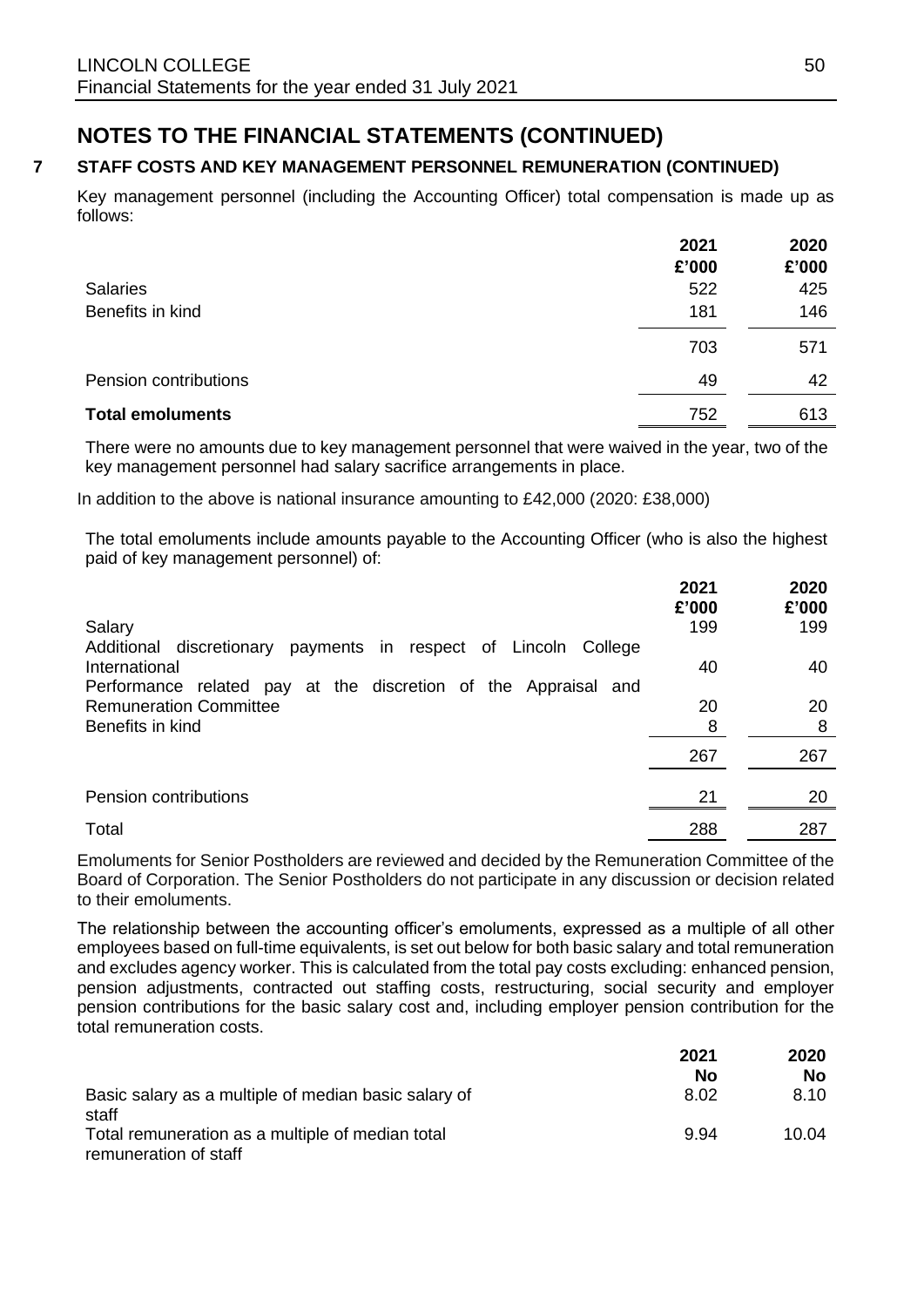### **7 STAFF COSTS AND KEY MANAGEMENT PERSONNEL REMUNERATION (CONTINUED)**

#### **Governors' remuneration**

The Accounting Officer and the staff member only receive remuneration in respect of services they provide undertaking their roles of Principal and staff members under contracts of employment and not in respect of their roles as governors. The other members of the Corporation did not receive any payments from the College in respect of their roles as governors.

The total expenses paid to or on behalf of the Governors during the year was £nil, (2020 £336; 4 governors). This represents travel and subsistence expenses and other out of pocket expenses incurred in attending Governor Meetings and events in their official capacity.

No Governor has received any remuneration or waived payments from the College or its subsidiaries during the year (2020: None).

#### **8 OTHER OPERATING EXPENSES**

|                                                             | Year ended 31 July |                | Year ended 31 July |                    |      |  |
|-------------------------------------------------------------|--------------------|----------------|--------------------|--------------------|------|--|
|                                                             | 2021<br>2021       |                |                    |                    | 2020 |  |
|                                                             | Group              | College        | Group              | <b>College</b>     |      |  |
|                                                             | £'000              | £'000          | £'000              | £'000              |      |  |
| <b>Teaching Costs</b>                                       | 2,131              | 2,131          | 2,590              | 2,351              |      |  |
| <b>Non-Teaching Costs</b>                                   | 4,071              | 4,195          | 6,799              | 4,272              |      |  |
| <b>Premises Costs</b>                                       | 1,968              | 1,732          | 2,828              | 1,829              |      |  |
| <b>Total</b>                                                | 8,170              | 8,058          | 12,217             | 8,452              |      |  |
| Surplus/(deficit) before taxation is stated after charging: |                    |                |                    |                    |      |  |
|                                                             | Year ended 31 July |                |                    | Year ended 31 July |      |  |
|                                                             | 2021               | 2021           | 2020               | 2020               |      |  |
|                                                             | Group              | College        | Group              | College            |      |  |
|                                                             | £'000              | £'000          | £'000              | £'000              |      |  |
| Auditors remuneration, excluding VAT                        |                    |                |                    |                    |      |  |
| Financial statements audit                                  | 23                 | 23             | 29                 | 29                 |      |  |
| Financial statement audit of subsidiaries                   | 55                 |                | 49                 |                    |      |  |
| services provided<br>by<br>financial<br>Other               |                    |                |                    |                    |      |  |
| statements auditors:                                        |                    |                |                    |                    |      |  |
| audit related assurance                                     |                    |                |                    |                    |      |  |
| services – regularity                                       | 4                  | 4              | 4                  | 4                  |      |  |
| other assurance services                                    | 6                  | 6              | 1                  | 1                  |      |  |
| accounting & taxation                                       | 27                 | 5              | 13                 | 13                 |      |  |
| advisory services                                           | 15                 | $\overline{2}$ | 13                 | 13                 |      |  |
| Internal audit                                              | 41                 | 41             | 18                 | 18                 |      |  |
| Loss on disposal of tangible fixed assets                   |                    |                | 17                 |                    |      |  |
| Operating lease rentals                                     | 241                | 236            | 120                | 104                |      |  |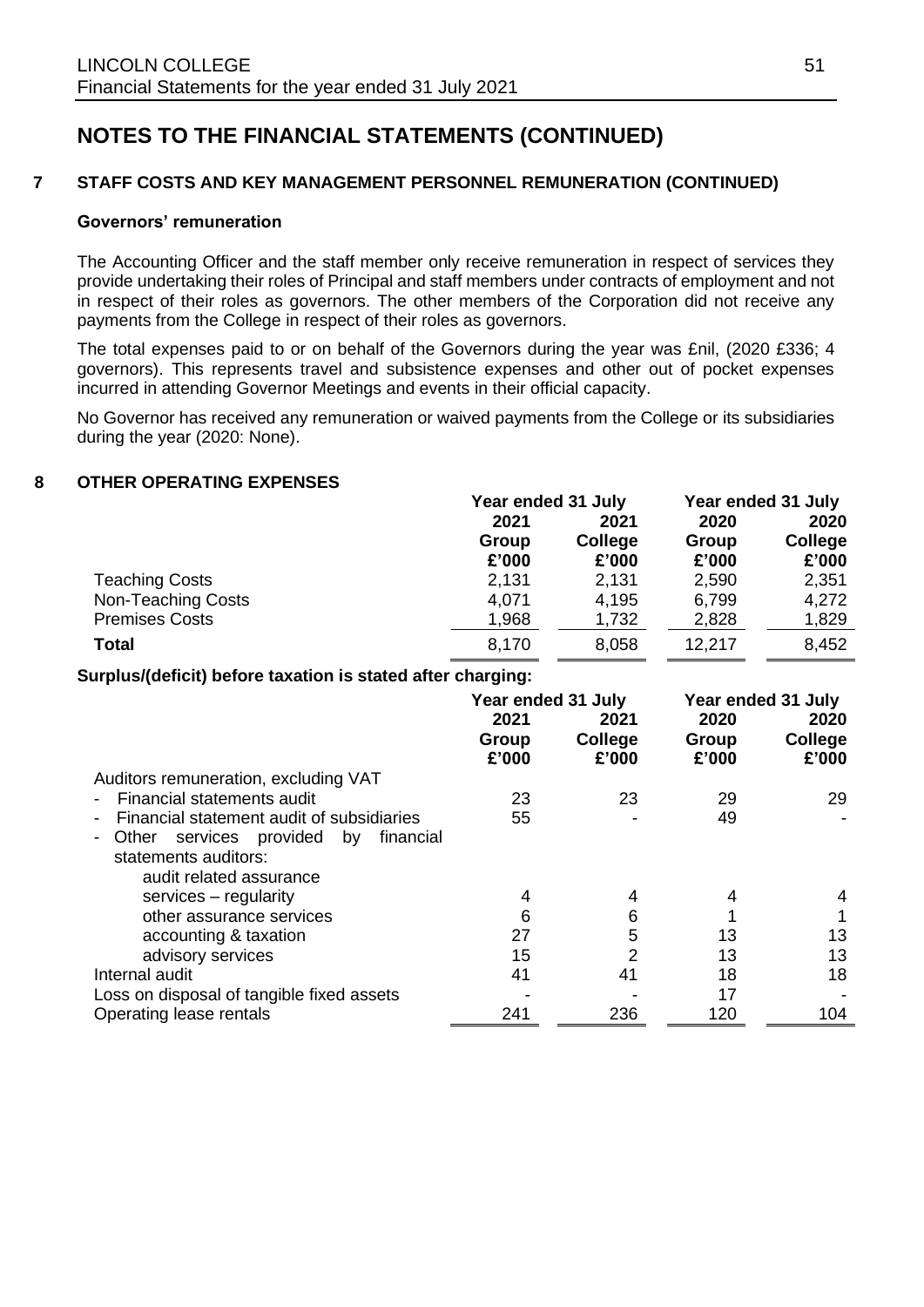### **9 INTEREST AND OTHER FINANCE COSTS**

|                                                 | Year ended 31 July |         | Year ended 31 July |         |
|-------------------------------------------------|--------------------|---------|--------------------|---------|
|                                                 | 2021               | 2021    | 2020               | 2020    |
|                                                 | Group              | College | Group              | College |
|                                                 | £'000              | £'000   | £'000              | £'000   |
| On bank loans, overdrafts and other loans       | 551                | 551     | 528                | 528     |
| Bond guarantee                                  | 306                |         | 314                |         |
| Net interest on defined pension liability (note |                    |         |                    |         |
| 21)                                             | 280                | 280     | 205                | 205     |
|                                                 | 1,137              | 831     | 1,047              | 733     |

### **10 TAXATION – GROUP**

|                                                               | 2021<br>£'000 | 2020<br>£'000 |
|---------------------------------------------------------------|---------------|---------------|
| UK Corporation Tax<br>Kingdom of Saudi Arabia Corporation Tax | 558           | 2,152         |
| Kingdom of Saudi Arabia Withholding Tax                       | 515           | 2,345         |
|                                                               | 1.073         | 4.497         |

The tax liabilities included in 2020 are subject to appeal.

## **11 INTANGIBLE FIXED ASSETS (GROUP)**

|                                                           | <b>Goodwill</b><br>£'000 |
|-----------------------------------------------------------|--------------------------|
| <b>Cost or valuation</b>                                  |                          |
| At 1 August 2020<br>Addition on acquisition of subsidiary | 180                      |
| At 31 July 2021                                           | 180                      |
| <b>Amortisation</b>                                       |                          |
| At 1 August 2020<br>Charge for year                       | 25                       |
| At 31 July 2021                                           | 25                       |
| Carrying amount at 31 July 2021                           | 155                      |
| Carrying amount at 31 July 2020                           |                          |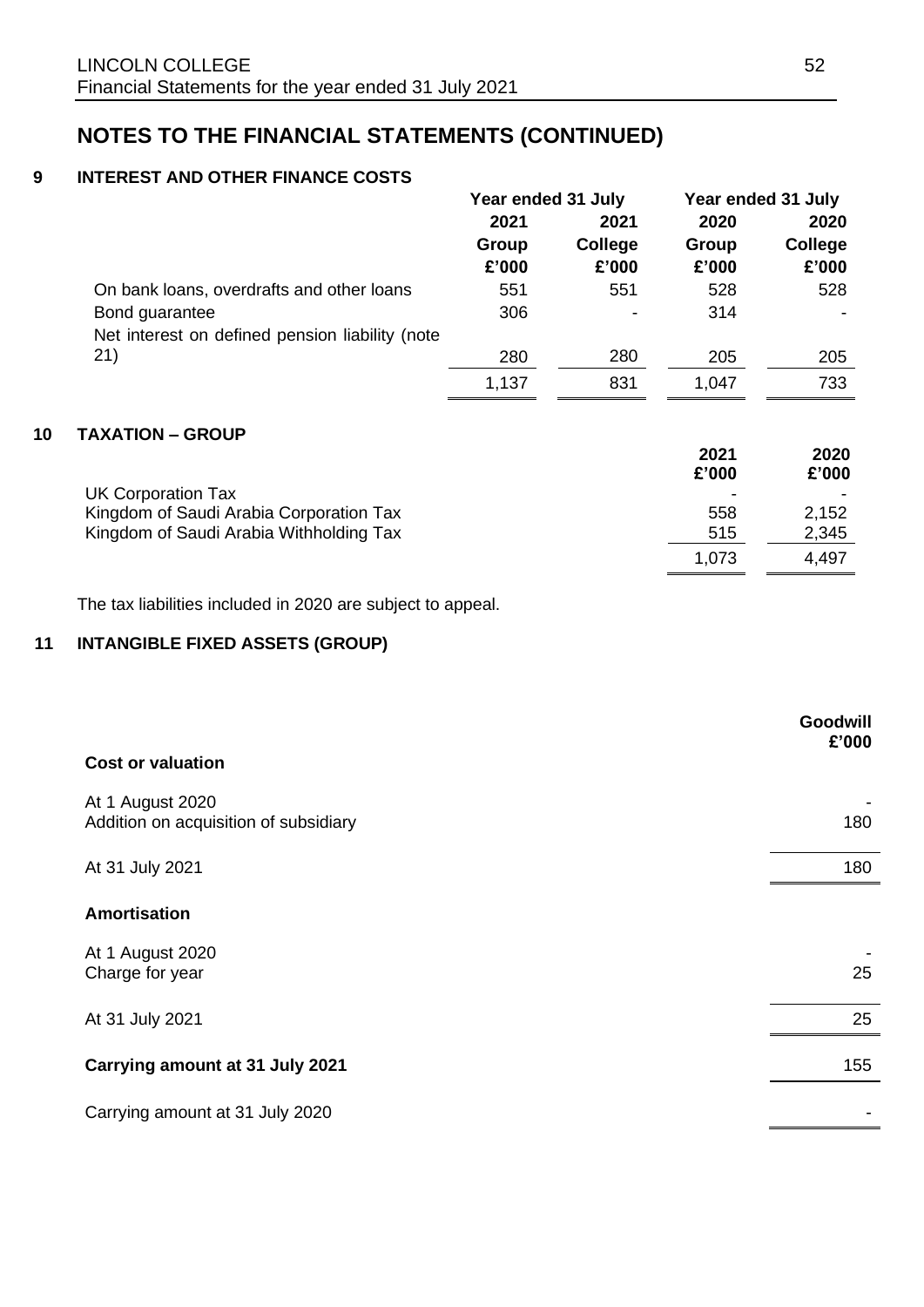## **12 TANGIBLE FIXED ASSETS (GROUP)**

|                                       | <b>Freehold</b><br>land and<br>buildings<br>£'000 | Leasehold<br>improvements<br>£'000 | <b>Assets</b><br>under<br>construction<br>£'000 | <b>Equipment</b><br>£'000 | <b>Total</b><br>£'000 |
|---------------------------------------|---------------------------------------------------|------------------------------------|-------------------------------------------------|---------------------------|-----------------------|
| <b>Cost or valuation</b>              |                                                   |                                    |                                                 |                           |                       |
| At 1 August 2020                      | 58,158                                            | 163                                |                                                 | 23,650                    | 81,971                |
| <b>Additions</b>                      | 4,328                                             |                                    | 2,174                                           | 1,226                     | 7,728                 |
| <b>Disposals</b>                      |                                                   | (163)                              |                                                 | (121)                     | (284)                 |
| Exchange rate                         |                                                   |                                    |                                                 | (92)                      | (92)                  |
| Transfer                              | (17)                                              |                                    | 17                                              |                           |                       |
| At 31 July 2021                       | 62,469                                            |                                    | 2,191                                           | 24,663                    | 89,323                |
| <b>Depreciation</b>                   |                                                   |                                    |                                                 |                           |                       |
| At 1 August 2020                      | 13,697                                            | 163                                |                                                 | 19,225                    | 33,085                |
| Charge for year                       | 1,033                                             |                                    |                                                 | 1,271                     | 2,304                 |
| Eliminated in respect<br>of disposals |                                                   | (163)                              |                                                 | (121)                     | (284)                 |
| Exchange rate                         |                                                   |                                    |                                                 | (90)                      | (90)                  |
| At 31 July 2021                       | 14,730                                            |                                    |                                                 | 20,285                    | 35,015                |
| <b>Carrying amount at</b>             |                                                   |                                    |                                                 |                           |                       |
| 31 July 2021                          | 47,739                                            |                                    | 2,191                                           | 4,378                     | 54,308                |
| Carrying amount at                    |                                                   |                                    |                                                 |                           |                       |
| 31 July 2020                          | 44,461                                            |                                    |                                                 | 4,425                     | 48,886                |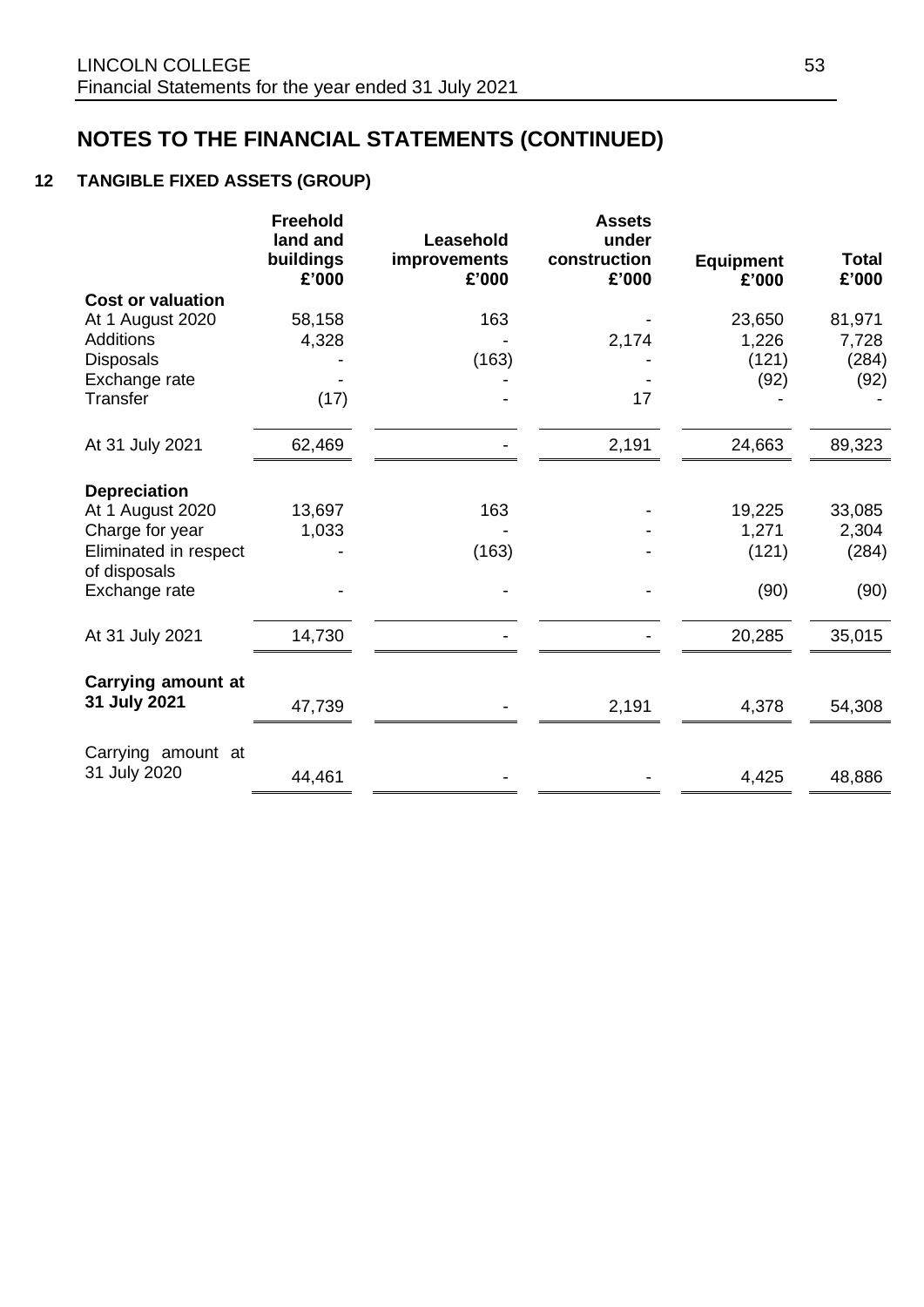## **12 TANGIBLE FIXED ASSETS (COLLEGE)**

|                                                                                                | <b>Freehold land</b><br>and buildings<br>£'000 | <b>Assets</b><br>under<br>construction<br>£'000 | <b>Equipment</b><br>£'000         | <b>Total</b><br>£'000             |
|------------------------------------------------------------------------------------------------|------------------------------------------------|-------------------------------------------------|-----------------------------------|-----------------------------------|
| <b>Cost or valuation</b>                                                                       |                                                |                                                 |                                   |                                   |
| At 1 August 2020<br><b>Additions</b><br><b>Disposals</b><br><b>Transfer</b><br>At 31 July 2021 | 58,158<br>4,328<br>(17)<br>62,469              | 2,174<br>17<br>2,191                            | 20,177<br>1,204<br>(17)<br>21,364 | 78,335<br>7,706<br>(17)<br>86,024 |
| <b>Depreciation</b>                                                                            |                                                |                                                 |                                   |                                   |
| At 1 August 2020<br>Charge for year<br>Eliminated in respect of disposals                      | 13,697<br>1,033                                |                                                 | 16,411<br>1,087<br>(17)           | 30,108<br>2,120<br>(17)           |
| At 31 July 2021                                                                                | 14,730                                         |                                                 | 17,481                            | 32,211                            |
| Carrying amount at 31 July 2021                                                                | 47,739                                         | 2,191                                           | 3,883                             | 53,813                            |
| Carrying amount at 31 July 2020                                                                | 44,461                                         |                                                 | 3,766                             | 48,227                            |

#### Group and College

Land and buildings includes land of £7.42m (2020 £7.42m) which is not depreciated.

Land and buildings includes land valued at £7.42m (2020 £7.42m) on 1 August 2014 (the transition date to FRS102) that is not depreciated. This was included at deemed cost. The valuation was performed by Lambert Smith Hampton, an independent valuer, on a fair value basis.

If inherited land and buildings had not been revalued they would have been included at the following amounts:

|                                              | £'000             |
|----------------------------------------------|-------------------|
| Cost<br>Aggregate depreciation based on cost | Nil<br><u>Nil</u> |
| <b>Carrying amount based on cost</b>         | <u>Nil</u>        |

The net book value of freehold land and buildings includes an amount of £33,283k (2020 £34,060k) in respect of assets held under finance leases.

Additions to freehold land and buildings include £2,400k (2020 £nil) of non-exchange transactions which are at fair value for the right to use. The corresponding entry is credited to other income in the statement of comprehensive income.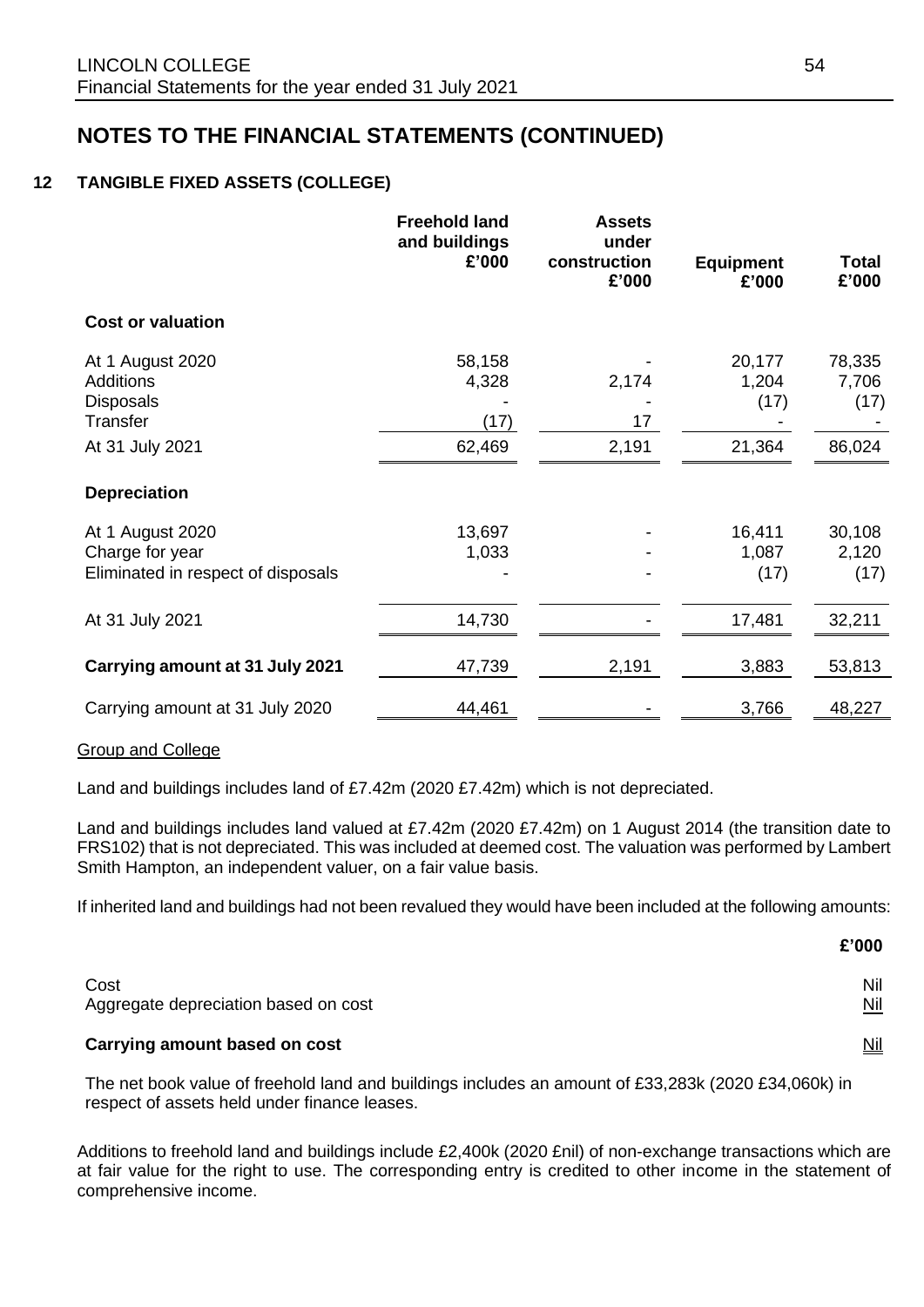#### **13 INVESTMENTS**

|                            |                          | Year ended 31 July       |                        | Year ended 31 July       |
|----------------------------|--------------------------|--------------------------|------------------------|--------------------------|
|                            | 2021<br>Group<br>£'000   | 2021<br>College<br>£'000 | 2020<br>Group<br>£'000 | 2020<br>College<br>£'000 |
| Investment in works of art |                          |                          |                        | $\overline{2}$           |
| Investment in subsidiaries | $\overline{\phantom{0}}$ | 295<br>297               | $\,$                   | $\overline{2}$           |

|                                       | Group                    | College |
|---------------------------------------|--------------------------|---------|
| <b>Cost or valuation</b>              | £'000                    | £'000   |
| At 1 August 2020                      |                          |         |
| Addition on acquisition of subsidiary | $\overline{\phantom{a}}$ | 295     |
| At 31 July 2021                       |                          | 297     |

#### **Disclosure of subsidiary companies**

| <b>Name</b>                                                     | <b>Where</b><br>Incorporate<br>d | <b>Principal</b><br><b>Activity</b> | <b>Class of Shares Held</b><br>and $%$ |
|-----------------------------------------------------------------|----------------------------------|-------------------------------------|----------------------------------------|
| Lincoln College Commercial<br><b>Holdings Limited</b>           | England                          | Holding<br>Company                  | Owned by College<br>Ordinary<br>100%   |
| Lincoln Academy Limited *                                       | England                          | Investment                          | Limited by guarantee                   |
| Deans Sport, Health and Leisure<br>Management Company Limited * | England                          | Health and<br>Leisure               | Ordinary<br>100%                       |
| Lincoln College Corporate Support<br>Solutions Limited *        | England                          | Administrative<br>Service           | Ordinary<br>100%                       |
| Human Alchemy Limited                                           | England                          | <b>Business</b><br>consultancy      | Ordinary 100%                          |
| FE Resources (Lincoln) Ltd *                                    | England                          | Staffing<br><b>Services</b>         | Limited by guarantee                   |
| Lincoln College International LLC<br>$***$                      | Kingdom of<br>Saudi Arabia       | Education<br>Provider               | <b>Limited Liability</b><br>Company    |

\* Subsidiary companies of Lincoln College Commercial Holdings Limited.

\*\* Subsidiary company of Lincoln Academy Limited (99% shareholding) and Lincoln College Corporate Support Solutions Limited (1% shareholding).

The registered office of the subsidiary companies is Monks Road, Lincoln, LN2 5HQ except for Lincoln College International LLC which has a registered office of 10 Al Aflaj, 16827, Saudi Arabia.

In addition the group owned 50% of Greater Lincolnshire Apprenticeships Limited, a company incorporated in England and Wales. The principal activity is that of a training provider. The College's share of the results of Greater Lincolnshire Apprenticeships Limited have not been included in the financial statements as they are immaterial for the purpose of giving a true and fair view. The company was incorporated on 22 July 2019. There have been no transactions in the year, therefore the results have not been consolidated as these are considered to not be material to the group.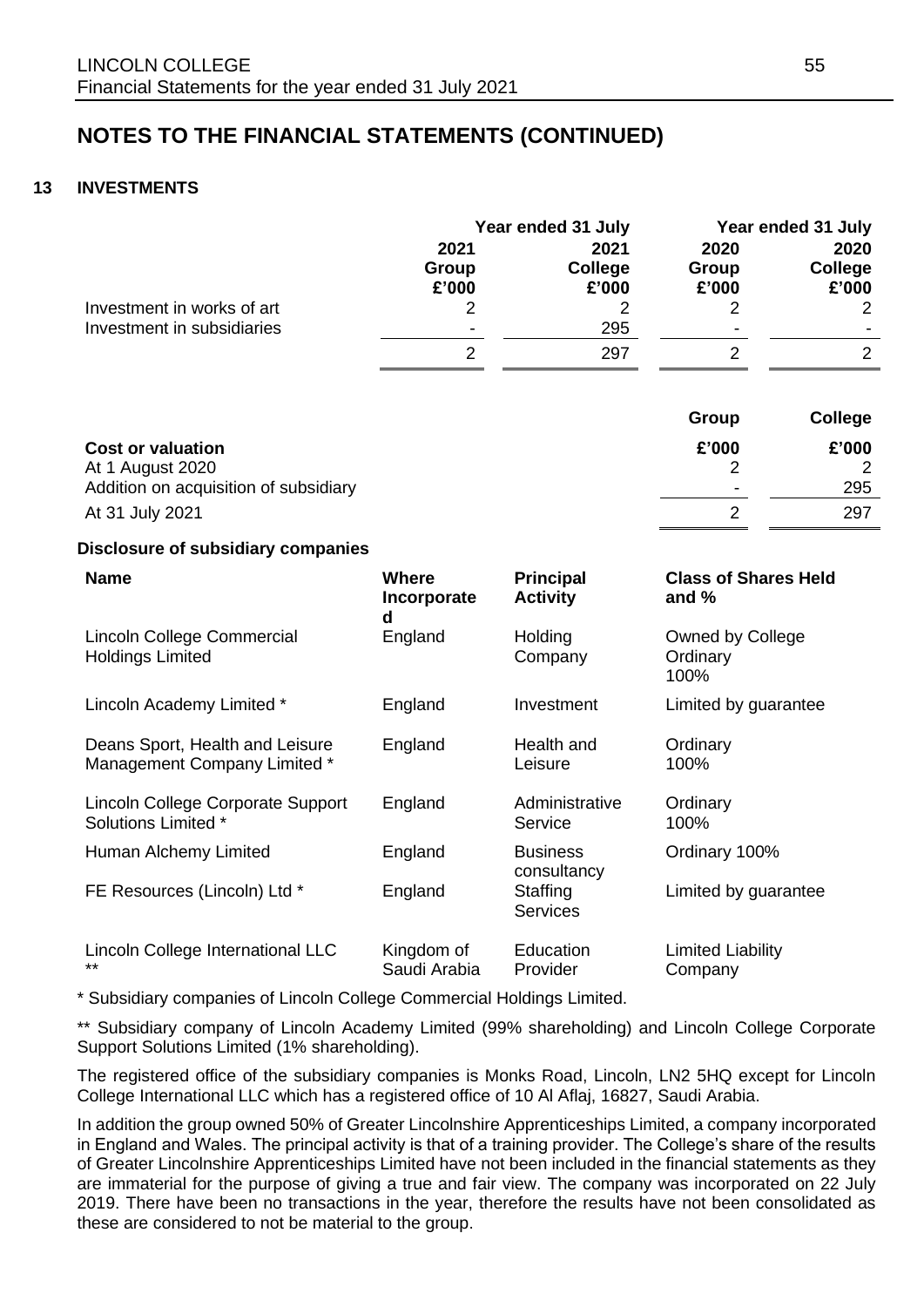#### **14 ACQUISITIONS**

**15 DEBTORS**

On 2 March 2021 the College acquired 100% of the issued share capital of Human Alchemy Limited for a consideration of £295k. Human Alchemy Limited is registered in England and Wales and its principal activity is business consultancy.

Human Alchemy Limited has been accounted for using the acquisition method of accounting. At 2 March 2021, the assets and liabilities of Human Alchemy Limited were consolidated at their fair values to the Group, as set out below:

|                                      | <b>Book</b><br>value<br>£'000 | Fair<br>value<br>£'000 |
|--------------------------------------|-------------------------------|------------------------|
| <b>Debtors</b>                       | 40                            | 40                     |
| Cash and cash equivalents            | 114                           | 114                    |
| Trade and other payables             | (39)                          | (39)                   |
| <b>Total identifiable net assets</b> | 115                           | 115                    |
| Goodwill                             |                               | 180                    |
| <b>Total consideration</b>           |                               | 295                    |
| The consideration was satisfied by:  |                               |                        |
| Cash                                 |                               | 175                    |
| Deferred consideration               |                               | 120                    |
|                                      |                               | 295                    |

Contribution by the acquired business for the reporting period included in the consolidated statement of comprehensive income since acquisition: **£'000**

|                                                          |                        |                                 |                        | L UUU                           |
|----------------------------------------------------------|------------------------|---------------------------------|------------------------|---------------------------------|
| Turnover<br>Loss after tax                               |                        |                                 |                        | (33)                            |
| <b>DEBTORS</b>                                           |                        |                                 |                        |                                 |
|                                                          | Group<br>2021<br>£'000 | <b>College</b><br>2021<br>£'000 | Group<br>2020<br>£'000 | <b>College</b><br>2020<br>£'000 |
| Amounts falling due within one year:                     |                        |                                 |                        |                                 |
| Trade debtors<br>Amounts owed by subsidiary undertakings | 4,886                  | 1,158<br>93                     | 12,112                 | 602<br>117                      |
| Amounts owed by jointly controlled entities              | 2                      | 2                               | 2                      | 2                               |
| Other debtors<br>Prepayments and accrued income          | 265<br>10,275          | 252<br>1,608                    | 277<br>6,268           | 268<br>1,712                    |
| <b>Total</b>                                             | 15,428                 | 3,113                           | 18,659                 | 2,701                           |

Trade debtors are stated after a doubtful debt provision of £39,771 (2020 £14,814).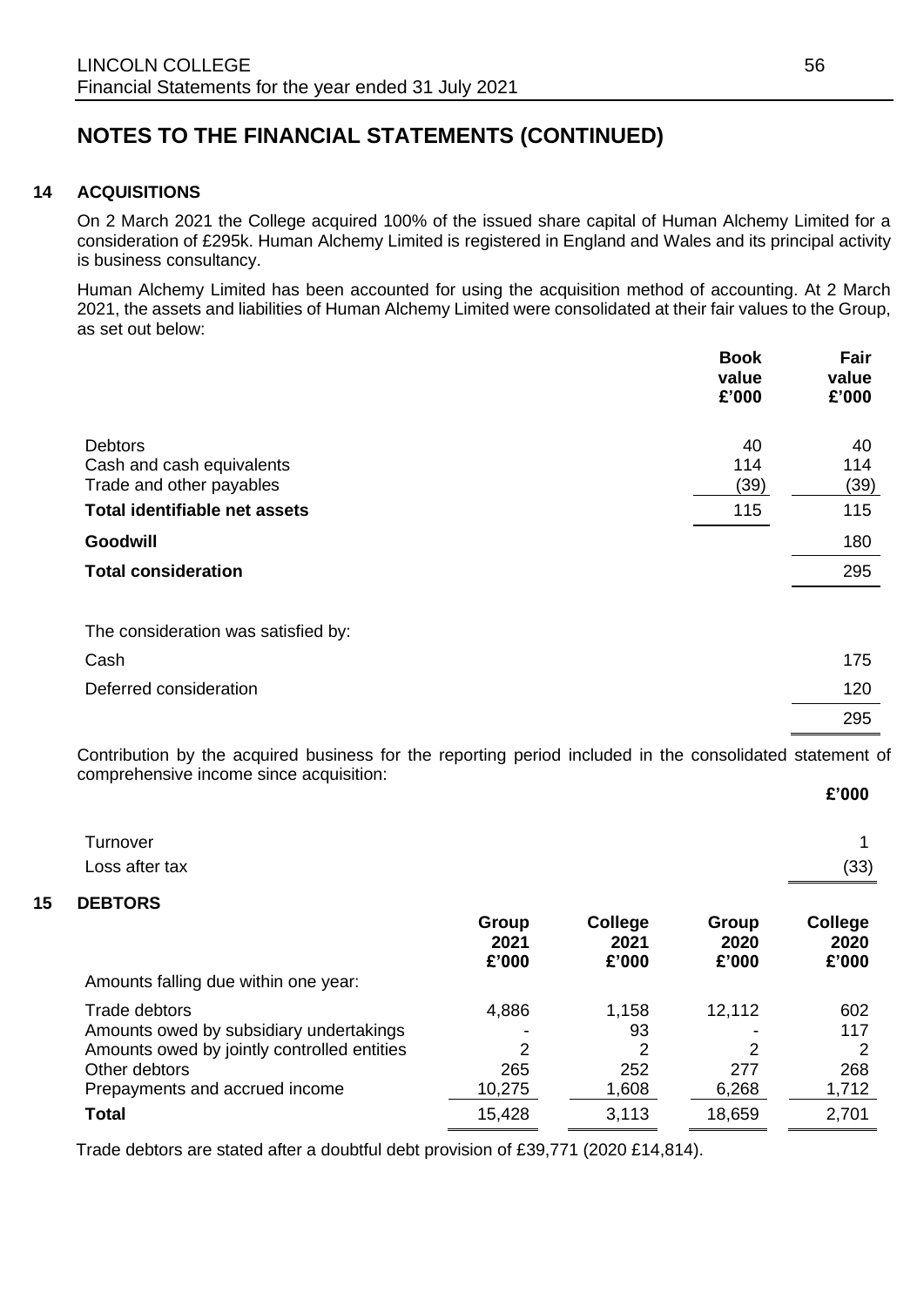### **16 CREDITORS: AMOUNTS FALLING DUE WITHIN ONE YEAR**

|                                         | Group<br>2021 | <b>College</b><br>2021 | Group<br>2020 | <b>College</b><br>2020 |
|-----------------------------------------|---------------|------------------------|---------------|------------------------|
|                                         | £'000         | £'000                  | £'000         | £'000                  |
| Non bank loans                          | 141           | 141                    | 141           | 141                    |
| Obligations under finance leases        | 232           | 232                    | 231           | 231                    |
| Trade creditors                         | 2,330         | 1,871                  | 2,107         | 948                    |
| Amounts owed to subsidiary undertakings |               | 2,898                  |               | 597                    |
| Corporation tax Kingdom of Saudi Arabia | 5,441         |                        | 5,629         |                        |
| Other taxation and social security      | 356           | 303                    | 1,670         | 380                    |
| Other creditors                         | 1,813         | 948                    | 967           | 863                    |
| Accruals                                | 2,854         | 2,838                  | 5,253         | 1,457                  |
| Government capital grants               | 531           | 531                    | 452           | 452                    |
| Amounts owed to ESFA                    |               |                        | 105           | 105                    |
| Amounts owed to HEFCE                   |               |                        |               |                        |
| <b>Total</b>                            | 13,705        | 9,769                  | 16,555        | 5,174                  |

### **17 CREDITORS: AMOUNTS FALLING DUE AFTER ONE YEAR**

|                                  | Group<br>2021<br>£'000 | <b>College</b><br>2021<br>£'000 | Group<br>2020<br>£'000 | College<br>2020<br>£'000 |
|----------------------------------|------------------------|---------------------------------|------------------------|--------------------------|
| Non bank loans                   |                        |                                 | 141                    | 141                      |
| Obligations under finance leases | 21,254                 | 21,254                          | 21.478                 | 21,478                   |
| Government capital grants        | 10,141                 | 10,141                          | 8,479                  | 8,479                    |
| <b>Total</b>                     | 31,395                 | 31,395                          | 30,098                 | 30,098                   |

Finance leases:

The total future minimum lease payments for the Group and College are payable:

|                            | 2021<br>£'000 | 2020<br>£'000 |
|----------------------------|---------------|---------------|
| In one year or less        | 232           | 231           |
| Between one and five years | 991           | 985           |
| In five years or more      | 20,263        | 20,493        |
| <b>Total</b>               | 21,486        | 21,709        |

Finance leases are in respect of the land and buildings held under a sale and leaseback arrangement.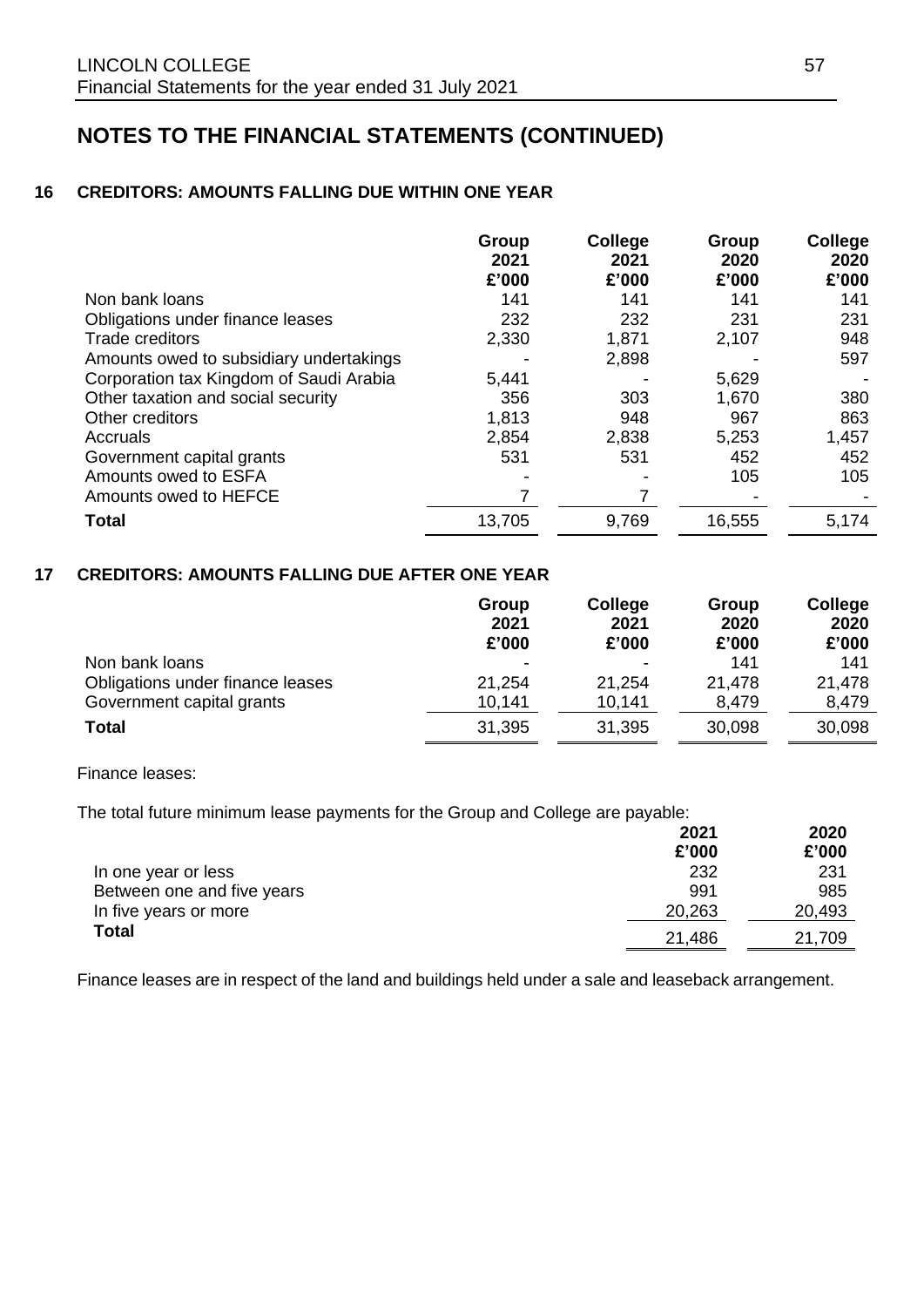### **18 PROVISIONS FOR LIABILITIES AND CHARGES**

| <b>GROUP</b>                                | <b>Enhanced</b><br><b>Pension</b><br>£'000 | <b>Dilapidation</b><br>provision<br>£'000 | Total<br>£'000 |
|---------------------------------------------|--------------------------------------------|-------------------------------------------|----------------|
| At 1 August 2020                            | 1,513                                      | 223                                       | 1,736          |
| Amounts utilised                            | (114)                                      |                                           | (114)          |
| Additions in the year charged to income and |                                            |                                           |                |
| expenditure account                         | 37                                         | $\,$                                      | 37             |
| At 31 July 2021                             | 1,436                                      | 223                                       | 1,659          |

| <b>COMPANY</b>                                                  | <b>Enhanced</b><br><b>Pension</b><br>£'000 |
|-----------------------------------------------------------------|--------------------------------------------|
| At 1 August 2020<br>Amounts utilised                            | 1,513<br>(114)                             |
| Additions in the year charged to income and expenditure account | 37                                         |
| At 31 July 2021                                                 | 1,436                                      |

The enhanced pension provision relates to the cost of staff who have already left the College's employment and commitments for reorganisation costs from which the College cannot reasonably withdraw at the balance sheet date. This provision has been recalculated in accordance with guidance issued by the funding bodies.

The principal assumptions for this calculation are:

|                 | 2021    | 2020    |
|-----------------|---------|---------|
| Discount rate   | $1.6\%$ | $1.3\%$ |
| Price Inflation | 2.6%    | 2.2%    |

The dilapidation provision relates to an estimate of costs the group will incur in respect of restoring leased property no longer occupied by the group to its original condition at the date of inception of the lease.

### **19 DEFERRED TAX**

The major deferred tax assets not recognised by the group are:

|                          | Group          | Group                    |
|--------------------------|----------------|--------------------------|
|                          | 2021           | 2020                     |
|                          | £'000          | £'000                    |
| Tax losses               | 307            | 1,088                    |
| Other timing differences | $\blacksquare$ | $\overline{\phantom{0}}$ |
|                          | 307            | 1,088                    |

Deferred tax is not recognised as the recovery against future taxable profits is uncertain.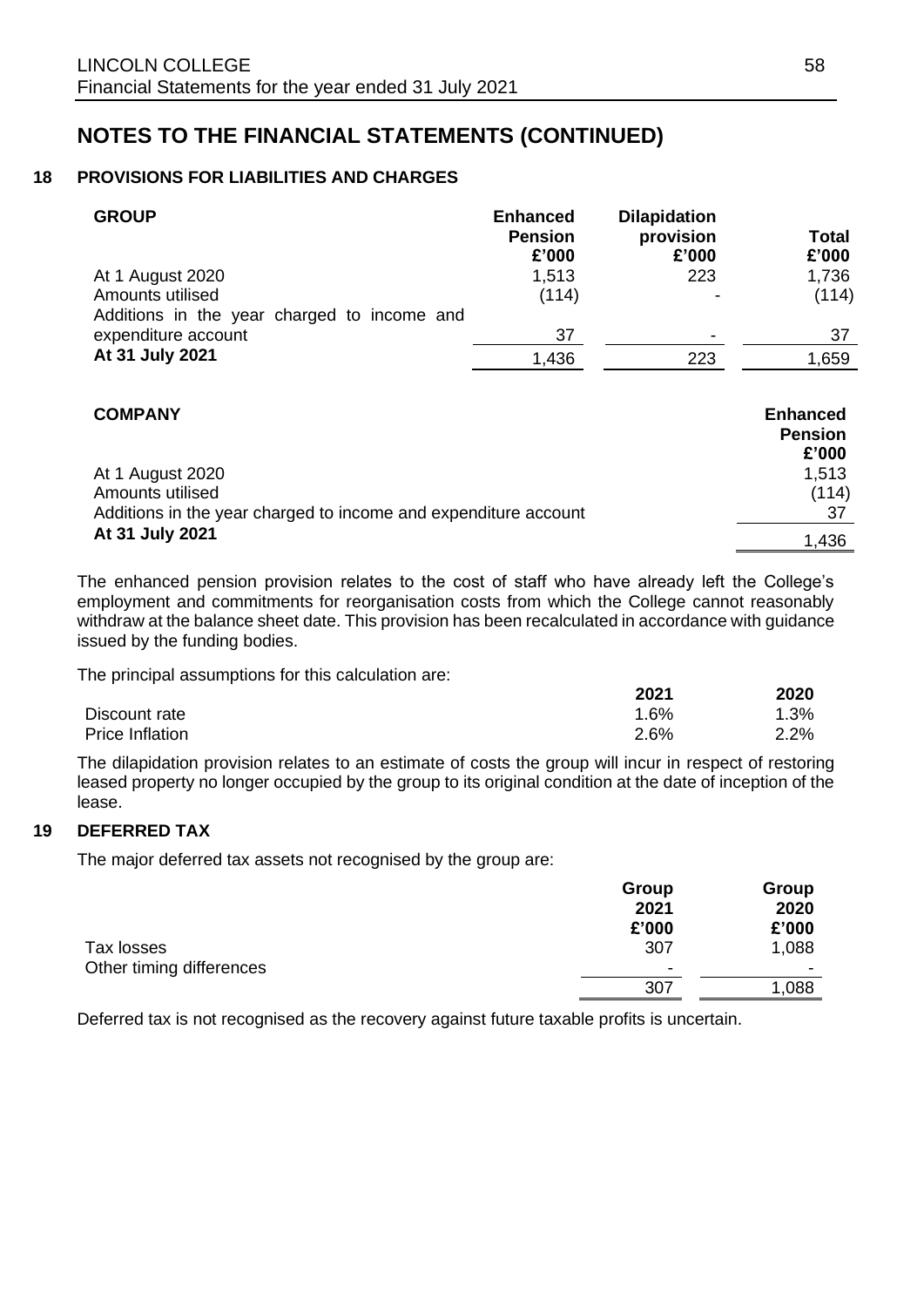## **20 (a) NOTES TO CASH FLOW STATEMENT**

|                                                            | 2021    | 2020      |
|------------------------------------------------------------|---------|-----------|
|                                                            | £'000   | £'000     |
| Surplus/(deficit) after tax for the year                   | 2,377   | (353)     |
| Adjustment for:                                            |         |           |
| Taxation                                                   | 1,073   | 4,497     |
| Tangible fixed assets donated                              | (2,400) |           |
| Amortisation                                               | 25      |           |
| Depreciation                                               | 2,304   | 2,238     |
| Interest payable                                           | 1,137   | 1,047     |
| Investment income                                          | (454)   | (214)     |
| Loss on sale of fixed assets                               |         | 17        |
| (Decrease)/increase in provisions                          | (77)    | 261       |
| Pensions costs less contributions payable                  | 527     | 334       |
| Operating cash flow before movements in working<br>capital | 4,512   | 7,827     |
| Increase in stock                                          | (11)    |           |
| Decrease/(increase) in debtors                             | 3,231   | (11, 467) |
| (Increase)/decrease in creditors                           | (614)   | 1,700     |
| Cash generated from operations                             | 7,118   | (1,940)   |

## **(b) Analysis of changes in net debt**

| Cash                                          | At 1<br><b>August</b><br>2020<br>£000<br>10,470 | Cash<br>flows<br>£000<br>(1,259) | <b>Exchange</b><br>rate<br>movements<br>£000<br>432 | At 31 July<br>2021<br>£000<br>9,643 |
|-----------------------------------------------|-------------------------------------------------|----------------------------------|-----------------------------------------------------|-------------------------------------|
| Loans falling due<br>within one year          | (141)                                           | $\overline{\phantom{a}}$         |                                                     | (141)                               |
| Loans falling due after more than<br>one year | (141)                                           | 141                              |                                                     |                                     |
| Finance lease obligations                     | (21, 709)                                       | 223                              |                                                     | (21, 486)                           |
| <b>Total net debt</b>                         | (11, 521)                                       | (895)                            | 432                                                 | (11, 984)                           |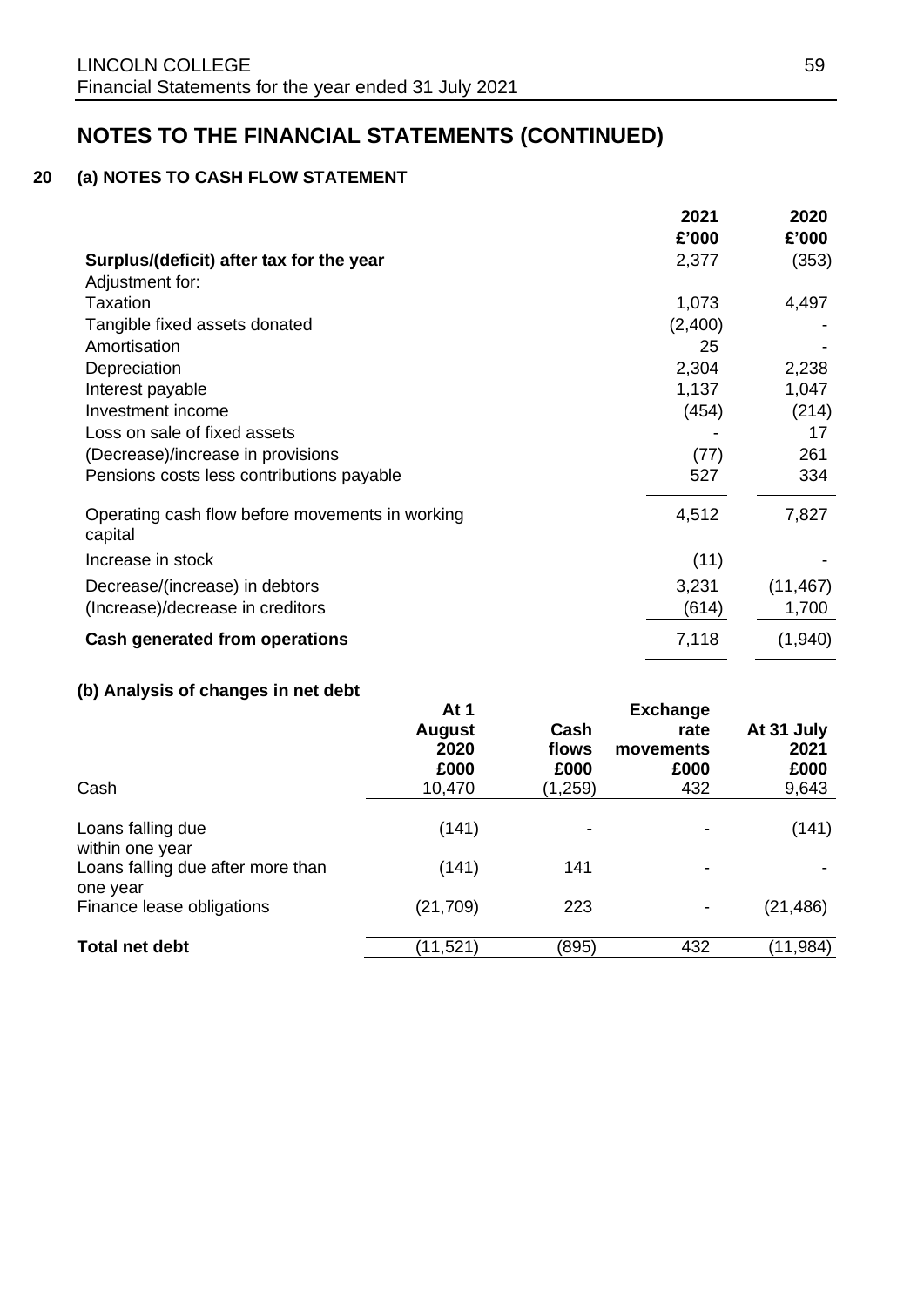#### **21 RETIREMENT BENEFITS**

The College's employees belong to two principal post-employment benefit plans: the Teachers' Pension Scheme England and Wales (TPS) for academic and related staff; and the Lincolnshire County Council Pension Scheme (LCCPS) for non-teaching staff, which is managed by Lincoln County Council**.** Both are multi-employer defined-benefit plans.

| Total pension cost for the year                                       | Group<br>2021<br>£'000 | <b>College</b><br>2021<br>£'000 | Group<br>2020<br>£'000 | <b>College</b><br>2020<br>£'000 |
|-----------------------------------------------------------------------|------------------------|---------------------------------|------------------------|---------------------------------|
| Teachers' Pension Scheme: contributions<br>paid                       | 1,814                  | 1,814                           | 1,712                  | 1,712                           |
| Lincolnshire<br>County<br>Council<br>Pension<br>Scheme                |                        |                                 |                        |                                 |
| excluding<br>Contributions<br>deficit<br>paid<br>contributions        | 1,212                  | 1,212                           | 1,297                  | 1,297                           |
| FRS 102 (28) charge                                                   | 527                    | 527                             | 330                    | 330                             |
| of<br>the<br><b>Statement</b><br>Charge<br>to<br>Comprehensive Income | 1,739                  | 1,739                           | 1,627                  | 1,627                           |
| Payments to other schemes<br>Enhanced pension charge to Statement of  | 237                    | 45                              | 209                    | 44                              |
| Comprehensive Income                                                  | 37                     | 37                              | 152                    | 152                             |
| <b>Total Pension Cost for Year within staff</b><br>costs              | 3,827                  | 3,635                           | 3,700                  | 3,535                           |

The pension costs are assessed in accordance with the advice of independent qualified actuaries. The latest formal actuarial valuation of the TPS was 31 March 2016 and of the LGPS 31 March 2019. The next LGPS valuation is scheduled for March 2022 and the Leadership and Board will keep this under review to measure the potential longer-term impact this may have.

Contributions amounting to £318,000 (2020: £315,000) were payable to the scheme at 31 July and are included within creditors.

#### **Teachers' Pension Scheme**

The Teachers' Pension Scheme (TPS) is a statutory, contributory, defined benefit scheme, governed by the Teachers' Pension Scheme Regulations 2014. The TPS is an unfunded scheme and members contribute on a 'pay as you go' basis – these contributions, along with those made by employers, are credited to the Exchequer. The TPS is a multi-employer pension plan and there is insufficient information to account for the scheme on as a defined benefit plan so it is accounted for as a defined contribution plan.

#### **Valuation of the Teachers' Pension Scheme**

Not less than every four years the Government Actuary ("GA"), using normal actuarial principles, conducts a formal actuarial review of the TPS. The aim of the review is to specify the level of future contributions. Actuarial scheme valuations are dependent on assumptions about the value of future costs, design of benefits and many other factors.

The latest actuarial valuation was carried out as at 31 March 2016 and in accordance with The Public Service Pensions (Valuation and Employer Cost Cap) Directions 2014 accept it has been prepared following the Government's decision to pause the operation of the cost control mechanisms at the time when legal challenges were still pending.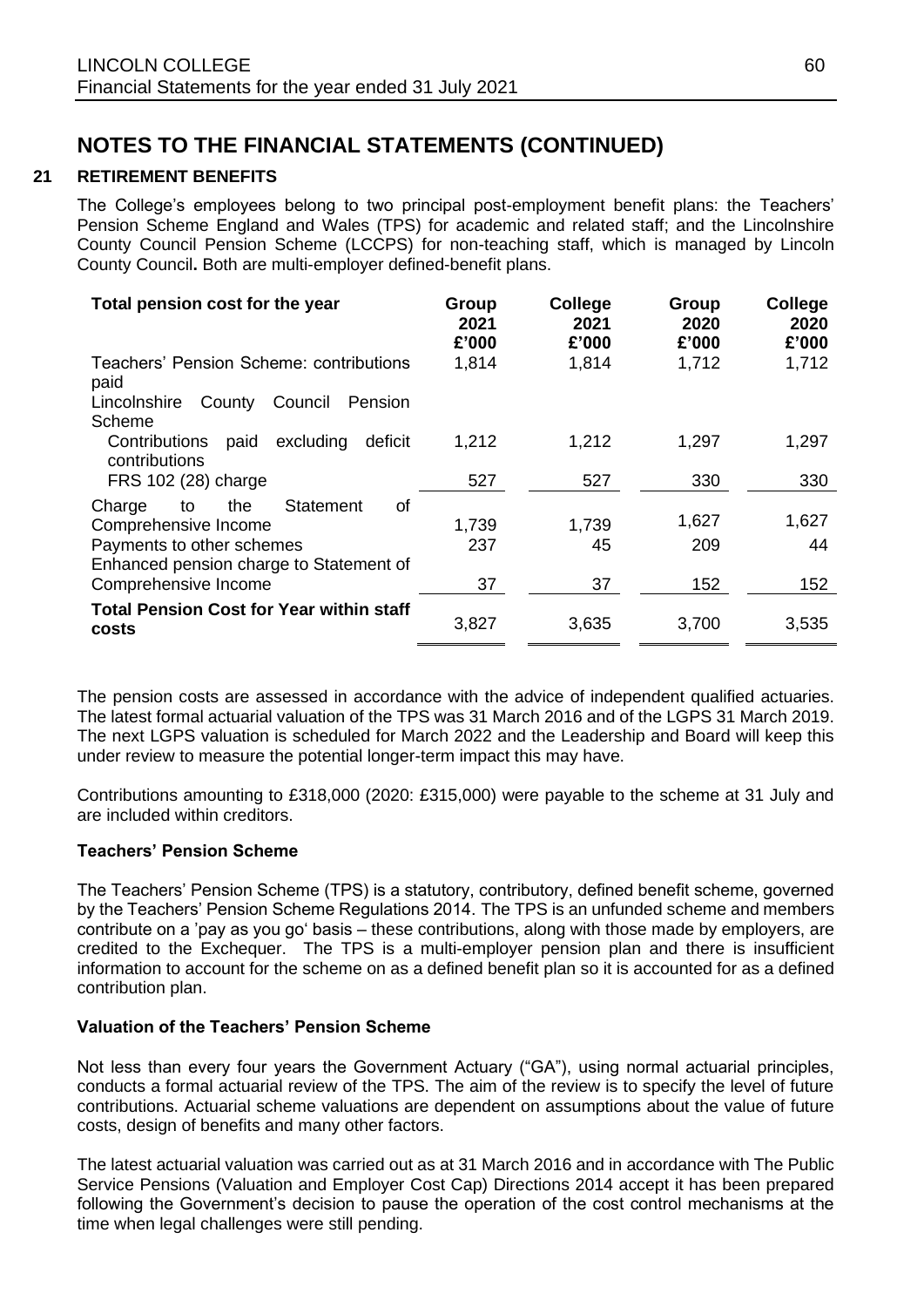### **21 RETIREMENT BENEFITS (Continued)**

### **Valuation of the Teachers' Pension Scheme**

The valuation report was published in April 2019. The key results of the valuation and subsequent consultation are:

- Total scheme liabilities for service (pensions currently payable and the estimated cost of future benefits) of £218 billion
- Value of notional assets (estimated future contributions together with the proceeds from the notional investments held at the valuation date) of £196 billion
- Notional past service deficit of £22 billion
- Discount rate is 2.4% in excess of CPI.

The pension costs paid to TPS in the year amounted to £1,814,000. The next valuation result is due to be implemented from 1 April 2023.

As a result of the valuation, from new employer contributions rates were set at 23.68% of pensionable pay from September 2019 onwards (compared to 23.68% during 2019/20). DfE has agreed to pay a teacher pension employer contribution grant to cover the additional costs during the 2020-21 academic year, and currently through to March 2022.

#### **Local Government Pension Scheme**

The LCCPS is a funded defined-benefit plan, with the assets held in separate funds administered by Lincolnshire County Council. The total contributions made for the year ended 31 July 2021 were £1,451k of which employer's contributions totalled £973k, employees' contributions totalled £239k, a deficit payment of £266k and strain costs of £nil. The agreed contribution rates for future years are 22.3% for employers and range from 5.5% to 7.5% for employees, depending on salary. In addition there are deficit payments due of £270,996 for the year ended 31 March 2021.

The current valuation does not reflect the expected increase in benefits and therefore liability as a result of Guaranteed Minimum Pension ('GMP') equalisation between men and women which is required as a result of the removal of the Additional State Pension. Methodologies for a long-term solution are still being investigated by the Government as set out in the published (January 2018) outcome of the Government Consultation 'Indexation and Equalisation of GMP in Public Sector Pensions Schemes' and therefore the expected impact cannot be reliably estimated and consequently no provision/liability has been recognised.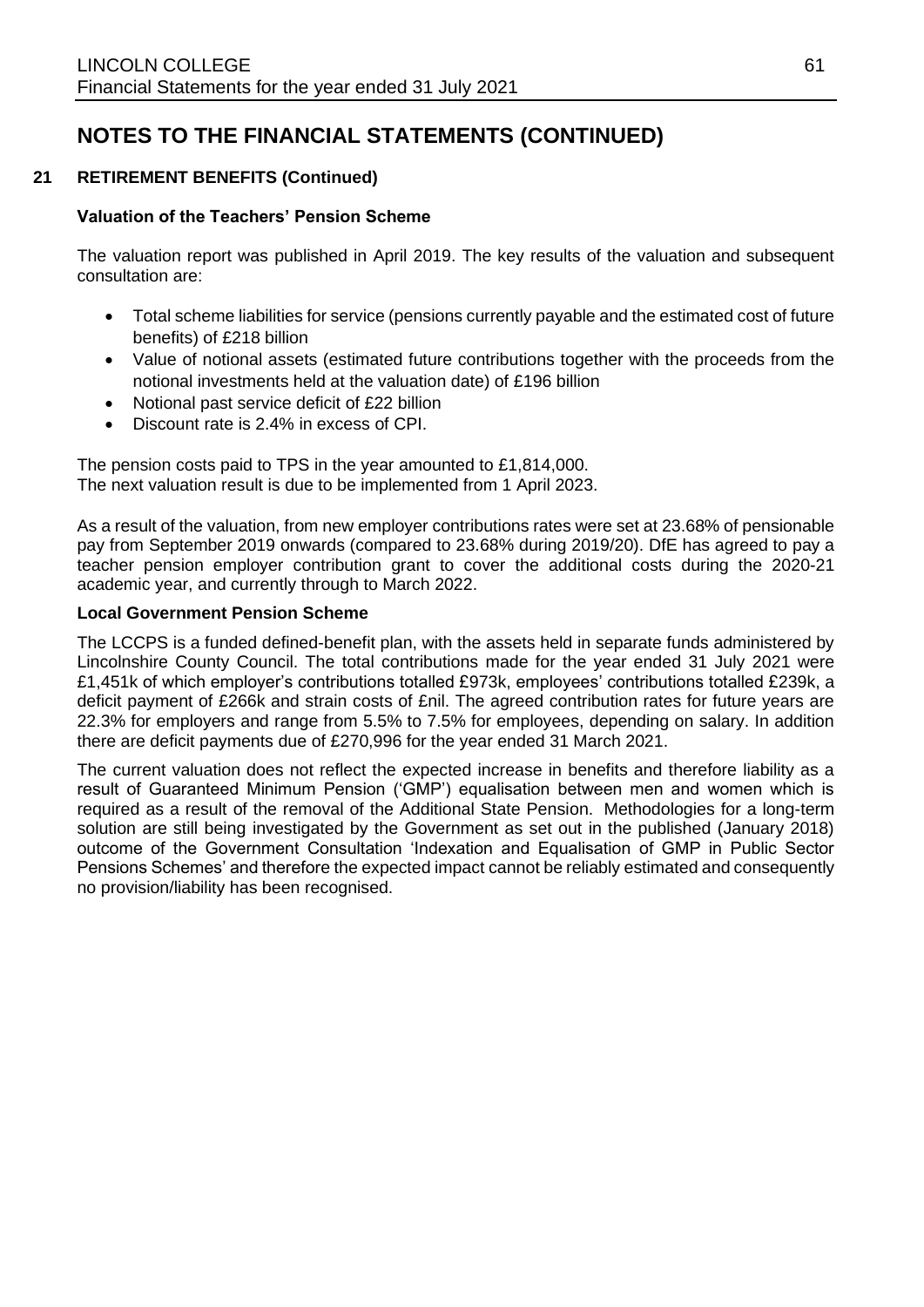### **21 RETIREMENT BENEFITS (CONTINUED)**

#### **Local Government Pension Scheme (continued)**

#### **Principal Actuarial Assumptions**

The following information is based upon a full actuarial valuation of the fund at 31 March 2019 updated to 31 July 2021 by a qualified independent actuary. **At 31 At 31** 

|                                      | At 31 | AI 31<br>July<br>2020 |
|--------------------------------------|-------|-----------------------|
|                                      | July  |                       |
|                                      | 2021  |                       |
| Rate of increase in salaries         | 2.9%  | 1.5%                  |
| Future pensions increases            | 2.6%  | 1.9%                  |
| Discount rate                        | 1.7%  | 1.4%                  |
| Inflation assumption (CPI)           | 2.6%  | 1.9%                  |
| Commutation of pensions to lump sums | 50%   | 50%                   |

The average life expectancy for a pensioner retiring at 65 on the reporting date is:

| ັ<br>. .<br>-<br>. .<br>ັ | ັ<br>At 31<br>July<br>2021<br><b>Years</b> | At 31<br>July<br>2020<br><b>Years</b> |
|---------------------------|--------------------------------------------|---------------------------------------|
| Retiring today            |                                            |                                       |
| Males                     | 21.2                                       | 21.4                                  |
| Females                   | 23.6                                       | 23.7                                  |
| Retiring in 20 years      |                                            |                                       |
| Males                     | 22.0                                       | 22.4                                  |
| Females                   | 25.0                                       | 25.2                                  |

The College's share of the assets in the plan at the balance sheet date were:

|                                 | <b>Fair Value</b><br>at 31 July<br>2021 | <b>Fair value</b><br>at 31 July<br>2020 |
|---------------------------------|-----------------------------------------|-----------------------------------------|
|                                 | £'000                                   | £'000                                   |
| Equity instruments              | 38,720                                  | 30,478                                  |
| Debt instruments                | 7,617                                   | 9,412                                   |
| Property                        | 5,565                                   | 4,482                                   |
| Cash                            | 2,213                                   | 448                                     |
| Total fair value of plan assets | 54,115                                  | 44,820                                  |
| Actual return on plan assets    | 9,182                                   | (4,382)                                 |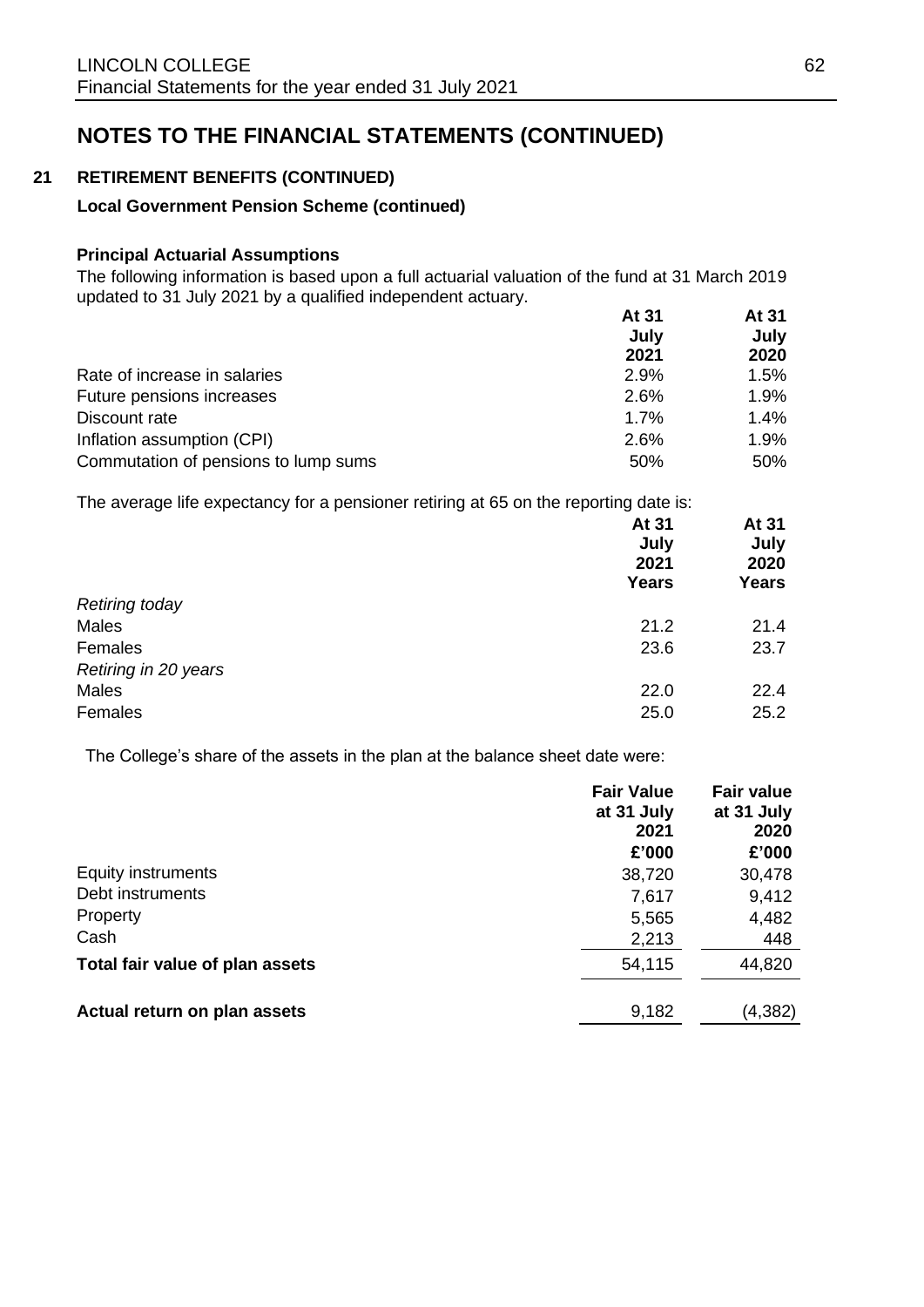## **21 RETIREMENT BENEFITS (CONTINUED)**

### **The amount included in the balance sheet in respect of the defined benefit pension plan is as follows:**

|                                       | 2021      | 2020      |
|---------------------------------------|-----------|-----------|
|                                       | £'000     | £'000     |
| Fair value of plan assets             | 54,115    | 44,820    |
| Present value of plan liabilities     | (69,600)  | (63, 223) |
| Present value of unfunded liabilities | (74)      | (83)      |
| <b>Net pensions liability</b>         | (15, 559) | (18, 486) |

#### **Amounts recognised in the Statement of Comprehensive Income in respect of the plan are as follows:**

|                                                                                        | 2021          | 2020          |
|----------------------------------------------------------------------------------------|---------------|---------------|
|                                                                                        | £'000         | £'000         |
| <b>Current service cost</b>                                                            | (1,739)       | (1,627)       |
| Past service cost                                                                      | (229)         | (4)           |
| Net interest on the net defined benefit pension liability                              | (251)         | (205)         |
| Administration expenses                                                                | (29)          |               |
| <b>Total</b>                                                                           | (2, 248)      | (1,836)       |
| Amounts recognised in other comprehensive income                                       |               |               |
| Re-measurement of net defined benefit pension liability                                | 3,963         | (8,823)       |
| Amounts recognised in other Comprehensive Income                                       | 3,963         | (8,823)       |
|                                                                                        | 2021<br>£'000 | 2020<br>£'000 |
| Changes in the present value of defined benefit obligations                            |               |               |
| Defined benefit obligations at start of period                                         | 63,306        | 58,000        |
| <b>Current service cost</b>                                                            | 1,739         | 1,627         |
| Past service cost                                                                      | 229           | 4             |
| Interest cost                                                                          | 879           | 1,286         |
| Contributions by scheme participants                                                   | 239           | 243           |
| <b>Actuarial losses</b>                                                                | 4,591         | 3,360         |
| Benefits paid                                                                          | (1,309)       | (1, 214)      |
| Defined benefit obligations at end of period                                           | 69,674        | 63,306        |
| Changes in fair value of plan assets                                                   |               |               |
|                                                                                        | 2021          | 2020          |
|                                                                                        | £'000         | £'000         |
| Fair value of plan assets at start of period<br>Interest income                        | 44,820        | 48,876        |
|                                                                                        | 628           | 1,081         |
| Return on plan assets (excluding net interest on the net defined<br>benefit liability) | 8,525         | (5, 463)      |
| <b>Employer contributions</b>                                                          | 1,212         | 1,297         |
| Contributions by scheme participants                                                   | 239           | 243           |
| Benefits paid                                                                          | (1,309)       | (1, 214)      |
| Fair value of plan assets at end of period                                             | 54,115        | 44,820        |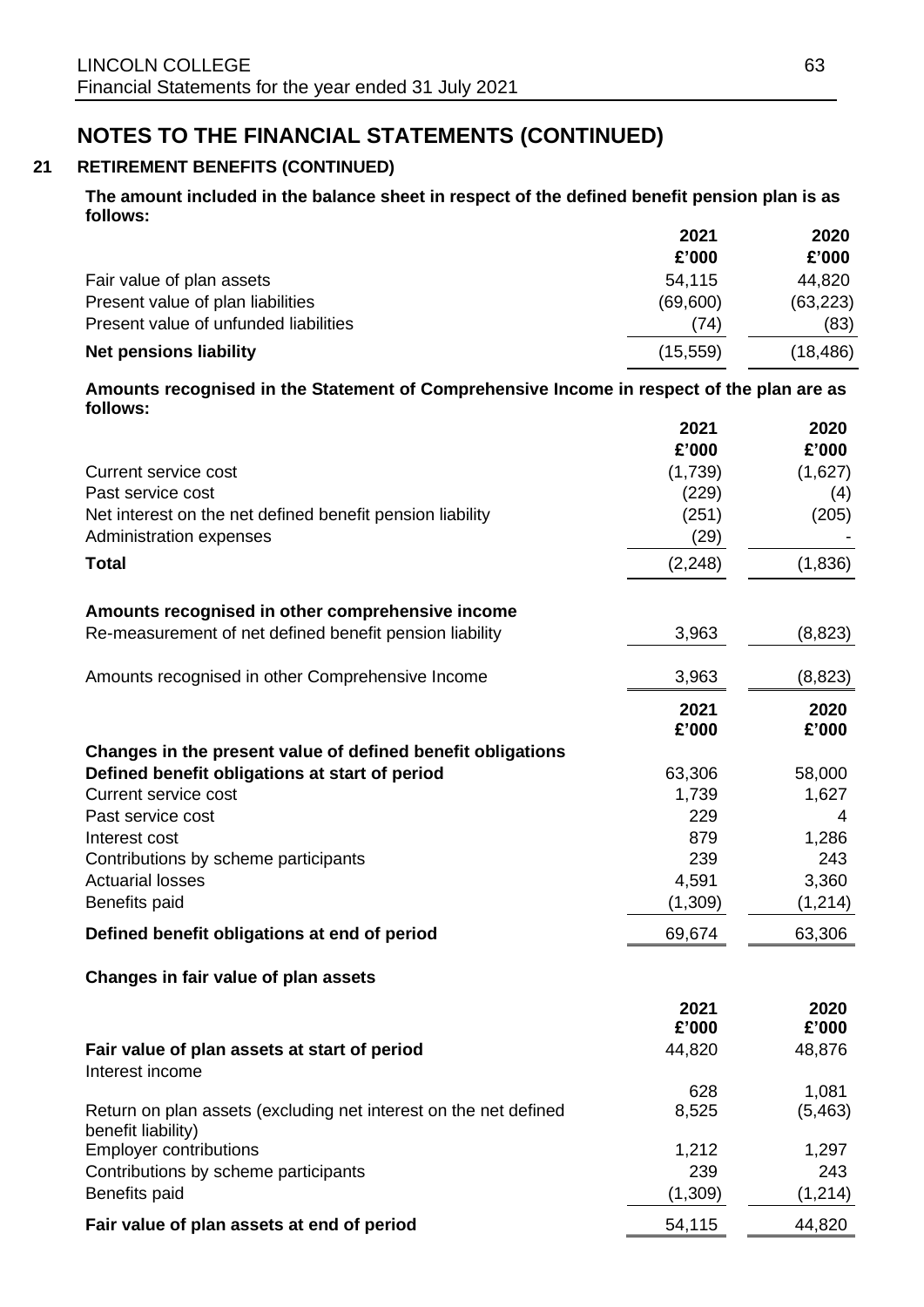## **22 CAPITAL COMMITMENTS (GROUP AND COLLEGE)**

|                                       | 2021<br>£'000 | 2020<br>£'000 |
|---------------------------------------|---------------|---------------|
| Commitments contracted for at 31 July | 229           | 126           |

### **23 FINANCIAL COMMITMENTS (GROUP AND COLLEGE)**

The Group and College had total future minimum lease payments under non-cancellable operating leases as follows:

|                                                                                        | Group<br>2021<br>£'000 | College<br>2021<br>£'000 | Group<br>2020<br>£'000 | College<br>2020<br>£'000 |
|----------------------------------------------------------------------------------------|------------------------|--------------------------|------------------------|--------------------------|
| Payments due<br>Not later than one year<br>Later than one year and not later than five | 232                    | 227                      | 98                     | 93                       |
| years                                                                                  | 592                    | 581                      | 196                    | 185                      |
| Total lease payments due                                                               | 824                    | 808                      | 294                    | 278                      |

### **24 ACCESS AND PARTICIPATION EXPENDITURE (GROUP AND COLLEGE)**

|                                                             | 2021<br>£'000 | 2020<br>£'000 |
|-------------------------------------------------------------|---------------|---------------|
| Access investment                                           | 73            | 297           |
| Financial support provided to students                      | 122           | 66            |
| Support for disabled students                               | 9             | 9             |
| Research and evaluation related to access and participation | 46            |               |
|                                                             | 250           | 372           |

The College's access and participation plan is available on the College's website at www.lincolncollege.ac.uk.

### **25 RELATED PARTY TRANSACTIONS**

Key management compensation disclosure is given in note 7.

#### **26 CONTINGENT LIABILITY**

The College has a guarantee in respect of Lincoln College International LLC with National Westminster Bank, provided by the Secretary of State acting by the Export Credits Guarantee Department, for 1,599,000 Saudi Arabian Riyals (£307,000) as at 31 July 2021.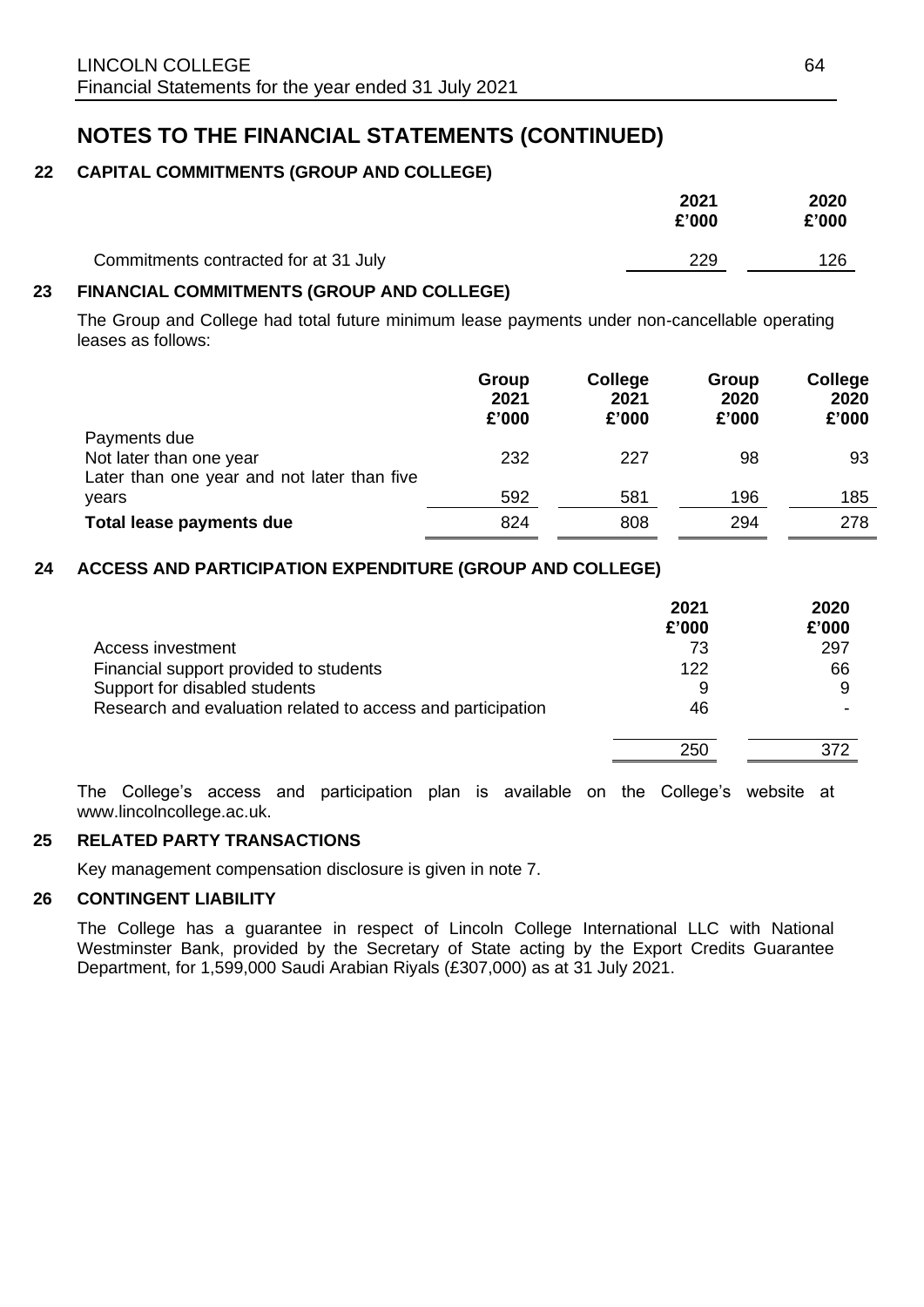## **INDEPENDENT REPORTING ACCOUNTANT'S REPORT ON REGULARITY TO THE CORPORATION OF LINCOLN COLLEGE AND THE SECRETARY OF STATE FOR EDUCATION ACTING THROUGH THE EDUCATION AND SKILLS FUNDING AGENCY**

### **Conclusion**

We have carried out an engagement, in accordance with the terms of our engagement letter dated 4 November 2021 and further to the requirements of the grant funding agreements and contracts with the Education and Skills Funding Agency (the "ESFA") or any other public funder, to obtain limited assurance about whether the expenditure disbursed and income received by Lincoln College during the period 1 August 2020 to 31 July 2021 have been applied to the purposes identified by Parliament and the financial transactions conform to the authorities which govern them.

In the course of our work, nothing has come to our attention which suggests that in all material respects the expenditure disbursed and income received during the period 1 August 2020 to 31 July 2021 have not been applied to purposes intended by Parliament and the financial transactions do not conform to the authorities which govern them.

### **Basis for conclusion**

The framework that has been applied is set out in the Post-16 Audit Code of Practice (the Code) issued by the ESFA and in any relevant conditions of funding concerning adult education notified by a relevant funder. In line with this framework, our work has specifically not considered income received from the main funding grants generated through the Individualised Learner Record (ILR) data returns, for which the ESFA has other assurance arrangements in place.

We are independent of the Lincoln College in accordance with the ethical requirements that are applicable to this engagement and we have fulfilled our ethical requirements in accordance with these requirements. We believe the assurance evidence we have obtained is sufficient to provide a basis for our conclusion

## **Responsibilities of Corporation of Lincoln College for regularity**

The Corporation of Lincoln College is responsible, under the grant funding agreements and contracts with the ESFA and the requirements of the Further & Higher Education Act 1992, subsequent legislation and related regulations and guidance, for ensuring that expenditure disbursed and income received are applied for the purposes intended by Parliament and the financial transactions conform to the authorities which govern them. The Corporation of Lincoln College is also responsible for preparing the Governing Body's Statement of Regularity, Propriety and Compliance.

## **Reporting accountant's responsibilities for reporting on regularity**

Our responsibilities for this engagement are established in the United Kingdom by our profession's ethical guidance and are to obtain limited assurance and report in accordance with our engagement letter and the requirements of the Code.

The objective of a limited assurance engagement is to perform such procedures as to obtain information and explanations in order to provide us with sufficient appropriate evidence to express a negative conclusion on regularity. A limited assurance engagement is more limited in scope than a reasonable assurance engagement and the procedures performed vary in nature and timing from, and are less in extent than for a reasonable assurance engagement; consequently a limited assurance engagement does not enable us to obtain assurance that we would become aware of all significant matters that might be identified in a reasonable assurance engagement. Accordingly, we do not express a positive opinion.